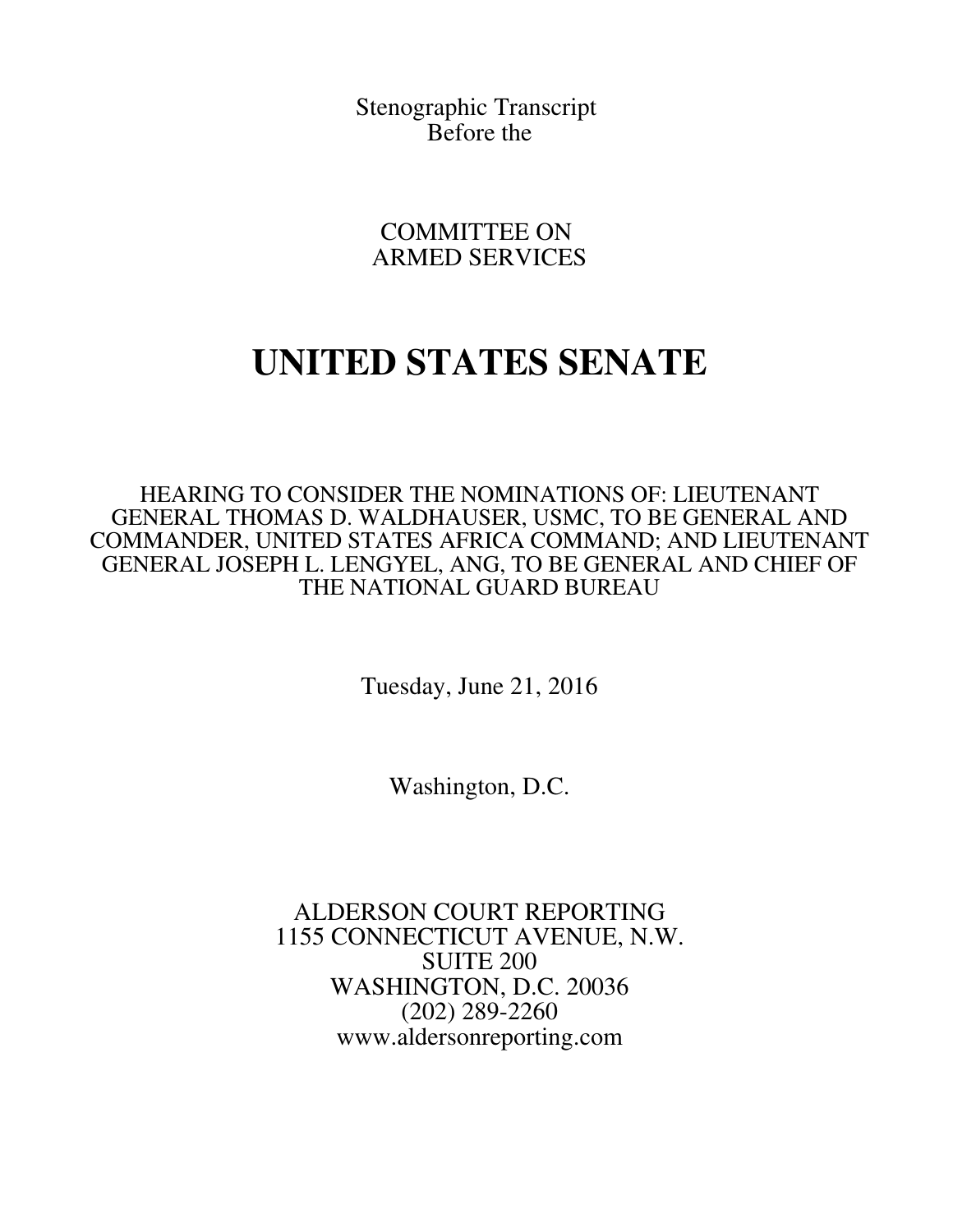1 HEARING TO CONSIDER THE NOMINATIONS OF: 2 LIEUTENANT GENERAL THOMAS D. WALDHAUSER, USMC, TO BE 3 GENERAL AND COMMANDER, UNITED STATES AFRICA COMMAND; AND 4 LIEUTENANT GENERAL JOSEPH L. LENGYEL, ANG, TO BE 5 GENERAL AND CHIEF OF THE NATIONAL GUARD BUREAU 6 7 Tuesday, June 21, 2016 8 9 U.S. Senate 10 Committee on Armed Services 11 Washington, D.C. 12 13 The committee met, pursuant to notice, at 9:34 a.m. in 14 Room SD-G50, Dirksen Senate Office Building, Hon. John 15 McCain, chairman of the committee, presiding. 16 Committee Members Present: Senators McCain 17 [presiding], Inhofe, Wicker, Ayotte, Fischer, Cotton, 18 Rounds, Ernst, Tillis, Sullivan, Lee, Graham, Reed, Nelson, 19 McCaskill, Manchin, Shaheen, Gillibrand, Donnelly, Hirono, 20 Kaine, King, and Heinrich. 21 Also Present: Senator Cornyn. 22 23 24 25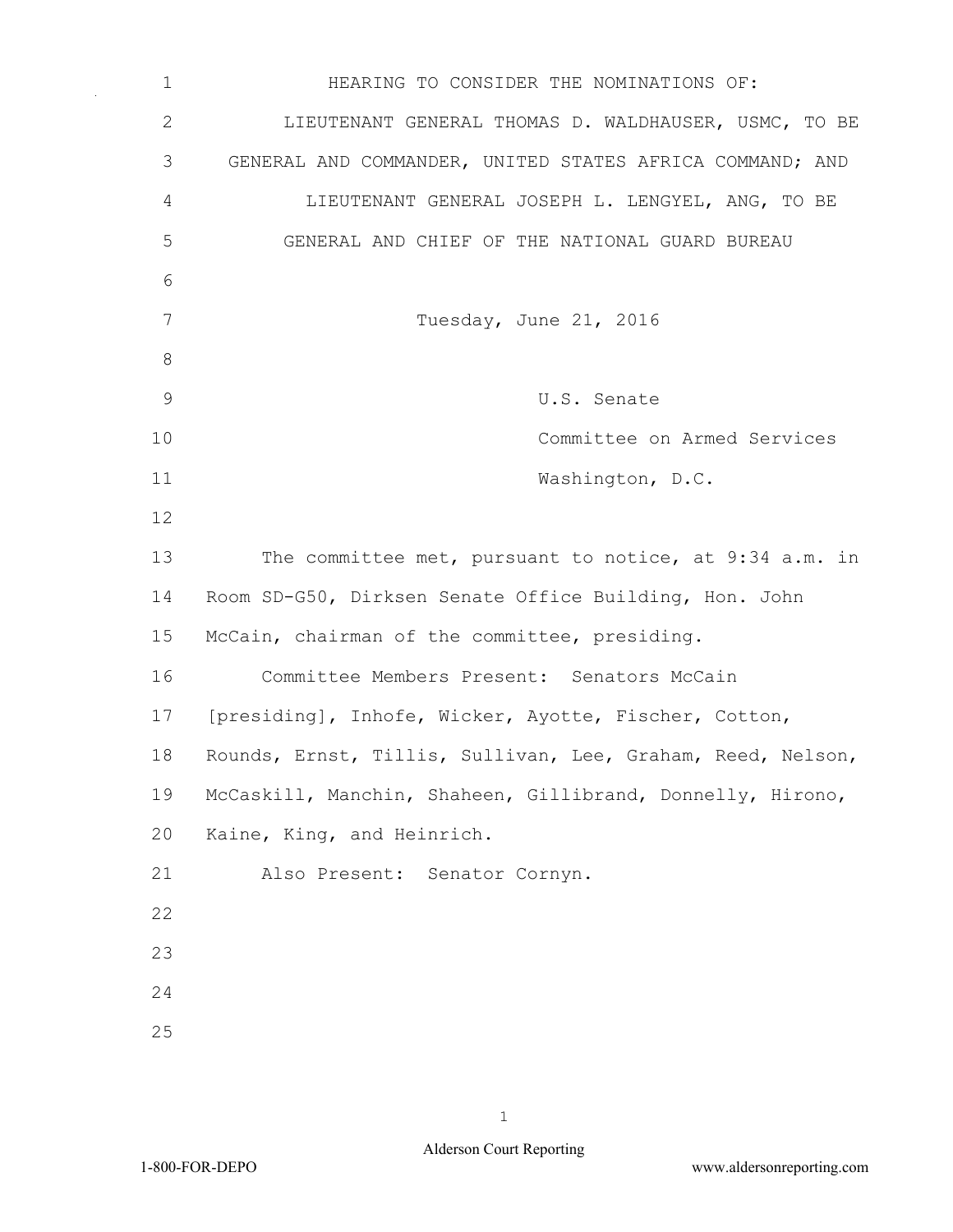OPENING STATEMENT OF HON. JOHN McCAIN, U.S. SENATOR FROM ARIZONA

 Chairman McCain: Good morning. The Senate Armed Services Committee meets this morning to consider the nominations of Lieutenant General Thomas Waldhauser to be Commander of U.S. Africa Command and Lieutenant General Joseph Lengyel to be Chief of the National Guard Bureau.

 I welcome both of our nominees and thank them for their continued willingness to serve our Nation.

 General Waldhauser, Africa has reemerged as an active front in the global war on terror with ISIL, al Qaeda, Boko Haram, and al-Shabaab, commanding territory and launching successful attacks throughout the continent, and threatening our interests and those of our allies. Of particular concern is the rise of ISIL in Libya, where the terrorist group commands an army of over 5,000 fighters. While recent advances by militia forces against ISIL's stronghold in Sirte are encouraging, the country remains mired by internal divisions, its nation unity government is unable to exercise control outside of Libya, outside of Tripoli, and, to date, has failed to secure the support of important blocs within the population. The failure of the United States and the international community to put forth a comprehensive strategy for Libya following the fall of Qaddafi in 2011 has contributed directly to the current crisis. And ISIL's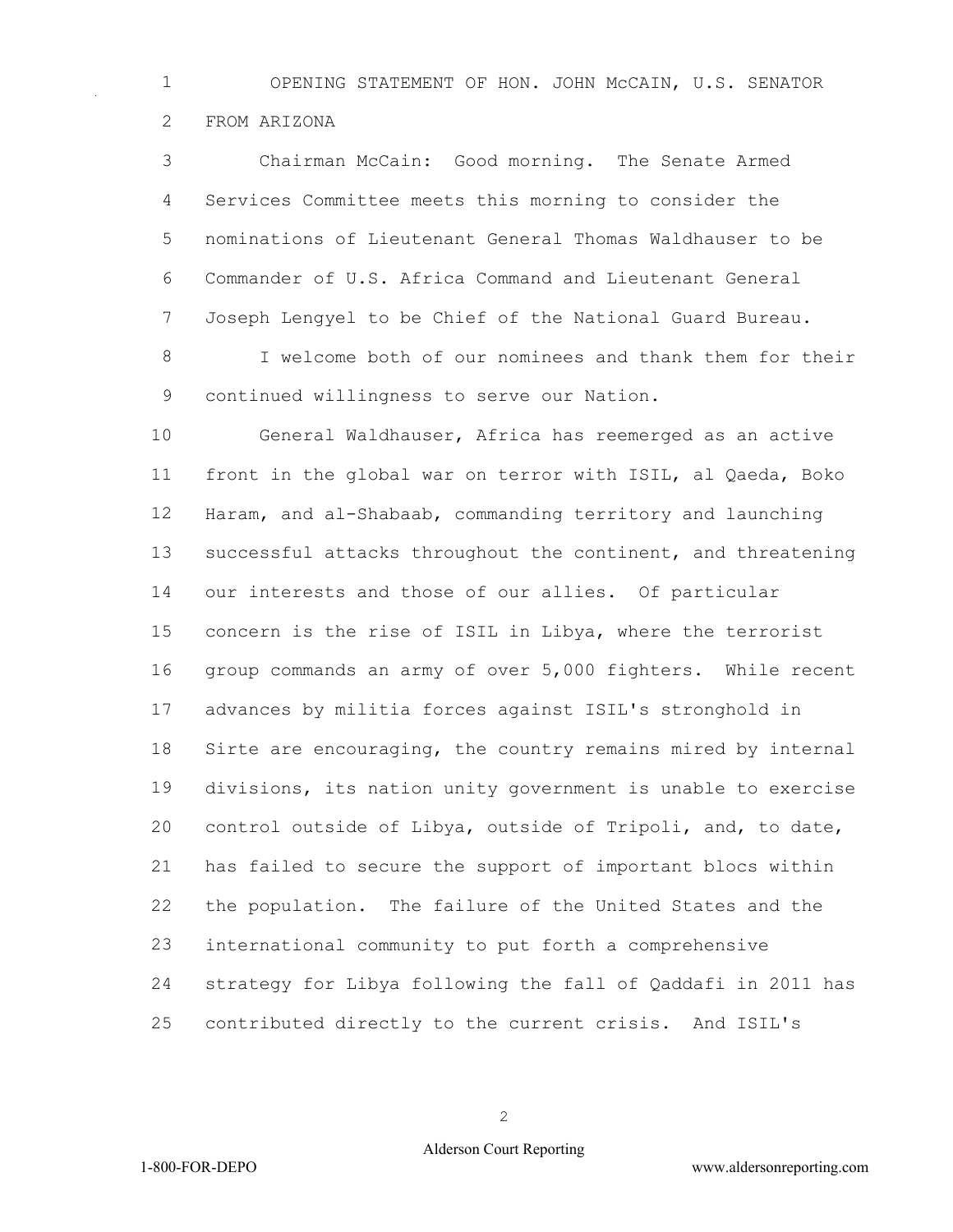ability to strategically lash out and rapidly expand in Libya is a troubling warning about the price of the administration's reactive, indirect approach to fighting this enemy. Until this changes, I fear Libya will continue to deteriorate.

 Compounding the rising terrorist threat across the continent, Africa remains plagued by longstanding conflicts and weak governance that drive large displacements of people, and so instability. While the threat in Africa continues to metastasize, our military commanders are being forced to do more with less, starved for resources and denied timely and flexible authorities to take advantage of battlefield opportunities and halt the advance of extremism and other drivers of instability.

 General Waldhauser, I look forward to your thoughts today on how you intend to approach both the enormous challenges and opportunities within the AFRICOM area of responsibility.

 General Lengyel, the role of the Chief of the National Guard Bureau has evolved over the last 10 years. The Chief of the National Guard Bureau now sits on the Joint Chiefs of Staff, serves as an advisor to the President on policy and security matters involving nonfederalized National Guard forces, and manages a relationship with the 54 adjutant generals. This role can be very challenging and requires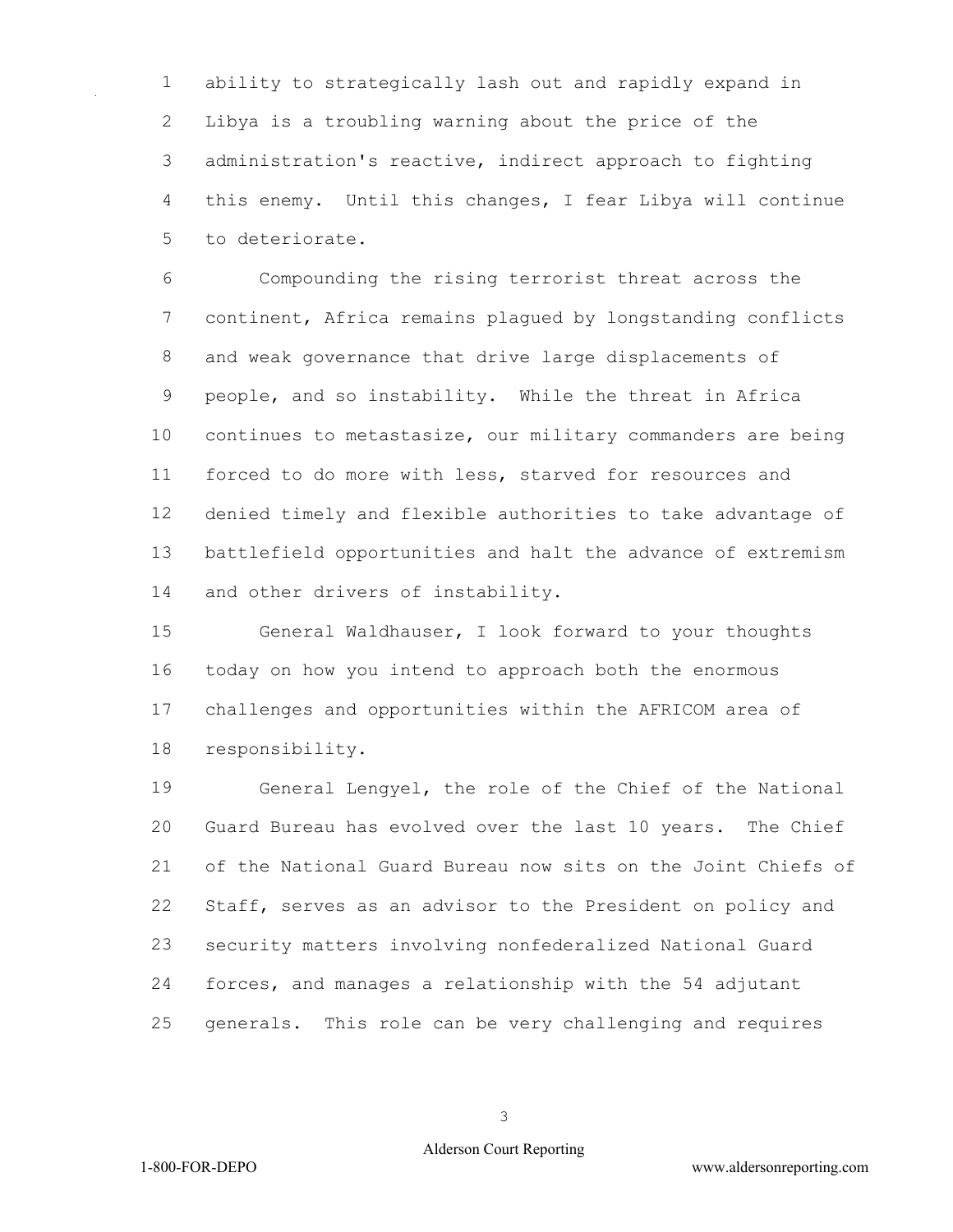patient, determined leadership to put the mission first amid competing demands.

 This committee has followed closely the recommendations of both the National Commission on the Structure of the Air Force and the National Commission on the Future of the Army. Both Commissions reported out recommendations for reinventing the total force. I hope you will address the Commission recommendations in your testimony here today. Another area we are watching is the mobilization and demobilization cycle and procedures for the National Guard. Guard members and their families write to me often to discuss the stresses of these cycles on employment and family stability. I hope that you've given serious thought to how you intend to promote family readiness in the National Guard. Particularly, this committee is interested in working with the next Chief of the National Guard Bureau on reforms to the defense health system, especially reforms to address the unique needs of our National Guard and Reserve servicemembers and their families.

 As is our tradition, before proceeding with their opening statements, I would invite both our nominees to invite any family members joining them this morning.

- Senator Reed.
- 
-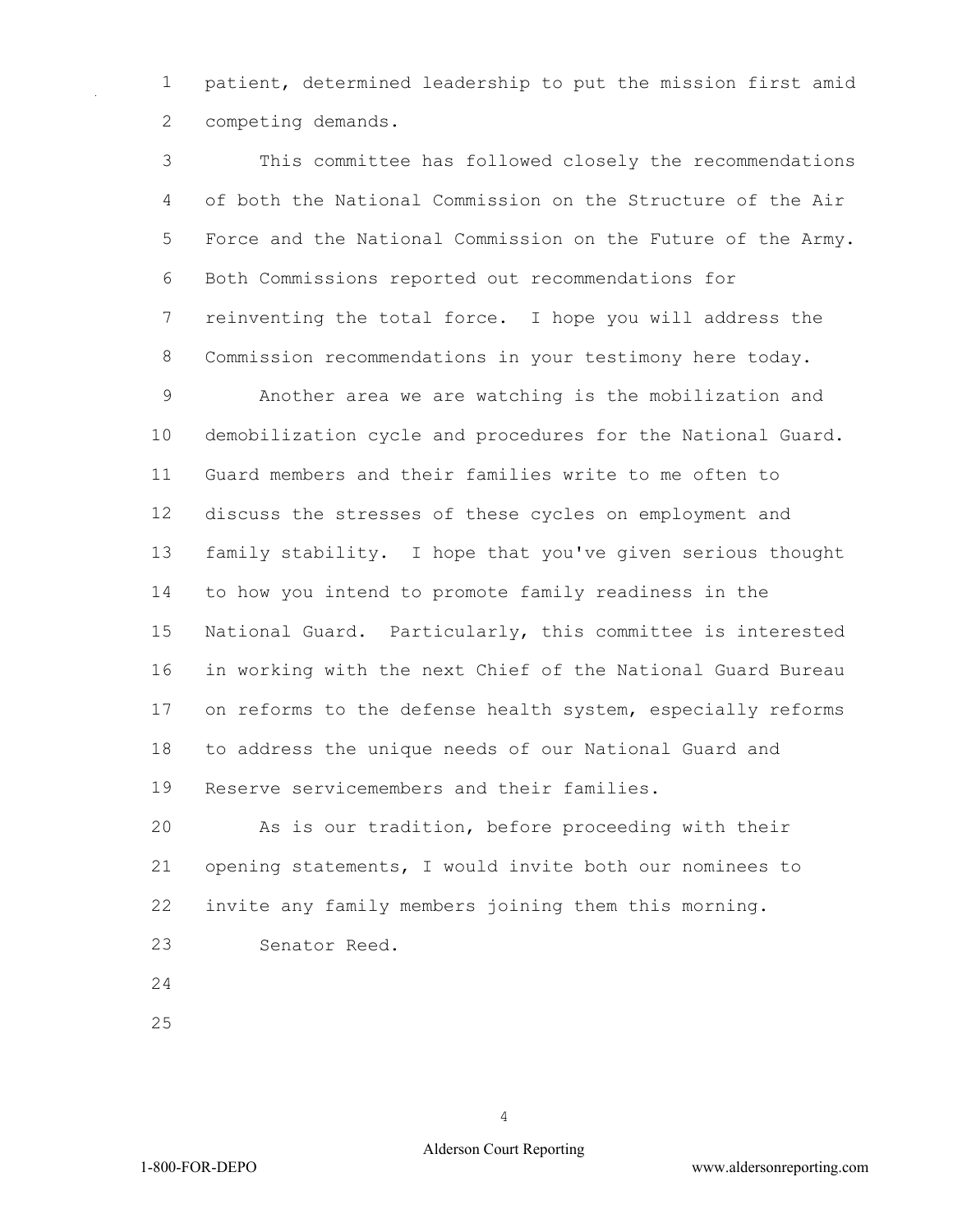STATEMENT OF HON. JACK REED, U.S. SENATOR FROM RHODE ISLAND

 Senator Reed: Well, thank you very much, Mr. Chairman. And let me join you in welcoming our nominees. The positions to which these individuals have been nominated involve significant challenging duties, as you have outlined in your statement.

8 Both nominees today are, in my view, eminently qualified for the positions for which they have been nominated.

 Lieutenant General Waldhauser, who has been nominated to be the next Commander of United States Africa Command, currently serves as the J-7 Director of Joint Force Development. He has served in a number of operational joint positions that have prepared him to serve as Commander, AFRICOM, including as commanding general, 1st Marine Division and as the commander, United States Marine Corps Forces, Central Command. Notably, I'd be remiss if I did not point out also that he has the qualification that probably makes him, without doubt, eminently qualified for this position. He's a United States Army Ranger School graduate. So, congratulations.

 Lieutenant General Lengyel, who has been nominated to be Chief, National Guard Bureau, also comes to us with many qualifications. He has served the past 4 years as Vice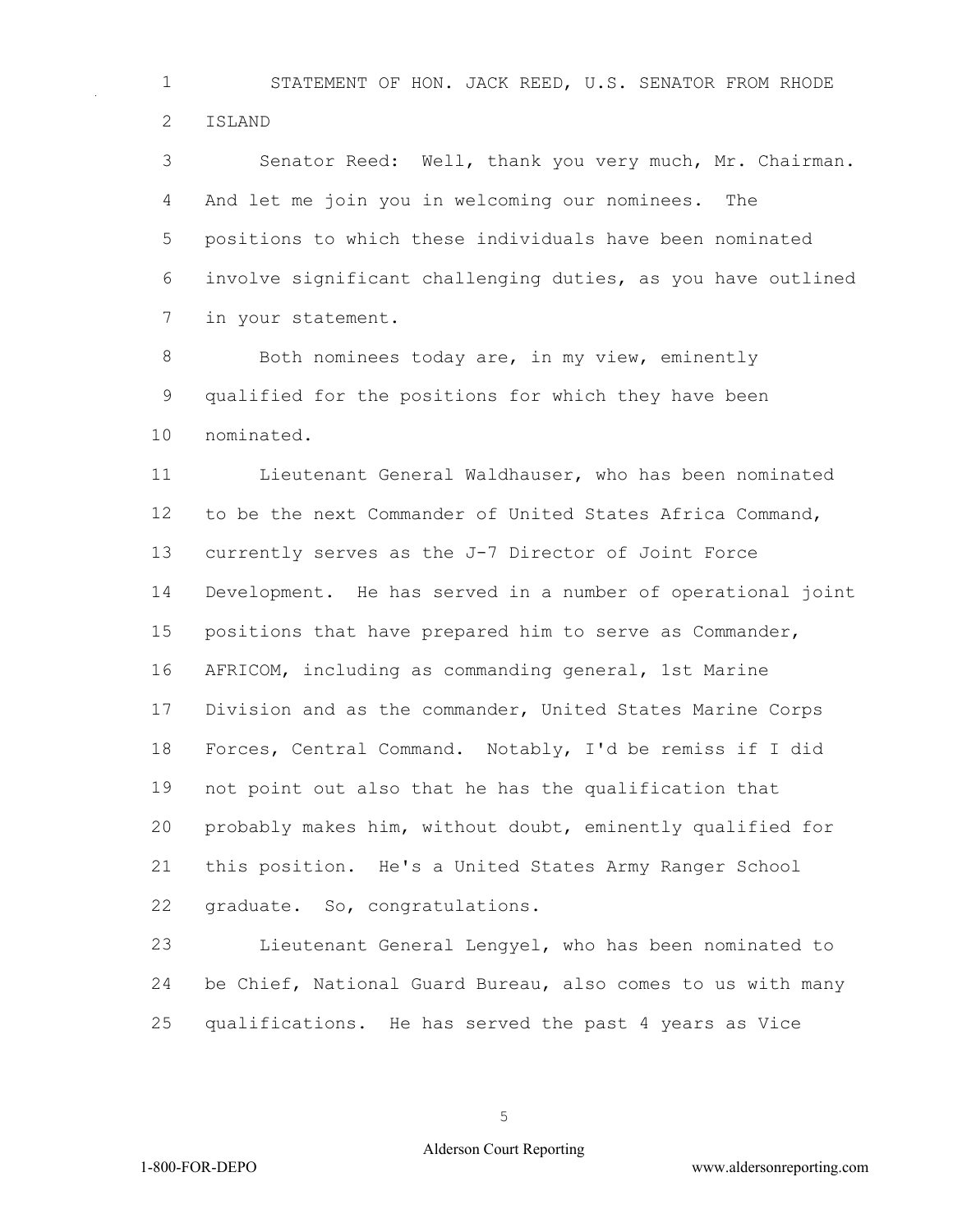Chairman of the National Guard Bureau, and has vast experience as an Air Force pilot, with significant joint experience. The Chief of the National Guard Bureau is a member of the Joint Chiefs of Staff and is a principal advisor to the Secretary of Defense, through the Chairman, on matters involving the nonfederalized National Guard forces in support of homeland defense and civil support missions. In this role, the Chief of National Guard Bureau plays a critical role of facilitating and mediating the interests of the States with the corporate mission and programs of the Department of Defense. As we've seen several times over the years in hearings before this committee, this is a tough job, and it takes a talented individual to fill it.

 And I have every confidence that both Lieutenant General Waldhauser, as AFRICOM Commander, and Lieutenant General Lengyel will fulfill these difficult jobs.

 Finally, I want to extend a special thanks to your families. I understand, Lieutenant General Waldhauser, that your wife, Gail, and son, Mark, who I met, have joined you today, and, Lieutenant General Lengyel, your wife, Sally, and your daughter, Katie, have joined you. We all know how important families have been to your careers. Without them, you wouldn't be here today, literally.

Again, thank you, Mr. Chairman.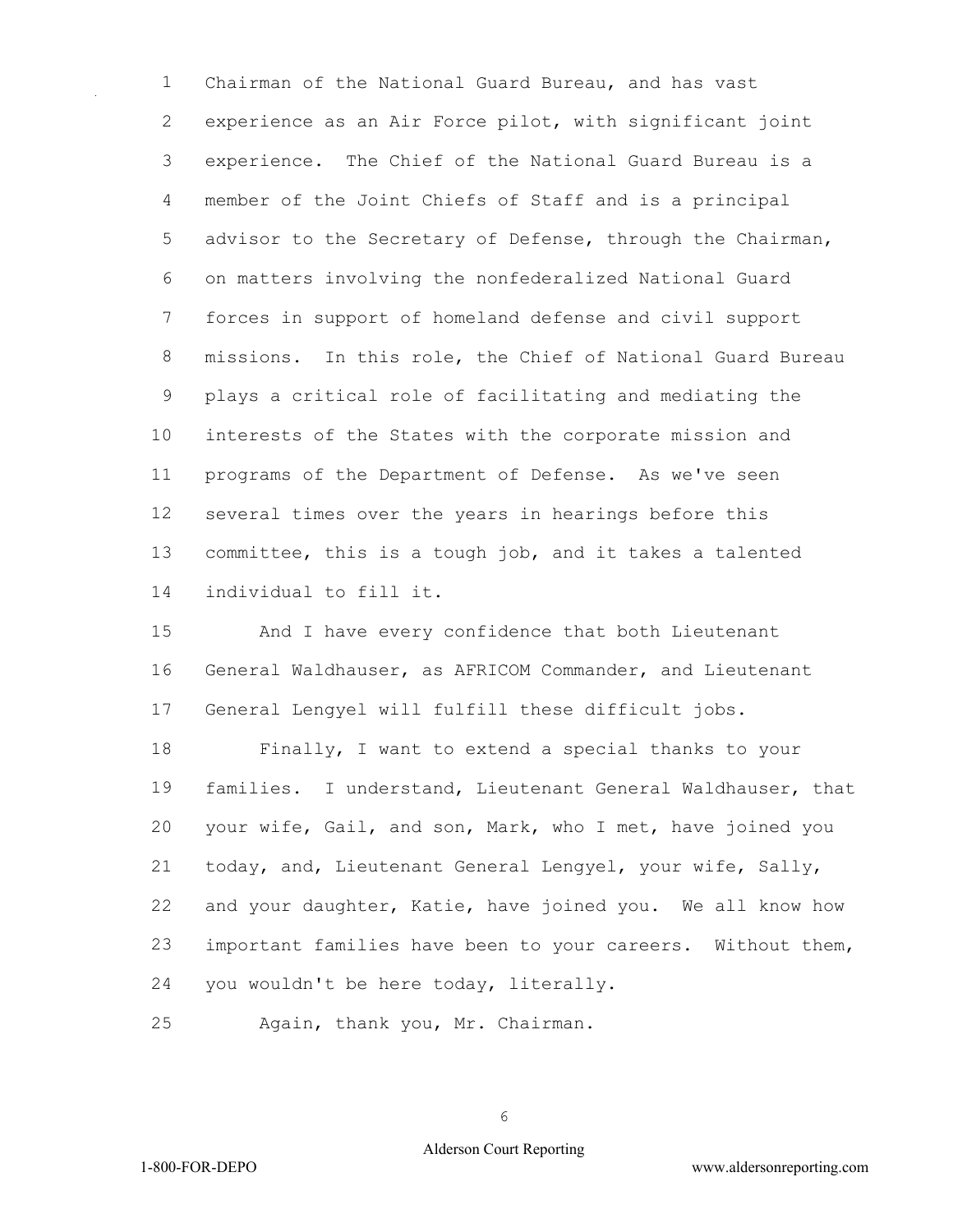| $\mathbf 1$    | Chairman McCain: Before we proceed, I note the               |
|----------------|--------------------------------------------------------------|
| $\mathbf{2}$   | presence of distinguished Senator from Texas, who I know     |
| $\mathfrak{Z}$ | would provide some important words of wisdom and instruction |
| $\overline{4}$ | to the -- all members of the committee.                      |
| 5              | Senator Cornyn.                                              |
| $\sqrt{6}$     |                                                              |
| $\overline{7}$ |                                                              |
| $\,8\,$        |                                                              |
| $\mathsf 9$    |                                                              |
| $10$           |                                                              |
| 11             |                                                              |
| 12             |                                                              |
| 13             |                                                              |
| 14             |                                                              |
| 15             |                                                              |
| 16             |                                                              |
| 17             |                                                              |
| 18             |                                                              |
| 19             |                                                              |
| 20             |                                                              |
| 21             |                                                              |
| 22             |                                                              |
| 23             |                                                              |
| 24             |                                                              |
| 25             |                                                              |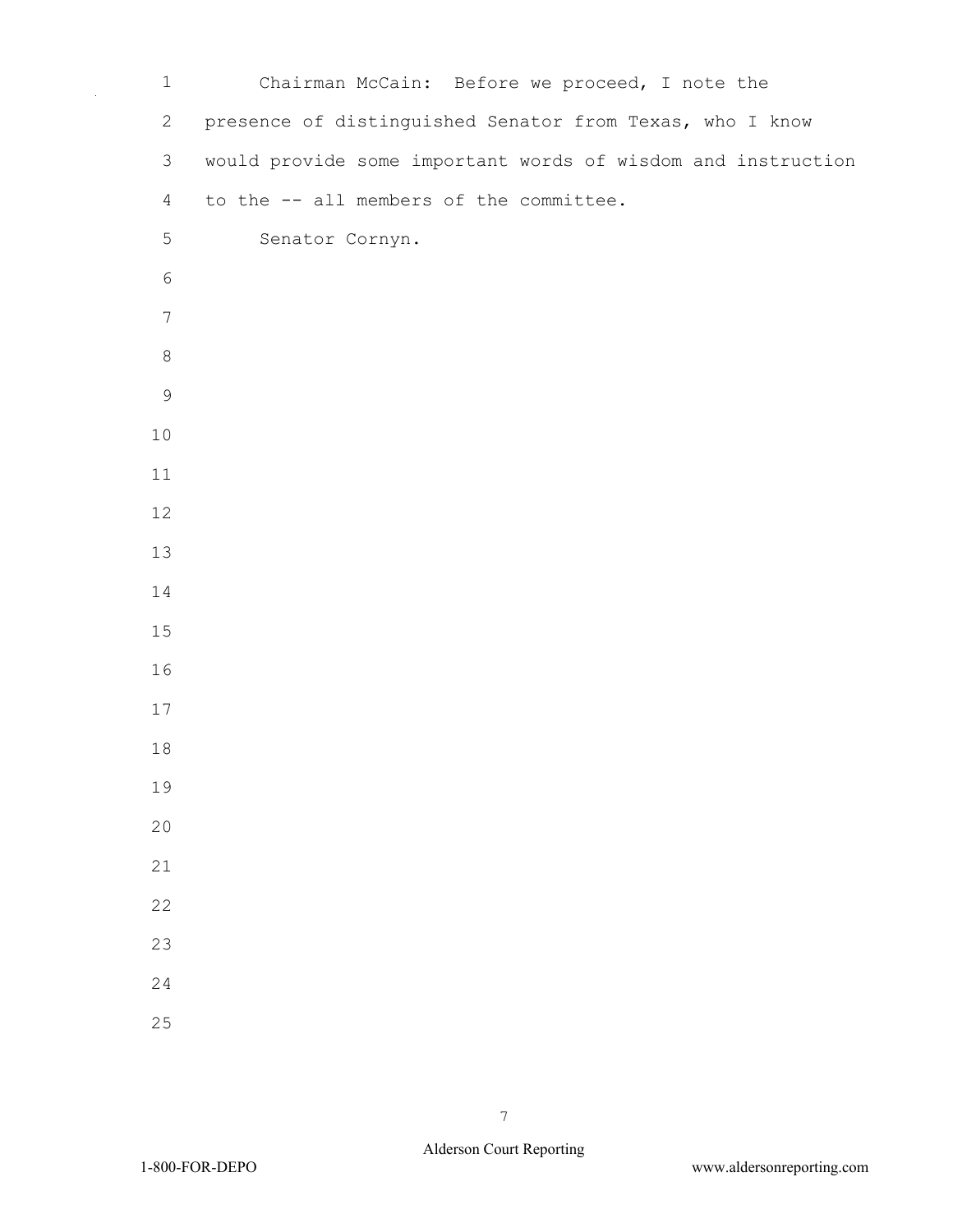STATEMENT OF HON. JOHN CORNYN, U.S. SENATOR FROM TEXAS Senator Cornyn: Well, thank you, Chairman McCain and Ranking Member Reed, and colleagues.

 I'm honored to be here today to introduce one of the nominees, a fellow Texan, General -- Lieutenant General Joseph Lengyel, as the nominee to serve as the next Chief of the National Guard Bureau.

 Citizen soldiers, of course, have been part of our country's fabric since the beginning. And, in the 21st century, their role continues to evolve to help safeguard our Nation. In addition to ensuring that our National Guardsmen are able and ready to do their job, the Chief of the National Guard Bureau must be able to provide sage military advice to the Chairman of the Joint Chiefs of Staff, the Secretary of Defense, and the President of the United States.

 General Lengyel is the right man for this critical position. And the depth and breadth of his experience make him exceptionally well qualified. After graduating from the University of North Texas and completing his undergraduate pilot training at Laughlin Air Force Base, General Lengyel cut his teeth in the cockpit of an F-16. His 34 years of distinguished military service include an array of operational, staff, and command assignments, as well as service in Operations Desert Storm, Provide Comfort,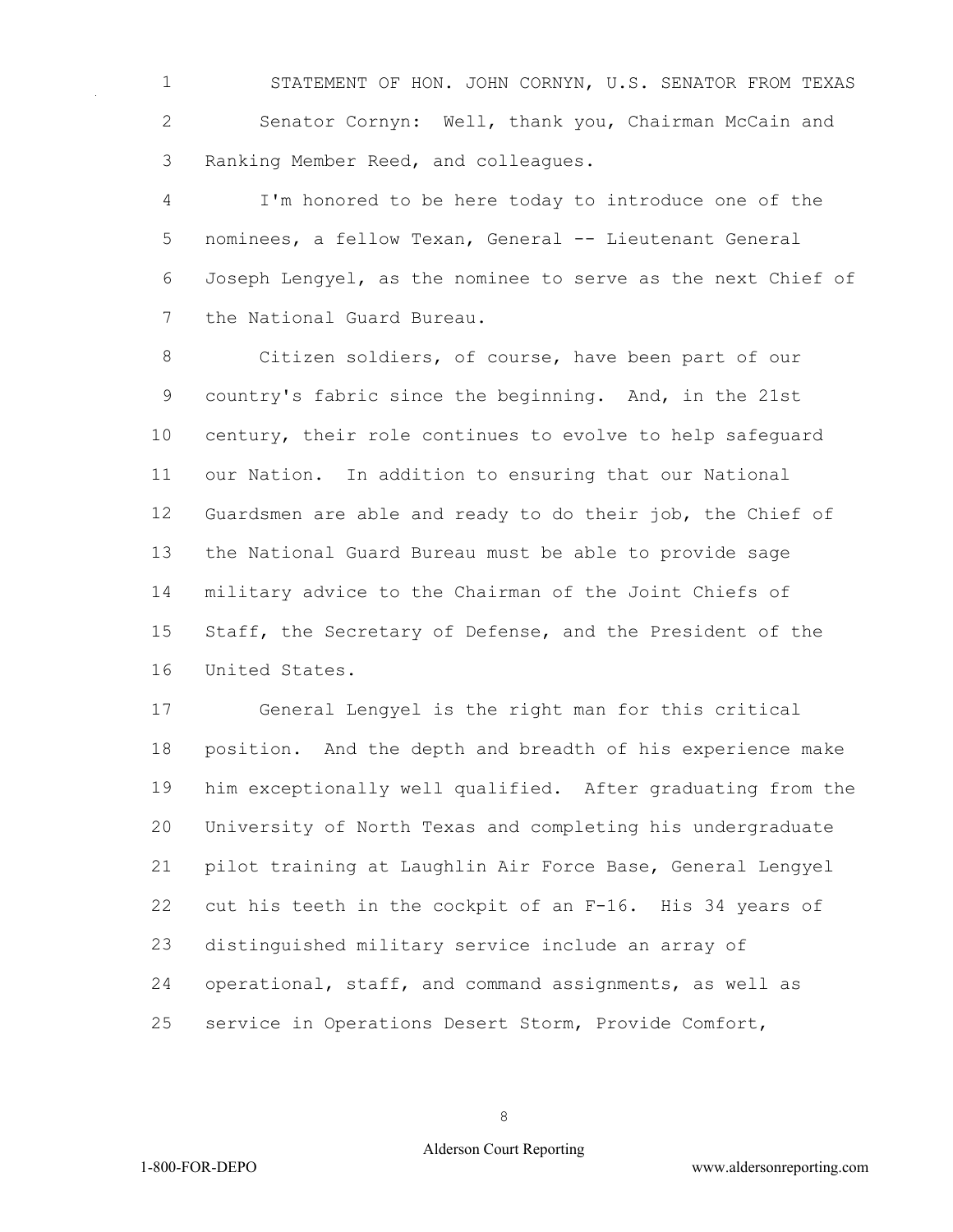Southern Watch, and Enduring Freedom. He's also served overseas as a defense attache.

 As you can imagine, today is a special day, as both of you have noted, both the Chairman and the Ranking Member, not only for General Lengyel, but also his family. His wife of 24 years, Sally, and his daughter, Katie, are both here, as has already been pointed out. But, I'd also like to mention General Lengyel's two sons, who could not be here today: Michael, because he's following in his dad's footsteps as one of the Air Force's newest F-16 pilots, and Joe, who's attending college.

 General Lengyel hails from a proud military family, and knows firsthand what it means to serve and sacrifice. His father, Lieutenant Colonel Lauren Lengyel, and mother, Marge, couldn't be here today, but certainly are watching on TV. General Lengyel's dad was also an Air Force pilot, and he shares some history with our distinguished Chairman, Senator McCain. Lieutenant Colonel Lengyel was shot down while flying over Vietnam in August of 1967 and was held as a prisoner of war in North Vietnam until March of 1973. In '75, he returned to Vietnam to fly missions during the fall of Saigon, being one of only two former POW pilots to return to Vietnam after 1973 to fly missions.

 During his dad's captivity, his mother raised him, along with his brothers, Greg and Dan, and his sister,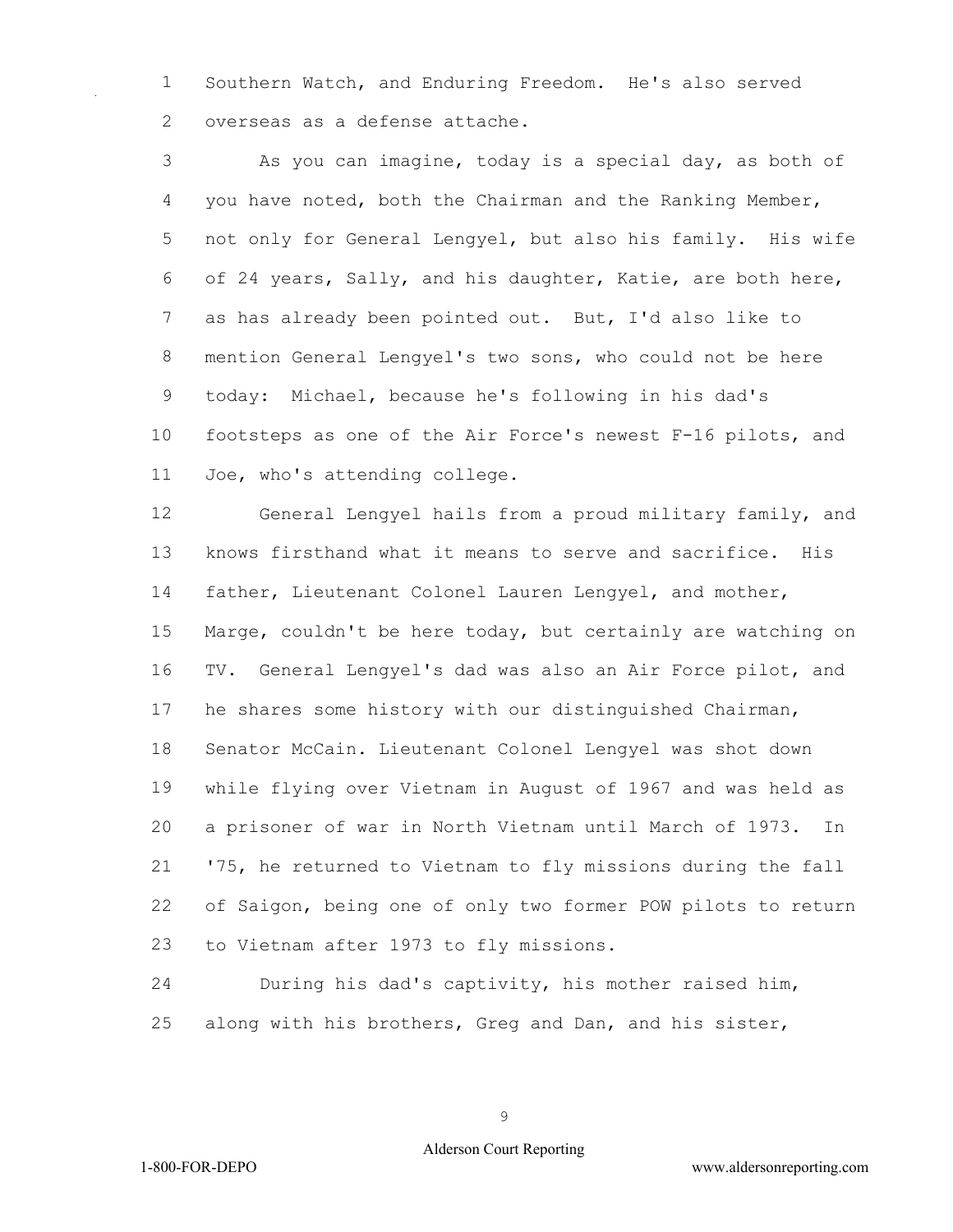Toddy. General Lengyel's younger brother, Greg, also carried the family tradition of military service, and he currently serves as a major general in the Air Force.

 Once confirmed, General Lengyel's experience and leadership will be instrumental in guiding the National Guard as it faces a myriad of challenges both home -- at home and abroad.

 Mr. Chairman, thank you for giving me a few minutes to introduce General Lengyel. And I'm pleased to introduce him to the committee and recommend his confirmation.

 Chairman McCain: Thank you, Senator Cornyn. And I know that you're -- have important obligations, but I thank you for being here to introduce this highly qualified General Lengyel. Thank you.

 And, General Lengyel, I hope that, unlike your father and me, that the number of landings have matched the number of takeoffs.

 So, I have standard questions for the nominees that need to be answered, and then we will proceed.

 In order to -- and just answer yes or no to the following questions -- in order to exercise its legislative and oversight responsibility, it's important that this committee and other appropriate committees of the Congress are able to receive testimony, briefings, and other communications of information. Have you adhered to

## Alderson Court Reporting

1-800-FOR-DEPO www.aldersonreporting.com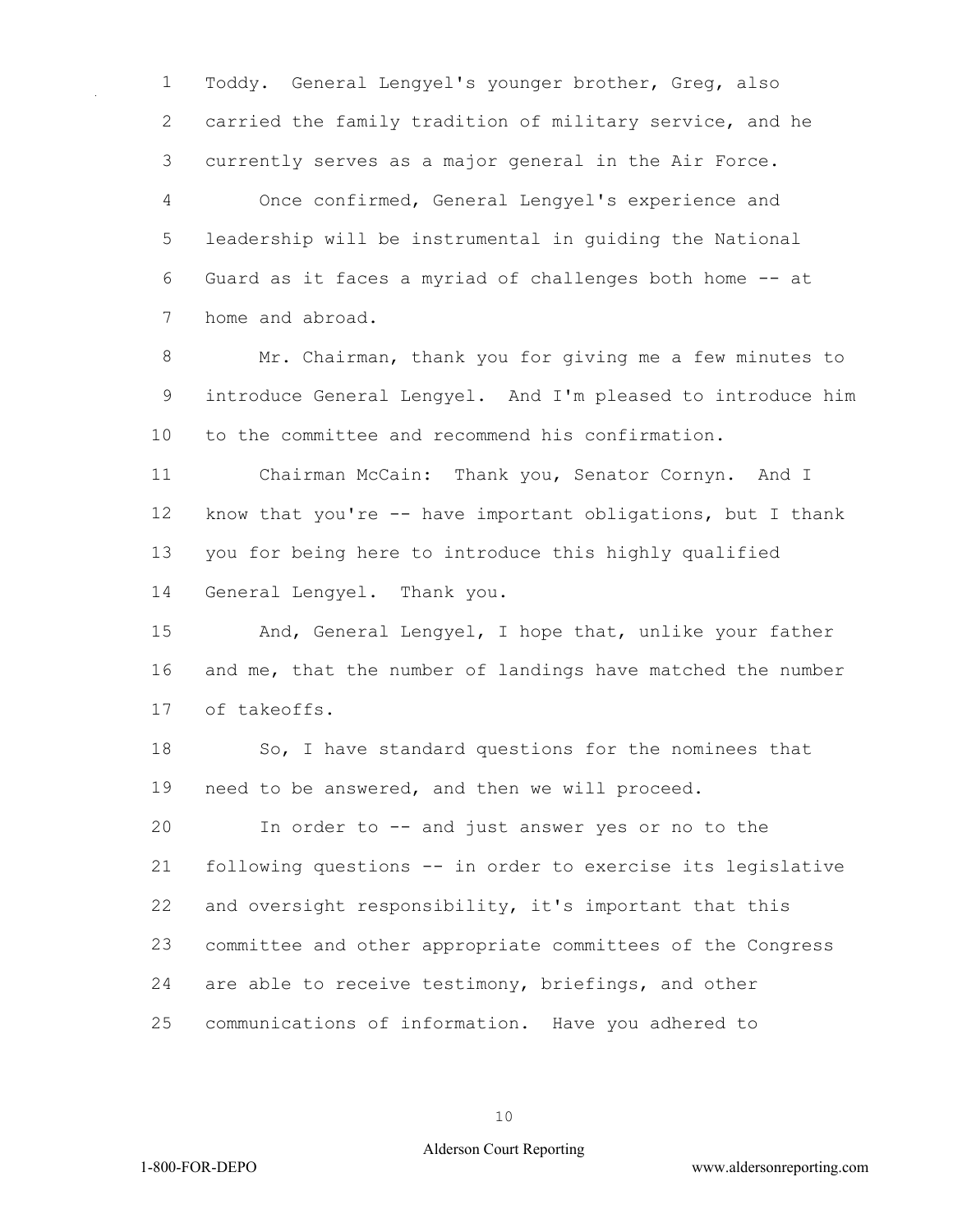applicable laws and regulations governing conflicts of interest?

 [Both witnesses answered in the affirmative.] Chairman McCain: Do you agree, when asked, to give your personal views, even if those views differ from the administration in power? 7 [Both witnesses answered in the affirmative.] Chairman McCain: Have you assumed any duties or undertaken any actions which would appear to presume the outcome of the confirmation process? [Both witnesses answered in the negative.] Chairman McCain: Will you ensure your staff complies with deadlines established for requested communications, including questions for the record in hearings? **I**Both witnesses answered in the affirmative. Chairman McCain: Will you cooperate in providing witnesses and briefers in response to congressional requests? [Both witnesses answered in the affirmative.] Chairman McCain: Will those briefings be protected from reprisal for their testimony or briefings? [Both witnesses answered in the affirmative.] Chairman McCain: Do you agree, if confirmed, to appear and testify, upon request, before this committee? [Both witnesses answered in the affirmative.]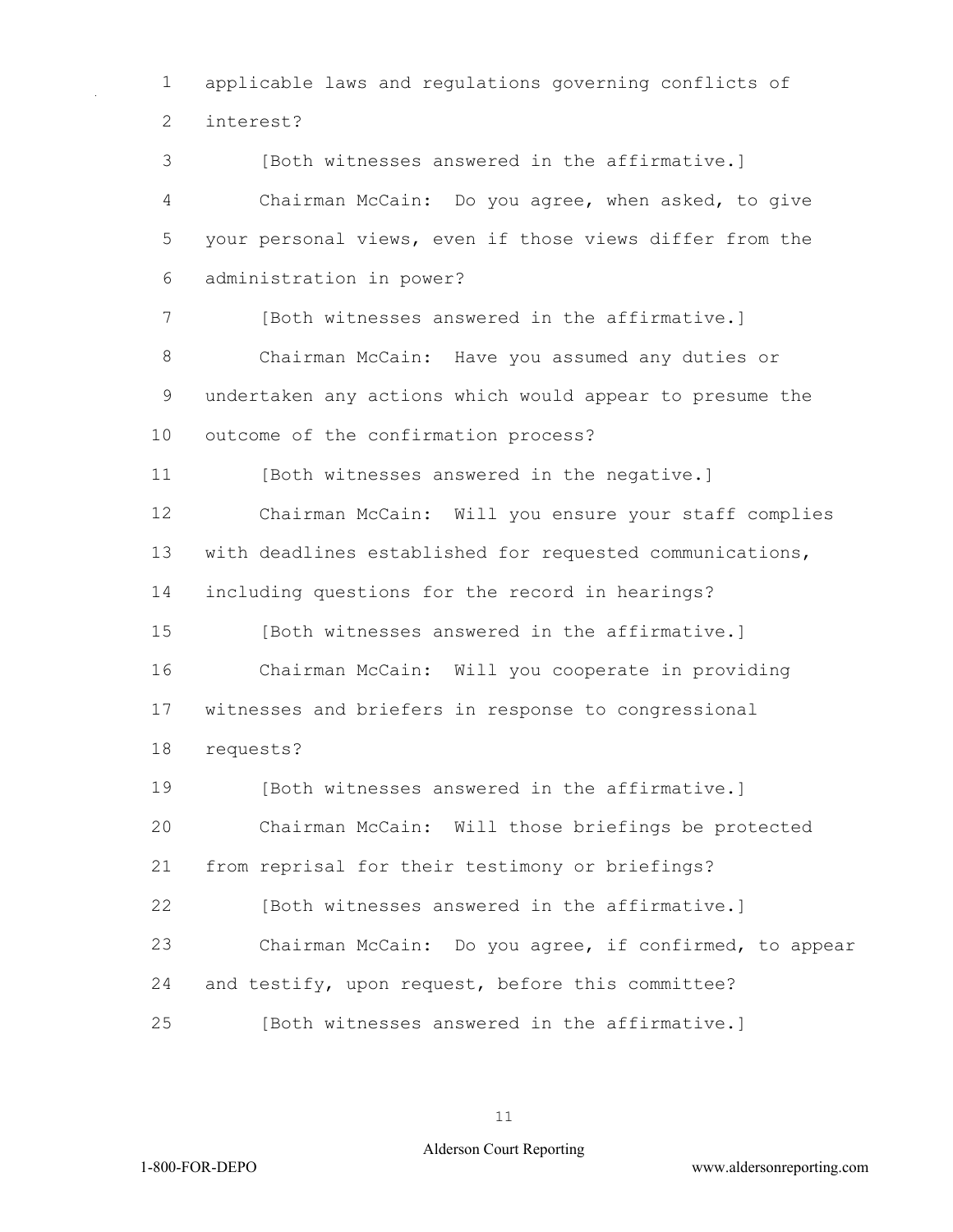1 Chairman McCain: Do you agree to provide documents, 2 including copies of electronic forms of communication, in a 3 timely manner when requested by a duly-constituted 4 committee, or to consult with the committee regarding the 5 basis for any good-faith delay or denial in providing such 6 documents? 7 [Both witnesses answered in the affirmative.] 8 Chairman McCain: General Waldhauser, we will begin 9 with you. And, as I mentioned, if you'd like to introduce 10 your family to the committee members that are here, please 11 proceed. 12 13 14 15 16 17 18 19  $20$ 21 22 23 24 25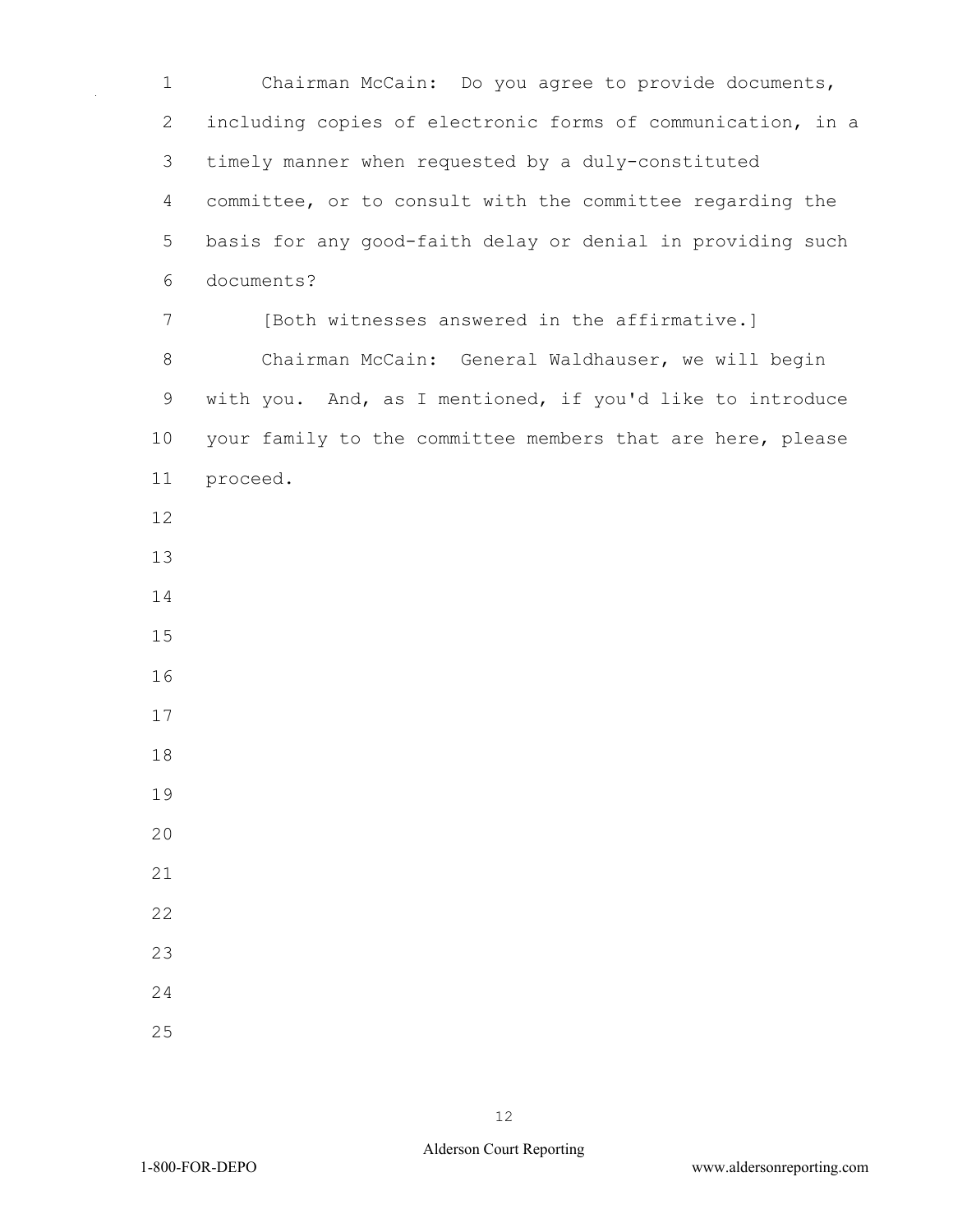STATEMENT OF LIEUTENANT GENERAL THOMAS D. WALDHAUSER, USMC, NOMINEE TO BE GENERAL AND COMMANDER, UNITED STATES AFRICA COMMAND

General Waldhauser: Thank you, Senator.

 Chairman McCain, Ranking Member Reed, and distinguished members of the committee, good morning, and thank you for 7 the opportunity to appear before you today.

8 I am truly honored to be nominated as the Commander, U.S. Africa Command. I want to thank the President and the Secretary of Defense for their confidence in me. And I want to recognize the current U.S. Africa Commander, General Dave Rodriguez, and his wife Ginny, for their dedicated service to our country and the men and women in uniform.

 Joining me today is my wife, Gail, and our son, Mark. Our two daughters, Amy and Katherine, were not able to be here this morning. Gail has been a great mother and a superb advocate for military families over the years. Moreover, she taught middle school for many years where a large number of students were from military families in the communities where we were stationed.

 Since the standup of AFRICOM nearly a decade ago, the Command has made many contributions to our national security interests on the continent. Today, there are numerous complex challenges in the African area of responsibility. Terrorist organizations and terrorist activities conducted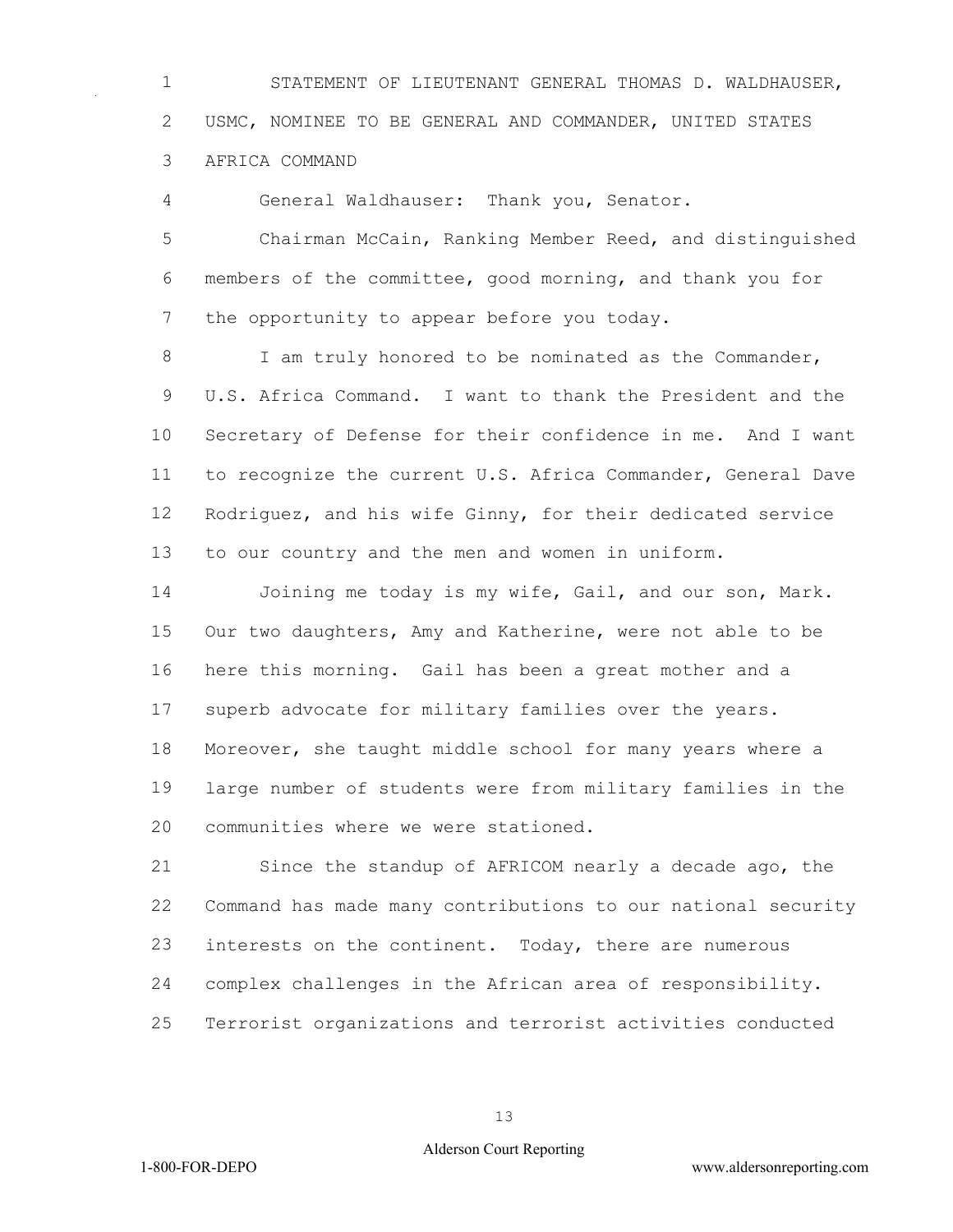by groups such as the Islamic State in Libya and al-Shabaab in Somalia are present and active across the continent. Additionally, ethnic strife, poverty, mass atrocities, and illicit trafficking threaten stability and economic growth, particularly in nations with weak governments.

 Consequently, AFRICOM must continue to work with national and international partners to disrupt these transnational threats and prevent the export of terror on the continent, in the region, and ultimately to our homeland.

 Additionally, AFRICOM must continue to work with African partners to create an environment where these partners are willing and capable to address their security concerns.

 If confirmed, I will work with not only the U.S. military components of AFRICOM, but with my fellow combatant commanders, as well, in order to foster an environment where our challenges are viewed from a transregional perspective and not just from a particular geographic area of responsibility. And also if confirmed, I will provide my best military advice to this committee, when requested.

 Finally, and most importantly, I will do everything I can to properly lead, respect, and keep the faith with those in uniform and the civilian workforce who voluntarily serve our Nation.

 Thank you again for allowing me to appear before this committee this morning, and I am prepared to answer your

## Alderson Court Reporting

1-800-FOR-DEPO www.aldersonreporting.com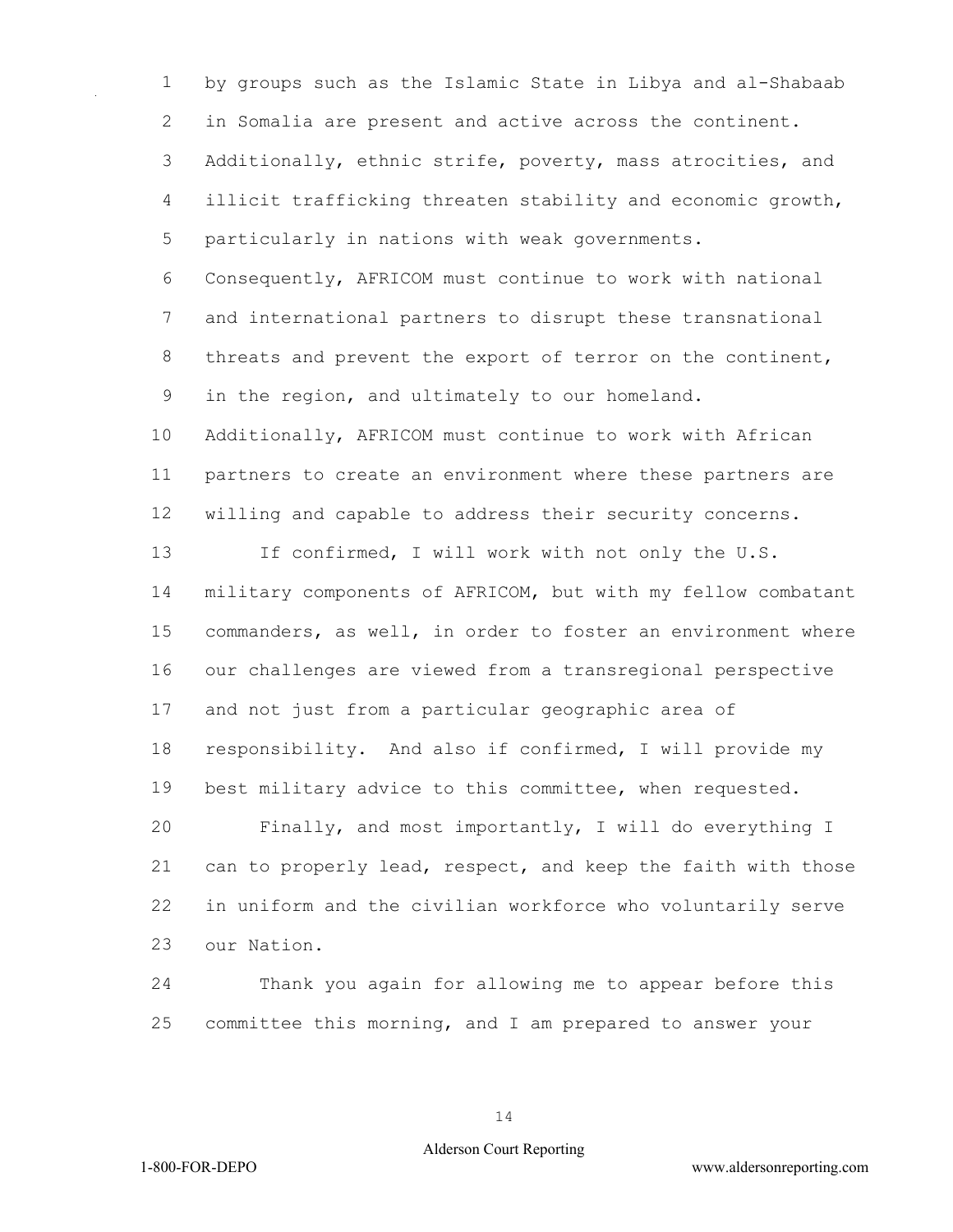| $\mathbf 1$      | questions. |  |  |                                                         |  |
|------------------|------------|--|--|---------------------------------------------------------|--|
| $\sqrt{2}$       |            |  |  | [The prepared statement of General Waldhauser follows:] |  |
| $\mathfrak{Z}$   |            |  |  |                                                         |  |
| $\sqrt{4}$       |            |  |  |                                                         |  |
| $\mathsf S$      |            |  |  |                                                         |  |
| $\sqrt{6}$       |            |  |  |                                                         |  |
| $\boldsymbol{7}$ |            |  |  |                                                         |  |
| $\,8\,$          |            |  |  |                                                         |  |
| $\mathcal{G}$    |            |  |  |                                                         |  |
| $1\,0$           |            |  |  |                                                         |  |
| $11\,$           |            |  |  |                                                         |  |
| $12\,$           |            |  |  |                                                         |  |
| 13               |            |  |  |                                                         |  |
| $1\,4$           |            |  |  |                                                         |  |
| 15               |            |  |  |                                                         |  |
| 16               |            |  |  |                                                         |  |
| $17\,$           |            |  |  |                                                         |  |
| $1\,8$           |            |  |  |                                                         |  |
| 19               |            |  |  |                                                         |  |
| 20               |            |  |  |                                                         |  |
| 21               |            |  |  |                                                         |  |
| 22               |            |  |  |                                                         |  |
| 23               |            |  |  |                                                         |  |
| 24               |            |  |  |                                                         |  |
| 25               |            |  |  |                                                         |  |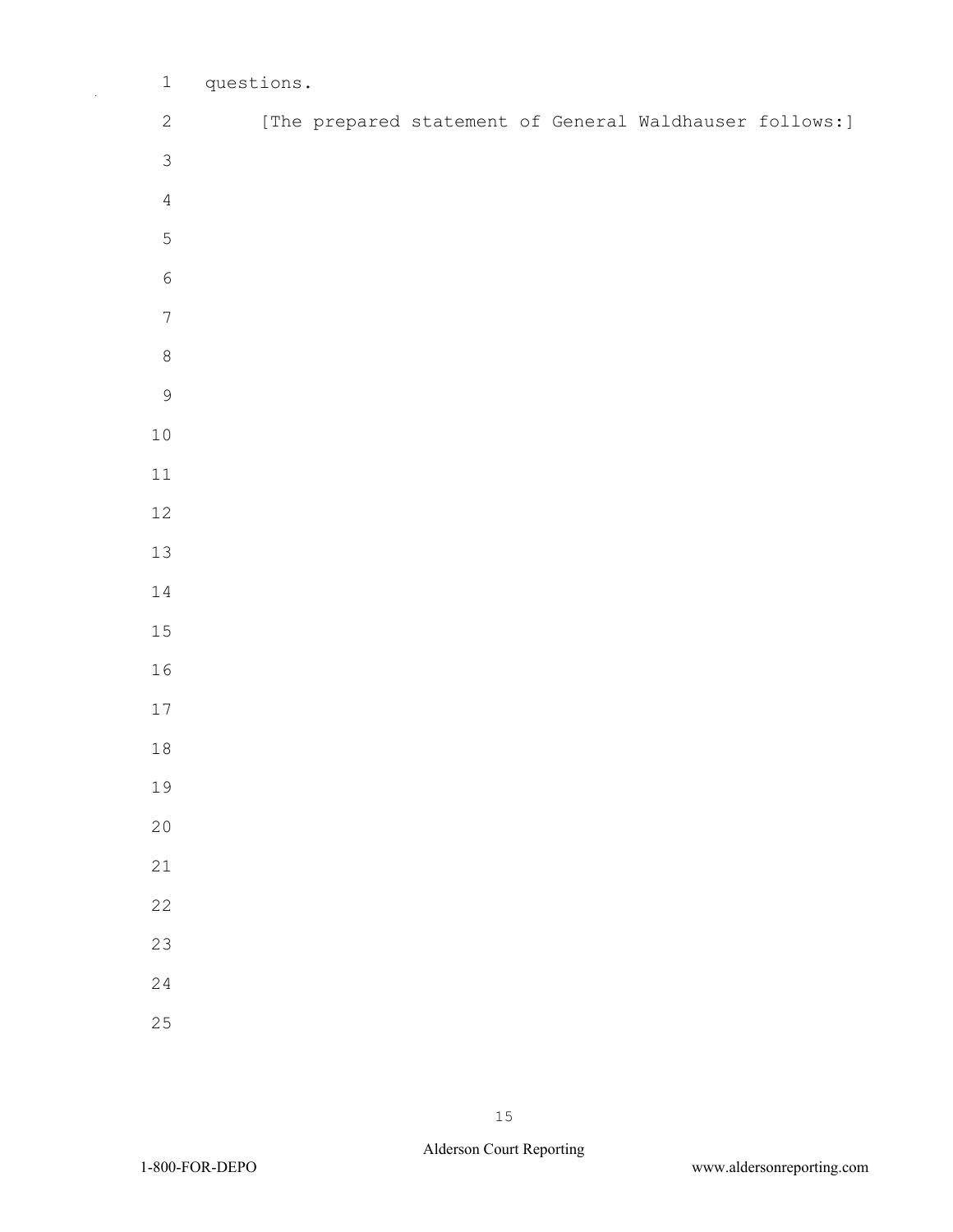| $\ensuremath{\mathbbm{1}}$ | Chairman McCain: Thank you. |  |
|----------------------------|-----------------------------|--|
| $\sqrt{2}$                 | General Lengyel.            |  |
| $\mathcal{S}$              |                             |  |
| $\sqrt{4}$                 |                             |  |
| 5                          |                             |  |
| $\sqrt{6}$                 |                             |  |
| $\boldsymbol{7}$           |                             |  |
| $\,8\,$                    |                             |  |
| $\mathsf 9$                |                             |  |
| $1\,0$                     |                             |  |
| $11\,$                     |                             |  |
| $12\,$                     |                             |  |
| $13\,$                     |                             |  |
| $1\,4$                     |                             |  |
| 15                         |                             |  |
| $16$                       |                             |  |
| $17\,$                     |                             |  |
| $18\,$                     |                             |  |
| 19                         |                             |  |
| $20$                       |                             |  |
| $2\sqrt{1}$                |                             |  |
| $2\sqrt{2}$                |                             |  |
| 23                         |                             |  |
| 24                         |                             |  |
| $2\sqrt{5}$                |                             |  |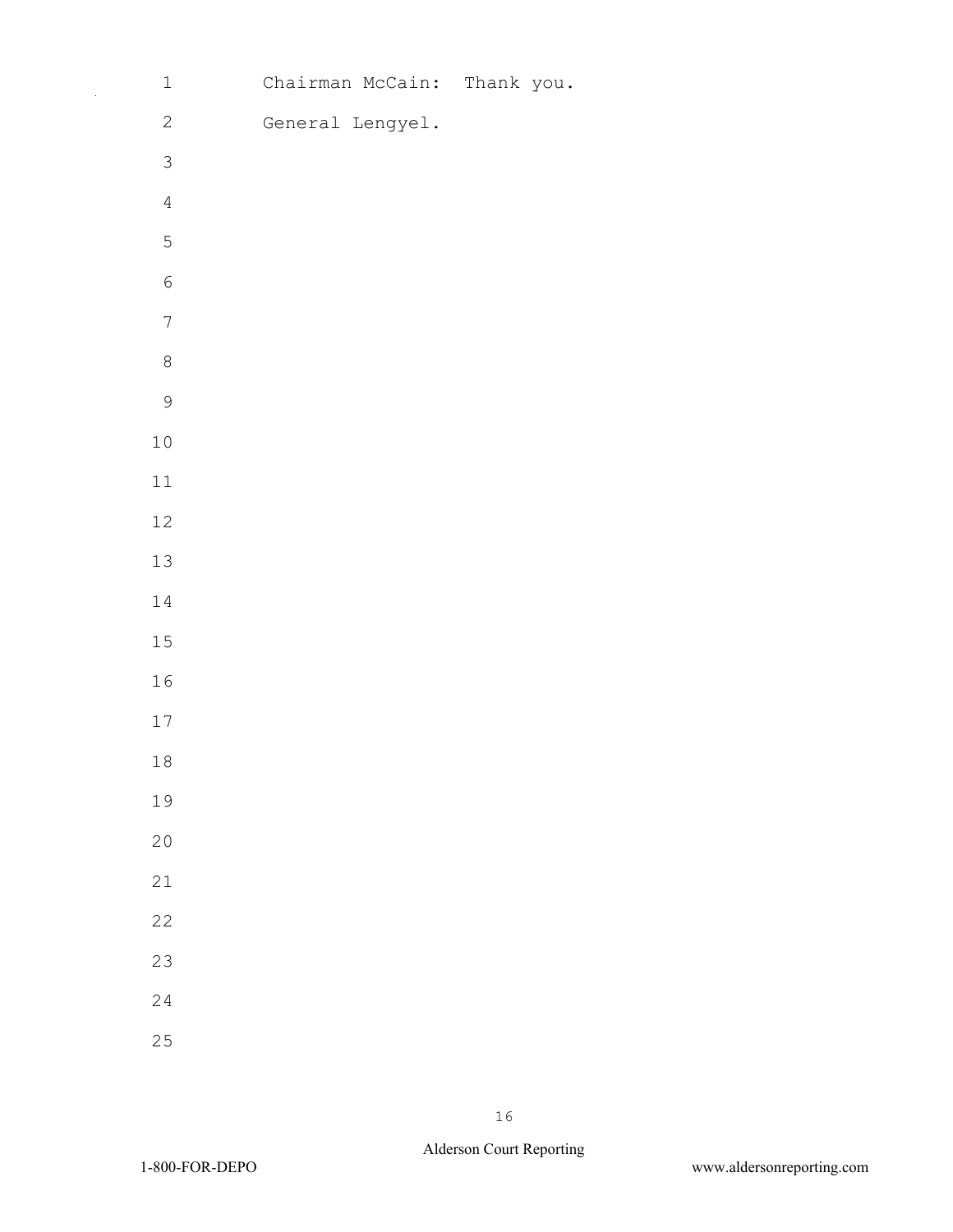STATEMENT OF LIEUTENANT GENERAL JOSEPH L. LENGYEL, ANG, NOMINEE TO BE GENERAL AND CHIEF OF THE NATIONAL GUARD BUREAU

 General Lengyel: Chairman McCain, Ranking Member Reed, distinguished members of this committee, it is a pleasure to be here today.

 I'd like to thank Senator Cornyn for his opening remarks and my introduction.

 Senator Cornyn mentioned my wife, Sally, and daughter, Katie, are here with me today. Sally served 7 years as an officer in the Air Force and grew up in an Air Force family. She remains my most trusted advisor and the love of my life. Katie is a rising high school senior who is spending her summer interning at the Peace Corps, here in Washington, D.C. We are very proud of all three of our children, Joe, Mike, and Katie. And, without their love and support, I certainly would not be here today.

Chairman McCain: Welcome.

General Lengyel: Thank you.

 I would also like to acknowledge my fellow nominee, Lieutenant General Thom Waldhauser, and his distinguished service. It's a privilege to be here today with him.

 I am humbled by my nomination to be the 28th Chief of the National Guard Bureau, humbled by both the great leaders who have served in this position in the past, and, if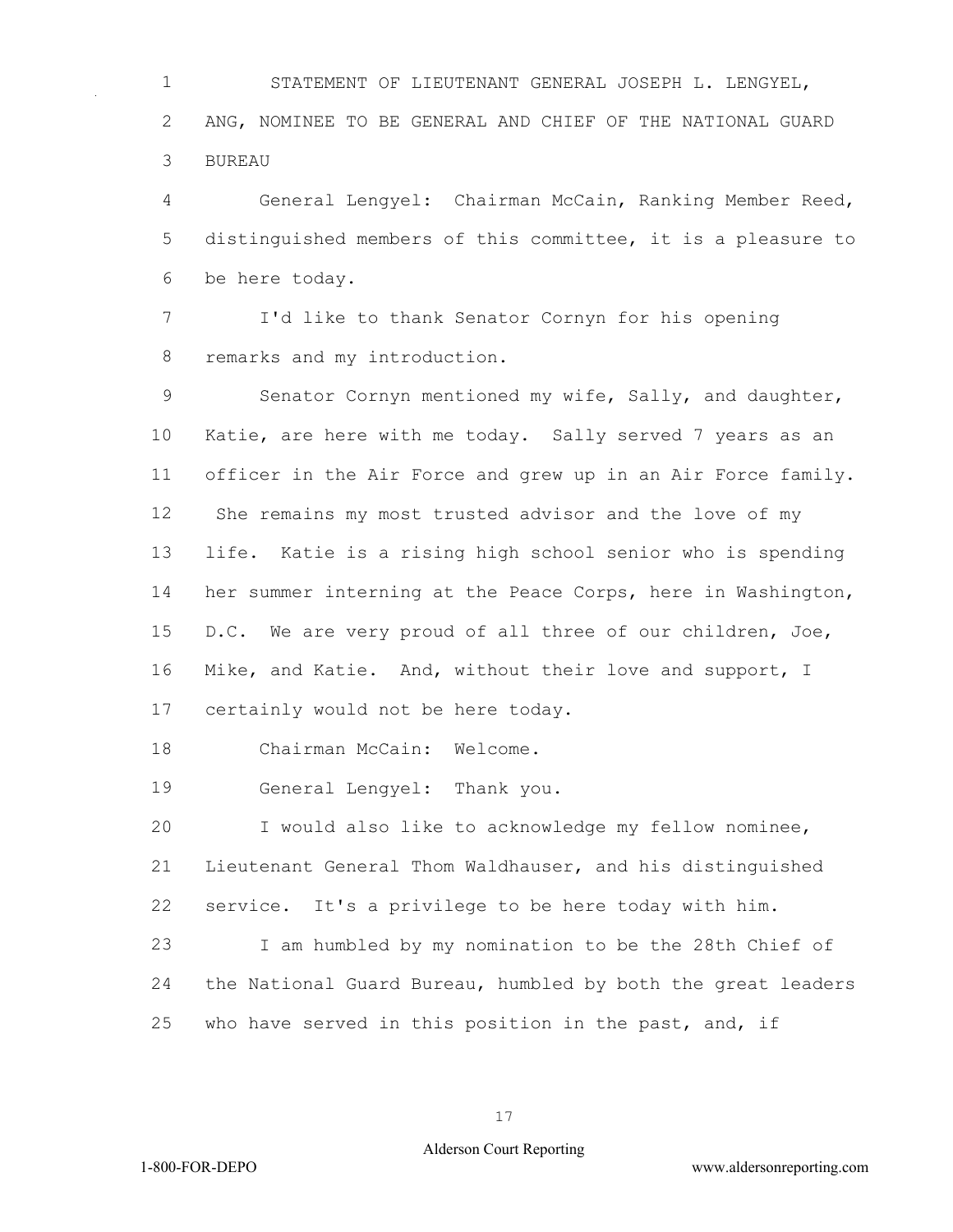confirmed, by the incredible leaders I will join on the Joint Chiefs of Staff.

 Over the past 4 years, I have been honored to serve as the Vice Chief and witness firsthand the visionary leadership of General Frank Grass. He, along with his predecessors, have left an indelible mark, resulting in the finest National Guard in our Nation's history. I am grateful to serve with the 453,000 citizen soldiers and airmen, a proud force that has been helping secure our Nation for nearly 380 years.

 We are living in extraordinary times with incredible advances in technology, globalization, and commerce that 13 give great cause for optimism and hope for the future. Yet, this optimism is tempered by unprecedented challenges in our global security environment. Transregional, multidomain, multifunctional threats, including near-peer competitors, regional actors, and violent extremist organizations, require a greater agility and inclusion of all elements of national power.

 Since 9/11, the operational National Guard has mobilized roughly 780,000 times in support of the warfight. As the combat reserve of the Army and the Air Force, if confirmed, I will ensure that we continue to work seamlessly as part of the joint force to help bring security around the globe.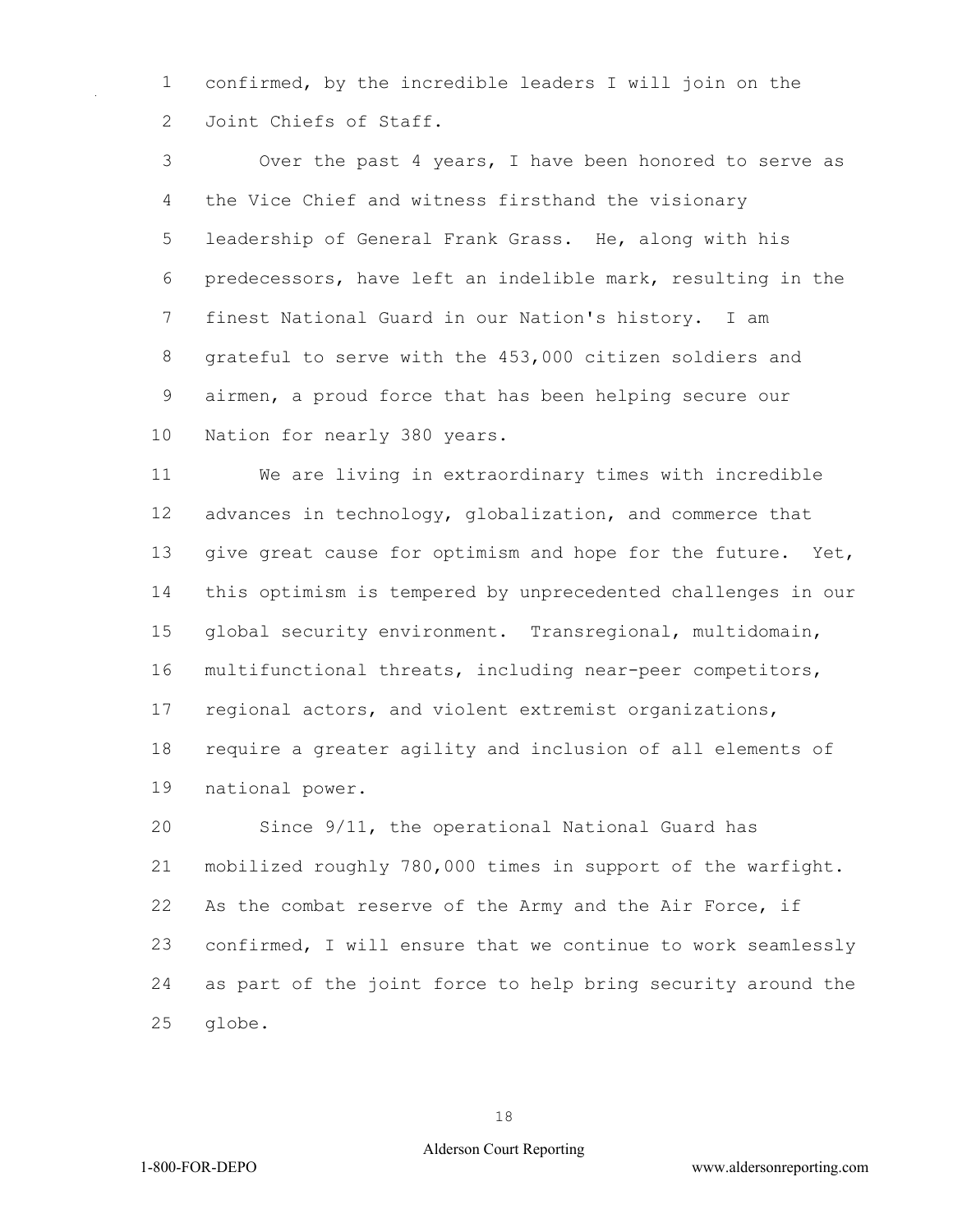Our experience overseas enables us to protect the homeland and work with our Governors and our adjutant generals to answer the call when disaster strikes here at home. On any given day, we have anywhere between 3- to 4,000 guardsmen conducting domestic operations, and the National Guard remains at the forefront of building enduring partnerships with local, State, Federal, and global partners.

 Although we are proud of our heritage and our past, I am more excited about our future. The Guard's evolution as an operational force is a chapter in our Nation's security at home and abroad that is written through the incredible skill and devotion of America's citizen soldiers and airmen. The development of our most important asset, our people, will be our foremost task. If confirmed, I will strive to grow and train leaders who innovate and motivate the force. We must ensure that ethical behavior goes from the top down. Acts that demoralize units and degrade readiness, such as sexual assault and discrimination, can never be tolerated. In short, if I am confirmed, the National Guard will strive to be ready and to be the most diverse and inclusive force we can be.

 Thank you again for allowing me to be here today. I look forward to working with the Congress, the Department of Defense, the interagency, the Governors, the adjutant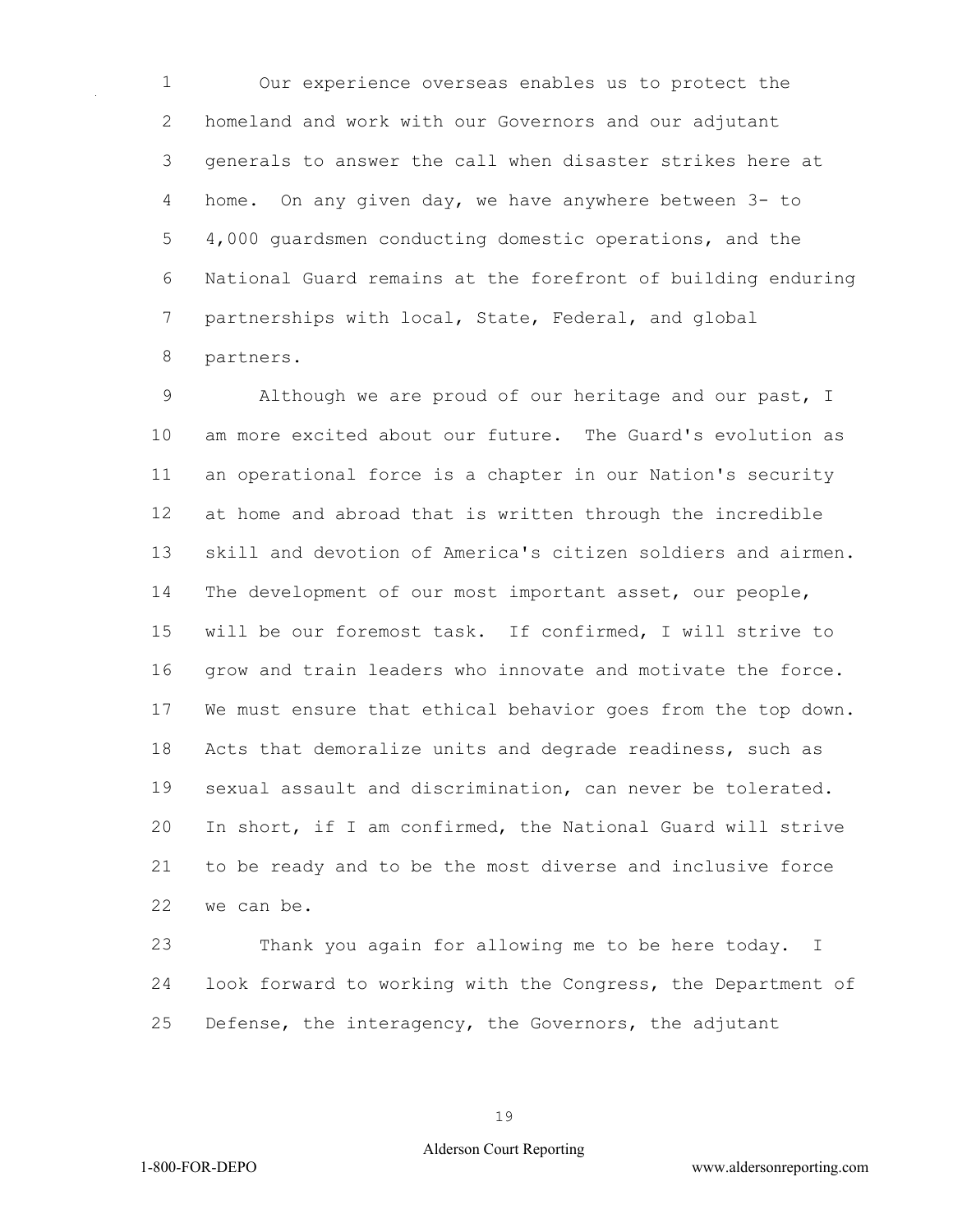| $1\,$            | generals, and all stakeholders to ensure that we maintain |
|------------------|-----------------------------------------------------------|
| $\mathbf{2}$     | the most capable, accessible, and ready National Guard    |
| 3                | possible. I look forward to your questions.               |
| $\overline{4}$   | [The prepared statement of General Lengyel follows:]      |
| $\mathsf S$      |                                                           |
| $\sqrt{6}$       |                                                           |
| $\boldsymbol{7}$ |                                                           |
| $\,8\,$          |                                                           |
| $\mathsf 9$      |                                                           |
| 10               |                                                           |
| 11               |                                                           |
| 12               |                                                           |
| 13               |                                                           |
| 14               |                                                           |
| 15               |                                                           |
| 16               |                                                           |
| 17               |                                                           |
| $1\,8$           |                                                           |
| 19               |                                                           |
| 20               |                                                           |
| 21               |                                                           |
| 22               |                                                           |
| 23               |                                                           |
| 24               |                                                           |
| 25               |                                                           |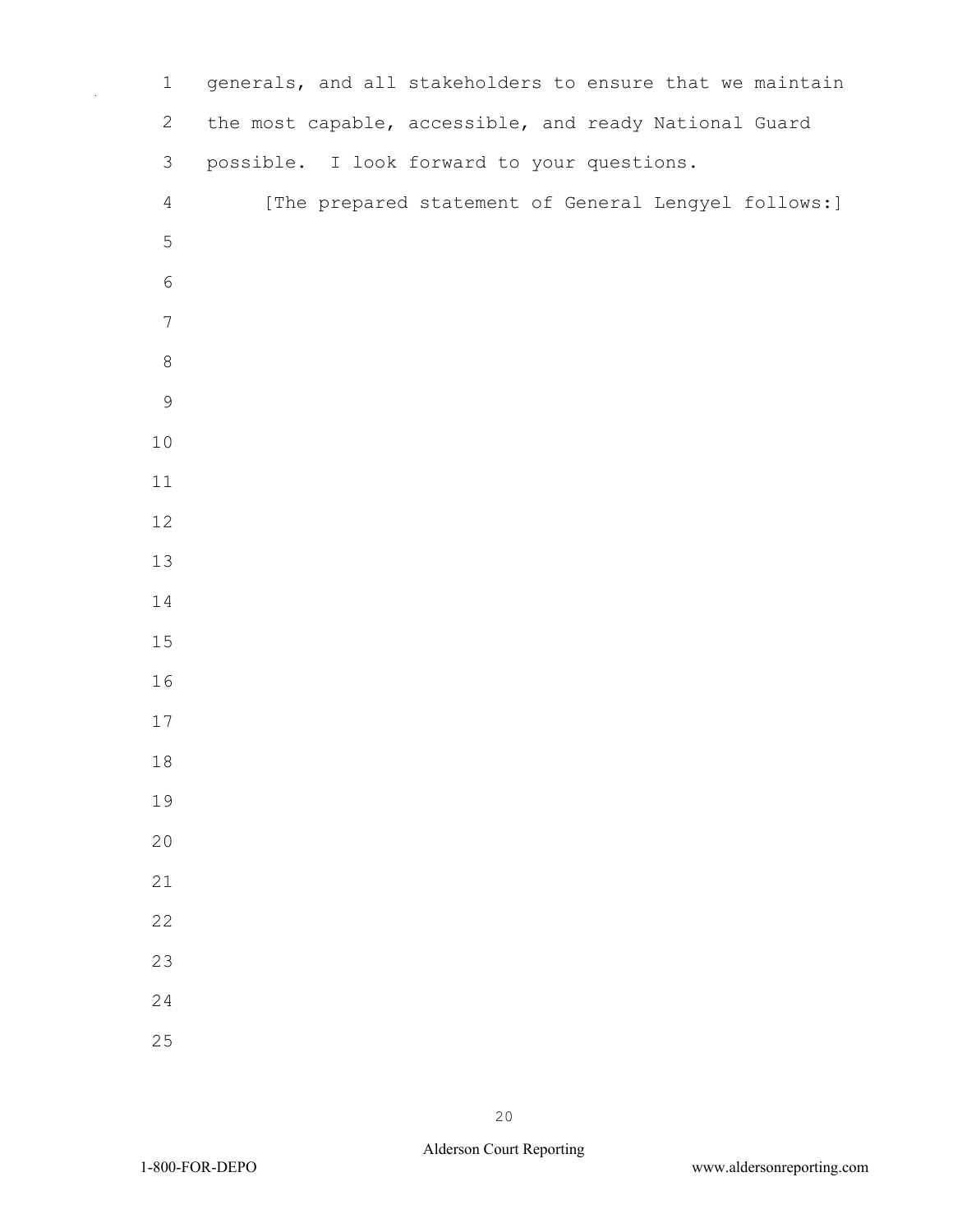Chairman McCain: Thank you, General.

 General Waldhauser, there's an old saying about "chickens come home to roost." As a person who's been to Libya on numerous occasions, including in Benghazi, when Chris Stevens was living there in a hotel, we watched Qaddafi being taken out without the loss of a single American aircraft or person, and then walked away. We walked away when, despite the repeated pleas of those of us who saw the situation deteriorating, we did nothing to help the Libyans, not to treat their wounded, not to secure weapons caches, not to help them with border security, and, most of all, help a nation that had never known democracy to achieve it. Now we're paying the price for it. Now we're paying a heavy price. We have American troops in Libya, according to a published report. Is that true?

 General Waldhauser: We have a small number of troops on the ground, that is --

 Chairman McCain: So, we have American troops on the ground, which never would have been required if we had done the things necessary that we did after Korea, after World War II, after Bosnia, instead of walking away from it. An abject, total disgraceful failure on the part of this administration and this President. So, now you're handed, frankly, a can of worms, because I don't have a lot of confidence in the Misratans. I've seen them in action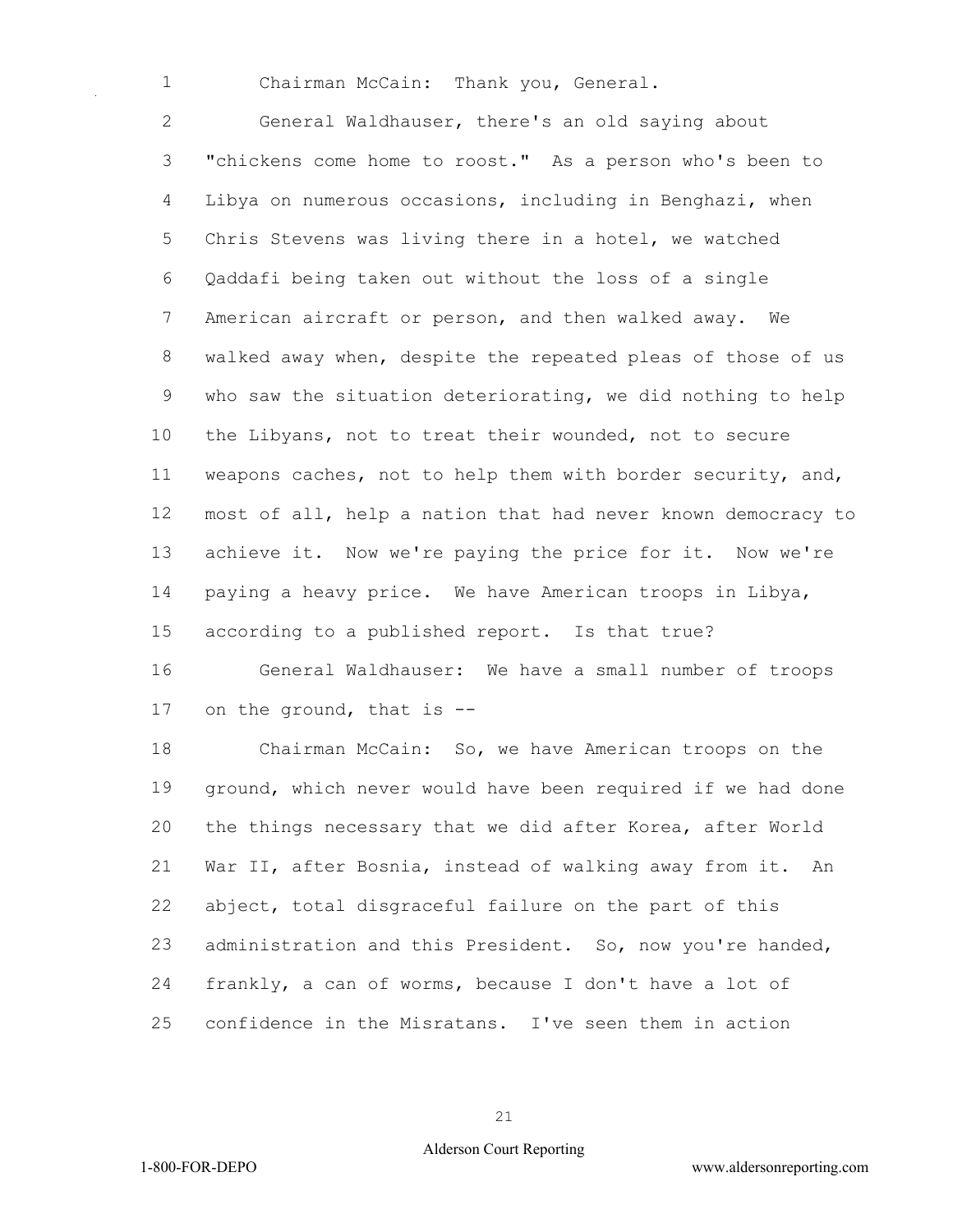before. I don't have a lot of confidence in General Haftar, who has his own agenda, obviously. And, of course, ISIS has established approximately, according to published reports, about 5,000 people in Libya. So, you're going -- and we're not -- not to mention Boko Haram, not to mention the other challenges in AFRICOM. So, how are you going to make chicken salad out of this situation, General?

 General Waldhauser: Senator McCain, the situation today in Libya is very complex. We have two significant objectives for the United States. One is to get the Government of National Accord up and running, and the second is to disrupt Libya -- to disrupt the -- ISIL inside Libya. The Government of National Accord has been on station in Tripoli since March. It's got a long way to go, but it has shown some very basic progress. Moreover, in the last -- Chairman McCain: Does that government include General

Haftar?

 General Waldhauser: It does not. General Haftar is in charge of the Libyan National Army.

 Chairman McCain: Does it include the Misratans? General Waldhauser: The Misratans have pledged their allegiance to the GNA.

 Chairman McCain: Does it -- does the government include them, or is it they've just pledged their

allegiance?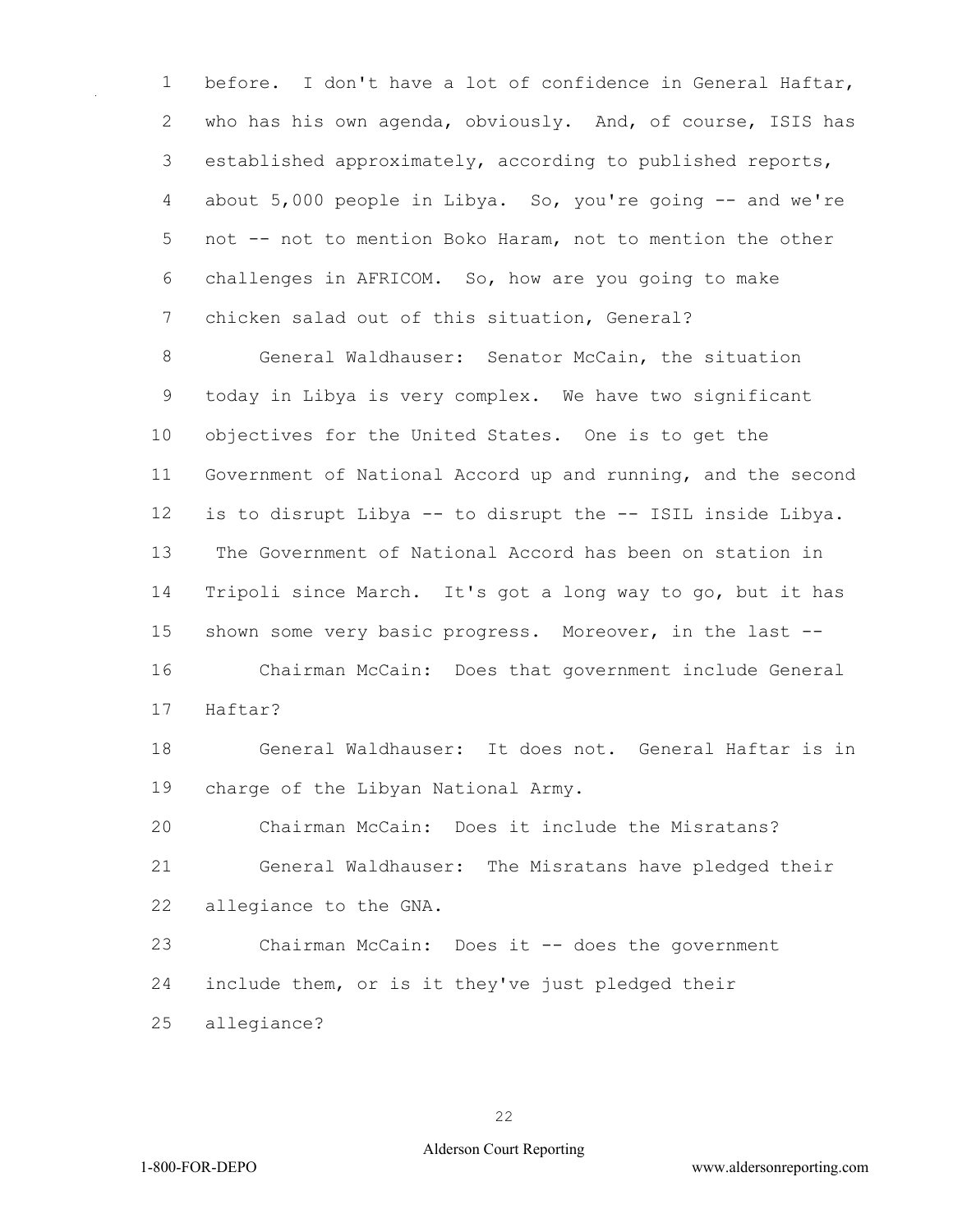General Waldhauser: They've pledged their allegiance with regards to their inclusion. I don't have a lot of knowledge in that particular topic. They are carrying out the mission of trying to take on ISIL inside Sirte.

 Chairman McCain: Please go ahead. I interrupted you. General Waldhauser: Thank you, Senator.

 Again, a very complex situation. So, the government, the GNA, is making very small progress. It's going to take a lot of time.

 With regards to the ISIL situation, the Misratans along with the Petroleum Guard Force have surrounded the city of Sirte. They've gained some territory in the last week, but they have not gone into the city. So, you could say there has been some progress. But, the bottom line is, with regards to tribal allegiances, these things come and go. And right now, the Misratans, at least they've pledged their allegiance to the GNA.

 Chairman McCain: Are you confident that we have sufficient military presence and activity in Libya to take care of ISIS and somehow restore or form up some kind of consensus government?

 General Waldhauser: At the present, our assistance has been advisory, and it has been to provide guidance. The Misratans and the Petroleum Guard have -- has made progress, however one of the things we need to watch in the next few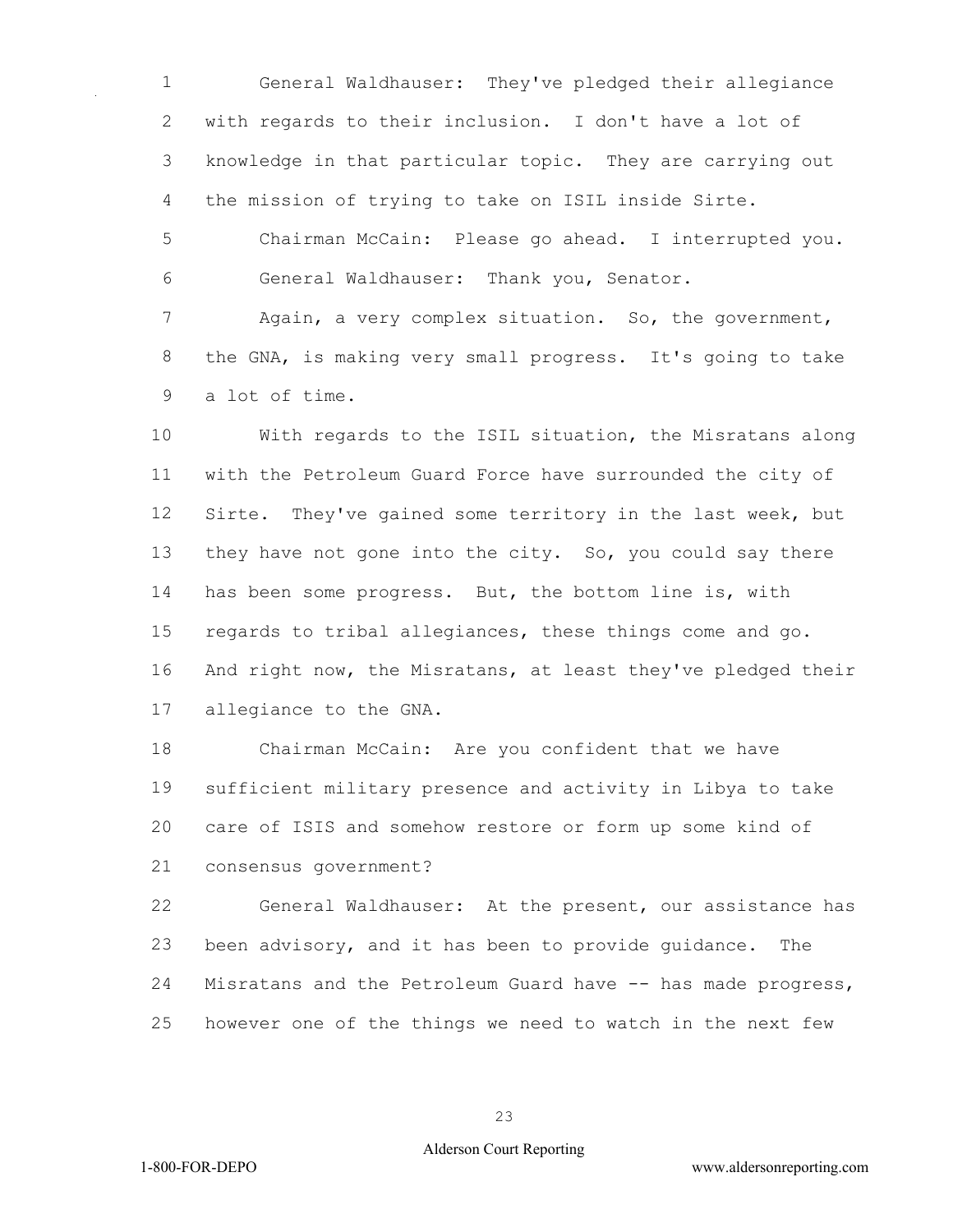weeks is, if there is success in Sirte, if ISIL does get routed and perhaps leave, we need to have a plan for success at that point.

 Chairman McCain: So, right now you don't think we need additional U.S. military presence.

General Waldhauser: At the moment, no.

 Chairman McCain: Would -- "at the moment" means, to me, we don't have a strategy. I don't know what "at the moment" -- unfortunately, this administration has reacted "at the moment" with incrementalism, mission creep, a gradual escalation in Iraq and Syria. And I don't want to see the same thing in Libya, but I'm beginning to see the same thing. Do we have a strategy for Libya, or are we just 14 acting in an ad hoc fashion, which was -- is been the case as we have watched ISIS establish, metastasize, and grow in Libya?

 General Waldhauser: Well, as indicated, the two strategic objectives that we do have for Libya is to assist the --

 Chairman McCain: I know the objectives. Do we have a strategy?

 General Waldhauser: To continue to support that right -- at this point in time. I am not aware of any overall grand strategy at this point.

Chairman McCain: Do you -- are you aware of a need for

1-800-FOR-DEPO www.aldersonreporting.com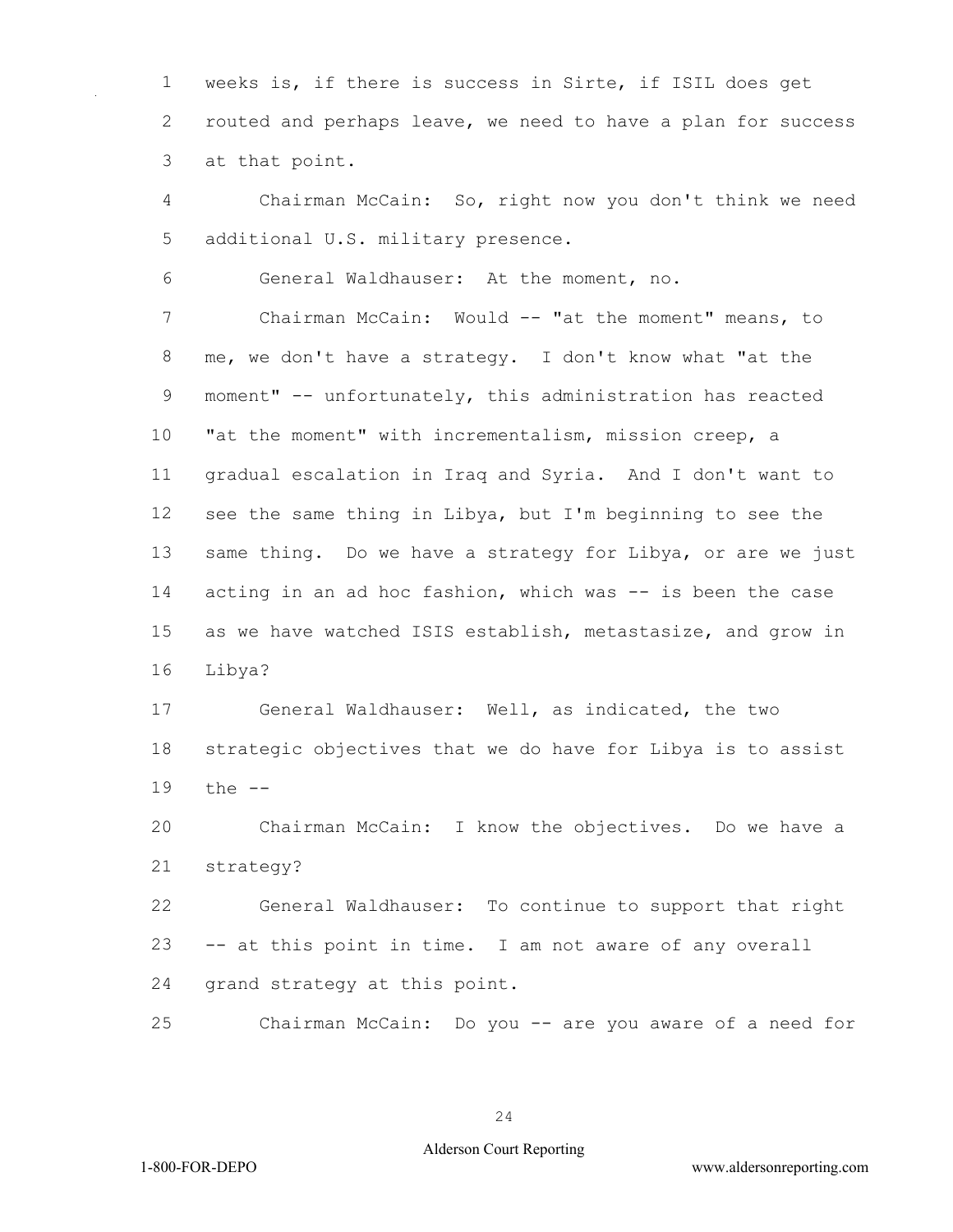sufficient military engagement to see that the mission is accomplished, which it seems to me, as you mentioned, is twofold: -- one, take care of ISIS, and the other, establish a stable government in Libya?

 General Waldhauser: One of the things we have to be very careful about is the complex relationships of these various militias, and so on. So, if the government, meaning 8 Mr. Saraj, and the GNA requests our support, then we should very much consider doing that. And so, I think we've been able to tell him what we could offer at this point in time. Chairman McCain: Well, I would just, finally, say you're inheriting a very difficult and complex situation, which didn't have to be. We walked away from Libya. Senator Lieberman, Senator Graham, and I, after that -- and we were there at their elections, where they had -- where they were full of hope, and we walked away from them. It's another disgraceful chapter in the history of this administration's national security policies.

Senator Reed.

 Senator Reed: Mr. Chairman, I have to go to the Banking Committee. Could I yield to Senator Gillibrand? Chairman McCain: Senator Gillibrand.

Senator Gillibrand: Thank you, Mr. Chairman.

I'll address National Guard issues first. General,

I've been a long advocate of including the National Guard in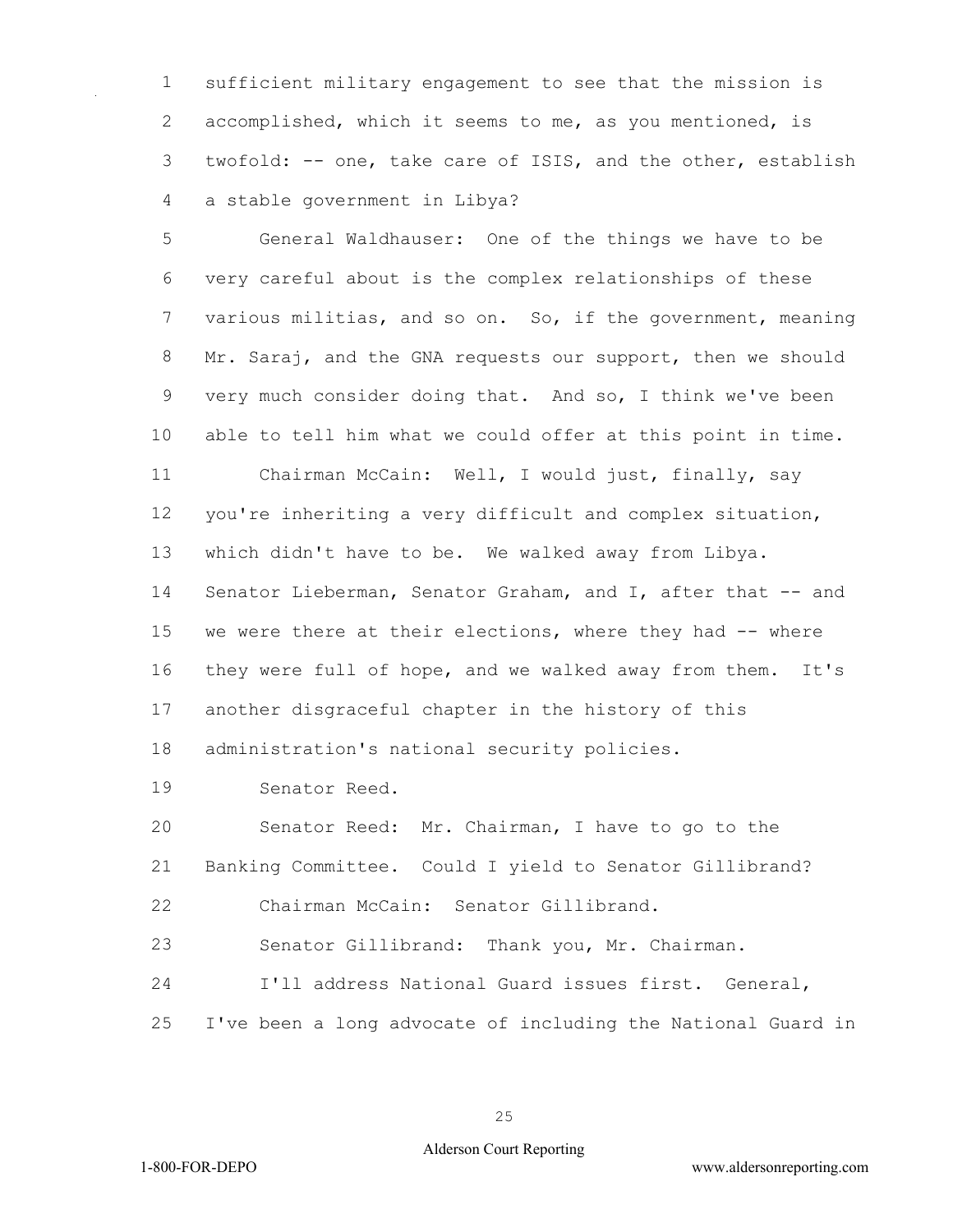our cyber efforts. Can you tell me about how you see the National Guard engaging in the cyber mission? And one of the challenges has been a shortage of training seats for guardsmen, which is the status of the Professional Educational Center. And what needs to be done to ensure that it is available to provide additional cyber training capacity?

 General Lengyel: Senator, I thank you for that question.

 The National Guard is building robust capacity in the cyberdomain. There is a cyber capacity in all 54 States, territories, and the District, at a basic level. And we've got 15 cyber units in the Air National Guard and another 11 cyber protection teams in the Army National Guard. Those are only partially built. We do need training. Training slots in schools is a problem. And we have begun to address that by creating additional school slots down in our -- in Arkansas is -- Little Rock, Arkansas, has created a separate school slot to work the extra surge required for cyber growth. And I obviously think cyber is a great mission for the Guard, great connectivity with the community, with the 22 cyber expertise and the IT -- in the IT world. So, if confirmed, I'll continue to do everything I can to keep building that cyber enterprise.

Senator Gillibrand: And just as followup, what will

1-800-FOR-DEPO www.aldersonreporting.com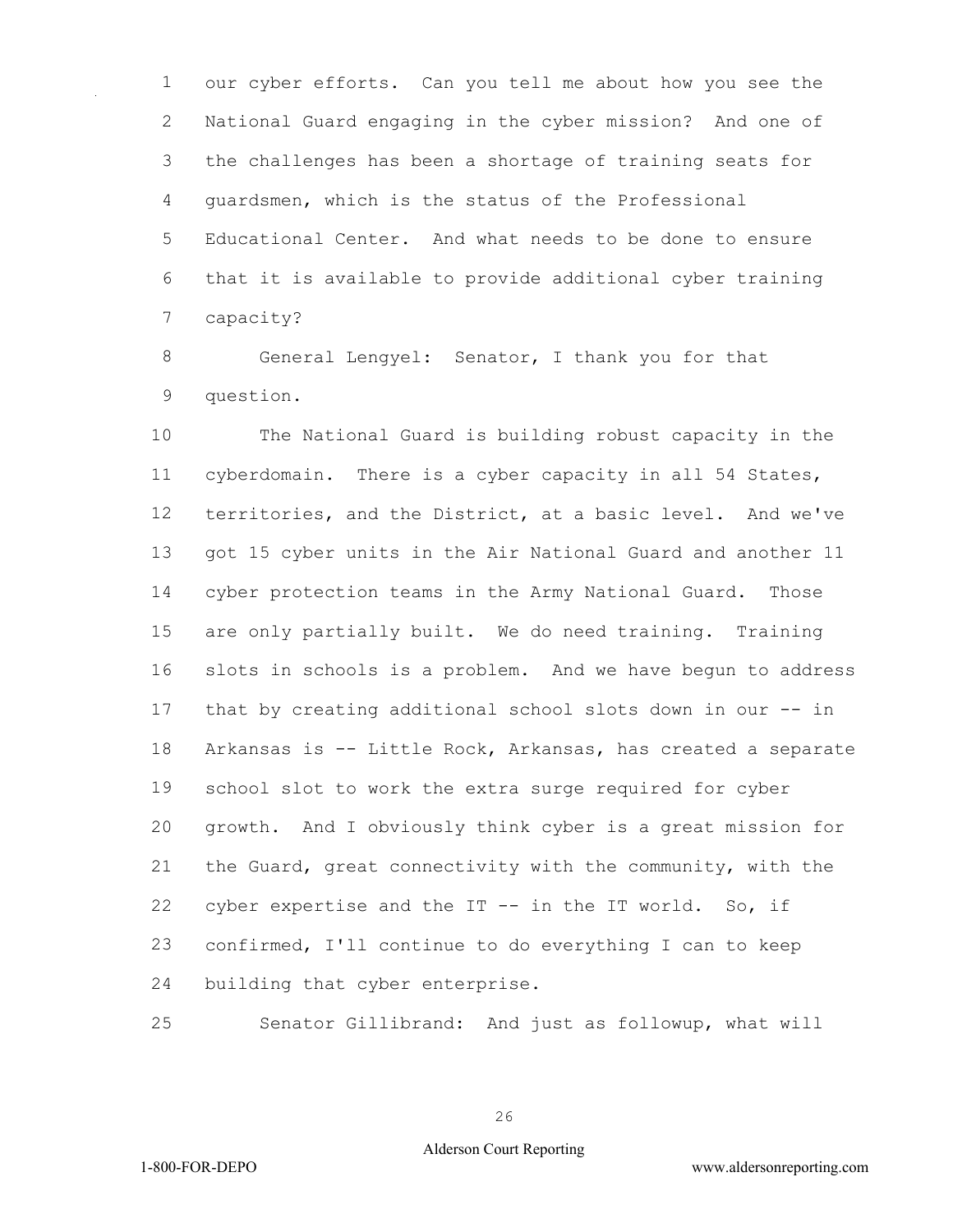Army Guard CPT's relationship be to CYBERCOM's cyber mission force?

 General Lengyel: Senator, currently they are not included as part of the Army -- our cyber mission force. And if confirmed, I'll work with our cyber and Chief of Staff of the Army and U.S. Cyber Command to -- I think they 7 should be part of the cyber mission force.

8 Senator Gillibrand: I do, too.

 General Lengyel: And I think they think that, too. So, that'll make school slots easier for us to get, solidify the requirements, and should be better for the cyber enterprise.

Senator Gillibrand: Thank you, General.

 With regard to AFRICOM, General Waldhauser, although Boko Haram is considered a regional threat, you have said that Boko Haram now identifies as ISIL of West Africa. I'm very concerned that groups like Boko Haram, by aligning with ISIL or al Qaeda, may morph regional threats into transnational threats. Years before al Qaeda attacked New York and Washington, it hit our embassies in Tanzania and Kenya. I brought a CODEL of a group of Senators to really assess growing terrorism threats throughout Africa, and this was a constant in our conversation. How concerned are you that Boko Haram and groups like it will become transnational threats that will endanger lives in Europe or even America?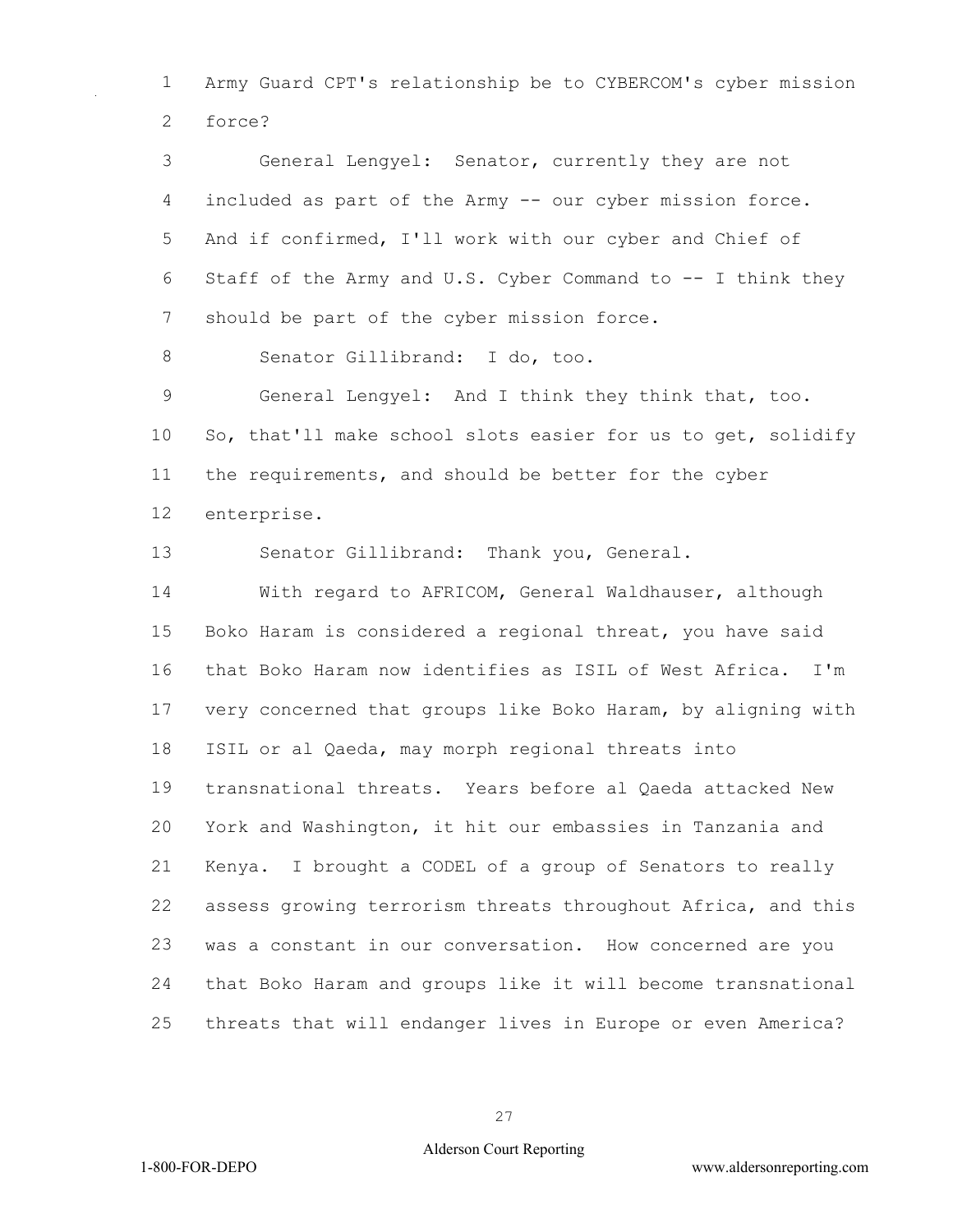And what should we be doing to prevent that possibility? General Waldhauser: Senator, I'm very concerned that Boko Haram will ultimately move out of the region and perhaps -- on the continent, and perhaps ultimately to the homeland. That's the ISIL brand. However, at this time, the Lake Chad Basin region, which has a multinational task force headed by Nigeria, Chad, Cameroon, and those countries, we work with them to provide assistance, training so that they can take on Boko Haram. Boko Haram, although called now, you know, ISIL West Africa, is a regional threat and one of the things we need to continue to watch.

 Senator Gillibrand: When we were there, we met with a number of the governments that you referenced. We went -- we were in Chad, and we met with some Nigerians, as well. Each of those military components, and each of the countries we visited, asked for greater cooperation with intelligence- sharing, specifically. So, how do you assess the current state of our intelligence-gathering and -sharing with African countries? Is it possible to increase that? And what do you think is the best way to improve our intelligence, surveillance, and reconnaissance capabilities in Africa? And if you can't answer that in this session, I'd ask you to provide details in a closed session. General Waldhauser: Thank you, Senator. What I can

tell you in this session is that we have contributed ISR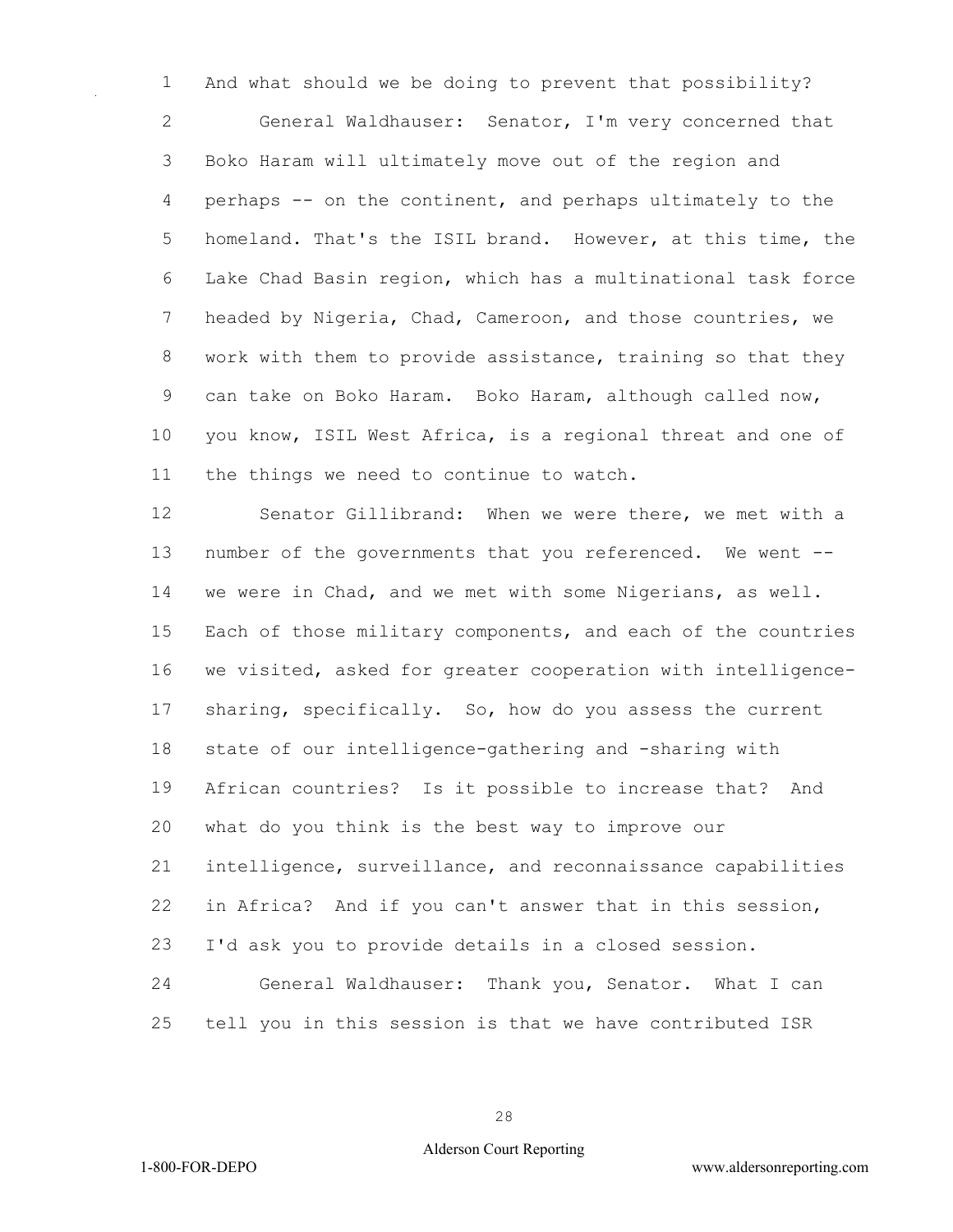support, we have contributed training to the multinational joint task force. This has assisted the Nigerians, for example, in locating Boko Haram on several occasions.

 Senator Gillibrand: And do you think that's something we could enhance? Because they asked -- they were grateful for everything we'd done to date, but they did ask for more. General Waldhauser: Yes, Senator. As you know, AFRICOM is an economy-of-force theater, and we always would ask for more. And, if confirmed, I would advocate for more, if that were deemed to be my determination. However, at this time, it appears that we are giving them enough intelligence that they can conduct operations to contain Boko Haram or ISIL West Africa in northern Nigeria.

 Senator Gillibrand: One of the other conversations we had on this CODEL was that many of the youth that are joining terrorist groups in Africa start out being lured by the promise of steady money, especially those who may not 18 have seen their basic necessities being met -- food, clothing, housing. In Kenya, al-Shabaab was paying new recruits \$100 a week, with a \$500 bonus for joining. What role do you think economic development plays in countering terrorism in Africa? And what do you think the U.S. Government can be doing to assist with that will create alternative options for young Africans susceptible to joining terrorist groups?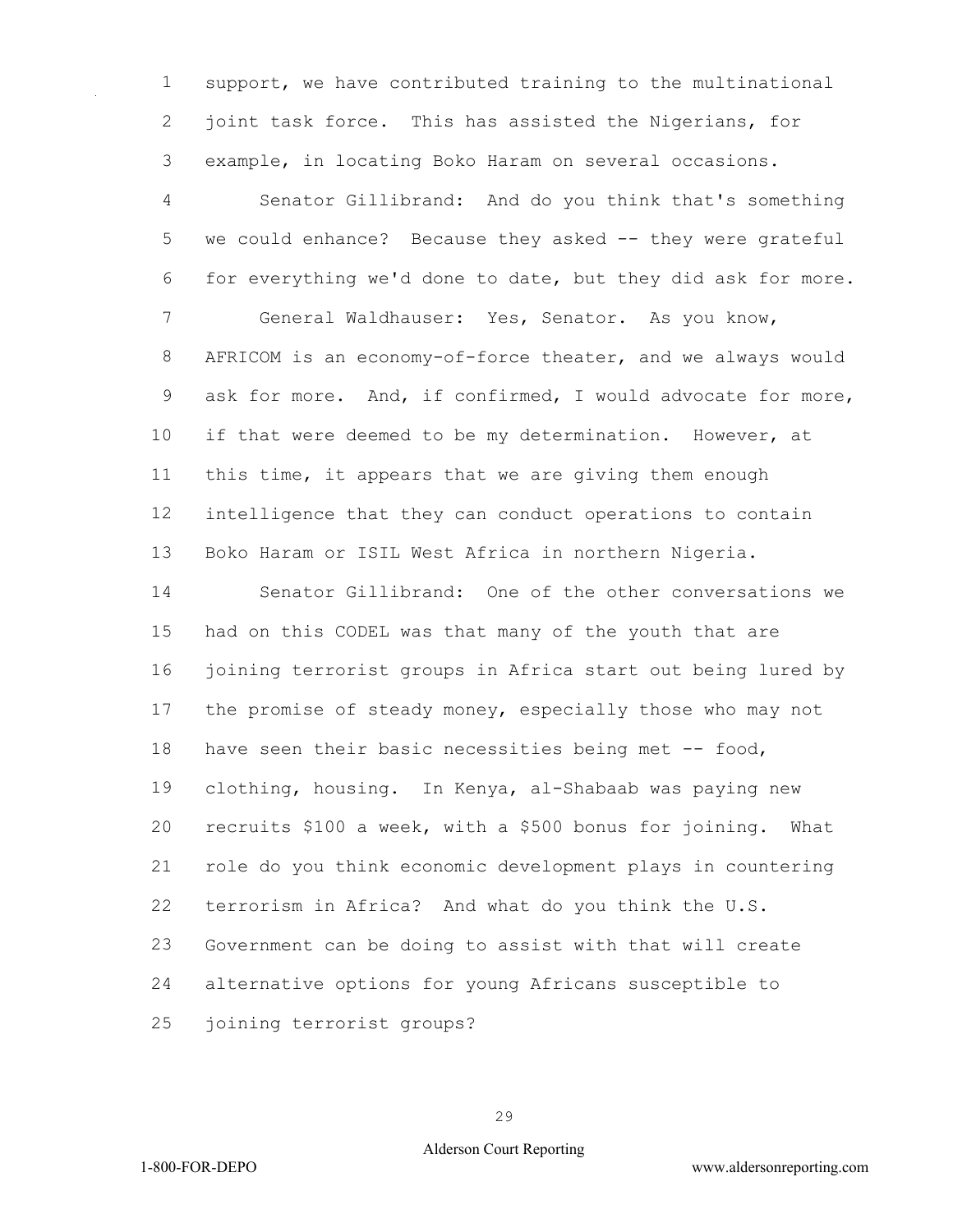General Waldhauser: Well, ultimately, a secure and a stable and a prosperous Africa are in our national interests. You know, it's interesting, of the youth bulge inside Africa, a significant number of children under the 5 age of -- so, eventually, if you want to get at the conditions of radicalism, you've got to provide a strong economic status so they can have jobs and so forth. So, it is a huge part of the overall effort, and it's in our interest to have economic growth on the continent that will allow jobs and allow a different path for many of these youth who get swayed by money and jobs and so forth by joining groups such as Boko Haram. Senator Gillibrand: Thank you. Chairman McCain: Senator Inhofe. Senator Inhofe: Thank you, Mr. Chairman. I'm not very alert today after staying up very late last night watching Oklahoma State University devastate Arizona in the final four. 19 [Laughter.] Chairman McCain: The Senator is out of order. 21 [Laughter.] Senator Inhofe: The Chairman brought up the -- some of the problems in Libya. And I was glad that Senator Gillibrand talked about some of the sub-Sahara Africa problems with Boko Haram in Nigeria and al-Shabaab in

## Alderson Court Reporting

1-800-FOR-DEPO www.aldersonreporting.com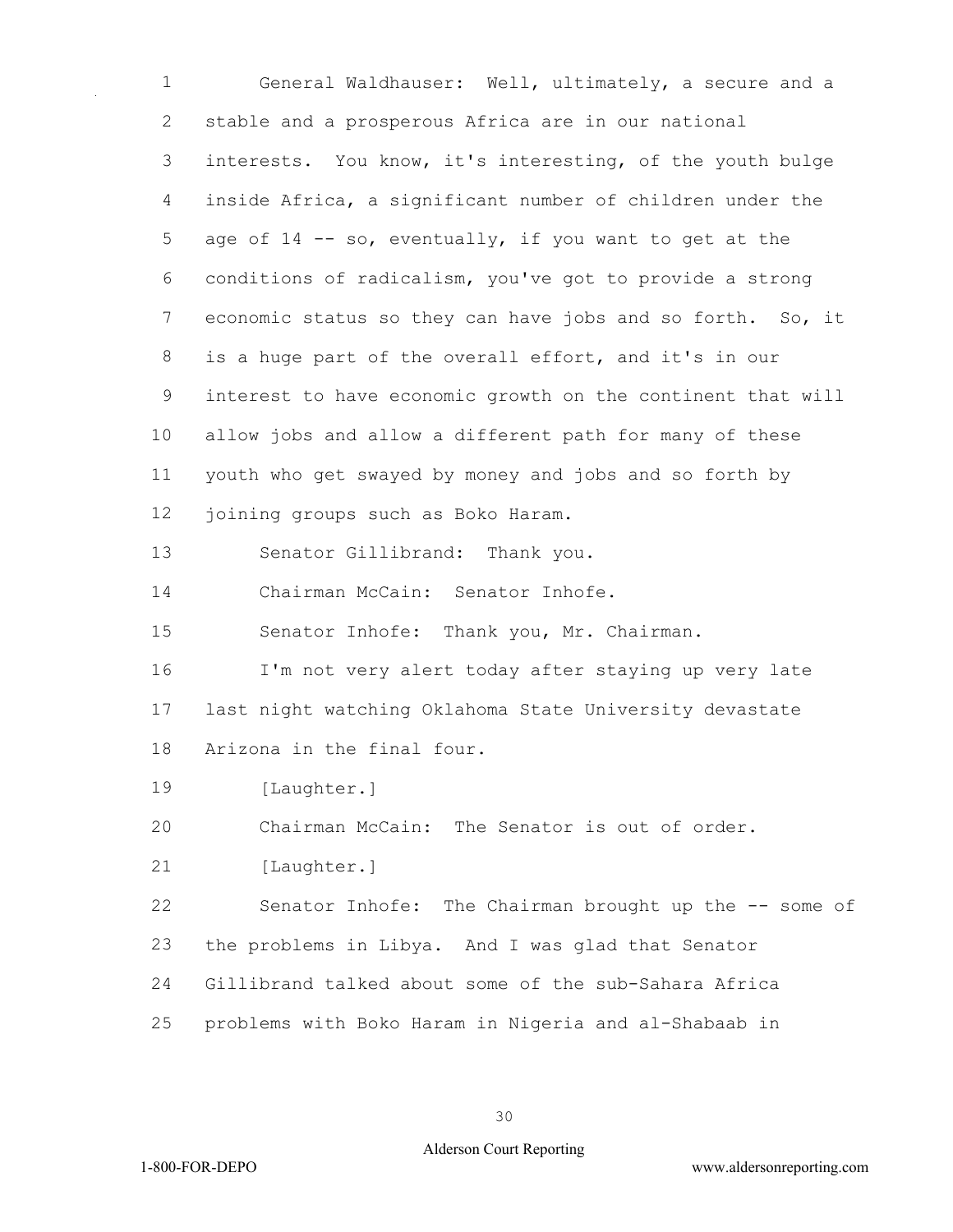Somalia. My concern is this. When AFRICOM was set up, AFRICOM was not -- it wasn't really dedicated the resources other commands are. You're dependent upon CENTCOM, EUCOM, and others in order to take care of the problems you had. Now, with all of these things coming up now that we didn't anticipate, how are you handling that part? I mean, are you going to be -- how are you handling your resources, your manpower?

 General Waldhauser: Senator, if confirmed, I think one of my big responsibilities is to evaluate situations such as in Nigeria and Boko Haram, where we are with al-Shabaab, what's going on with AQIM in Mali, is to evaluate those situations and then advocate for the resources necessary to contribute to whatever the mission may be for them. As I said, AFRICOM is an economy-of-force effort, but it's my job to advocate when I have a clear --

 Senator Inhofe: You can advocate all you want, but we -- the resources are not there as we have in -- we've learned to expect in the past. That's the big problem that we have with this happening all over the world. And my question, I guess, is, Have you found there's enough left over for you when you do advocate for them? General Waldhauser: Well, if confirmed -- and I'll

 have to look into what is -- what we still have to do. We have some shortages in ISR. We have --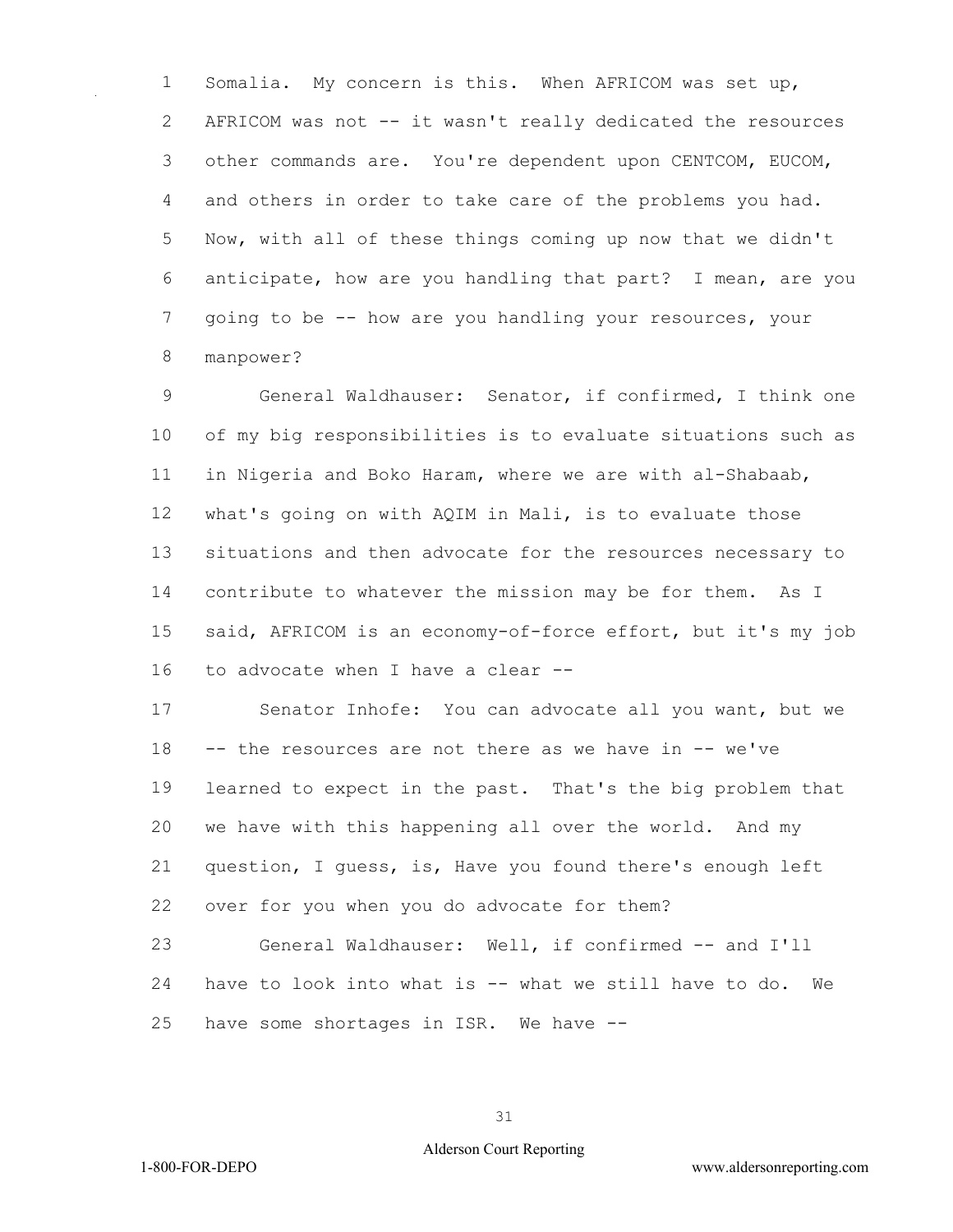Senator Inhofe: Okay.

 General Waldhauser: -- shortages in personnel recovery aircraft and the like, because of other size of the continent. So, I know those two are definite places where we need to --

 Senator Inhofe: As I mentioned to you before, one of the -- two of the things that I think are very successful in Africa are, number one, the train-and-equip program, and, number two, IMET program. And now we're looking in the future, when we look -- talk about the IMET program, anticipating that if we don't do it, we know who is going to be doing it. And so, are they still going along with those two programs, in spite of the competition that's out there? General Waldhauser: It's my understanding that those -- the programs you mentioned, along with others, such as the 1208 program, are going well.

Senator Inhofe: Yeah. Thank you.

18 General Lengyel, the concern that we have -- and we've heard it in this -- we've had several hearings talking about the Active Air Force. During the readiness hearing in March, they talked about the manning shortfalls in the critical career field, including Air Force pilots. The fact that we're currently over 640 pilots short of their requirement -- now, we're talking about Active now -- and all these things that they're talking about, they cost some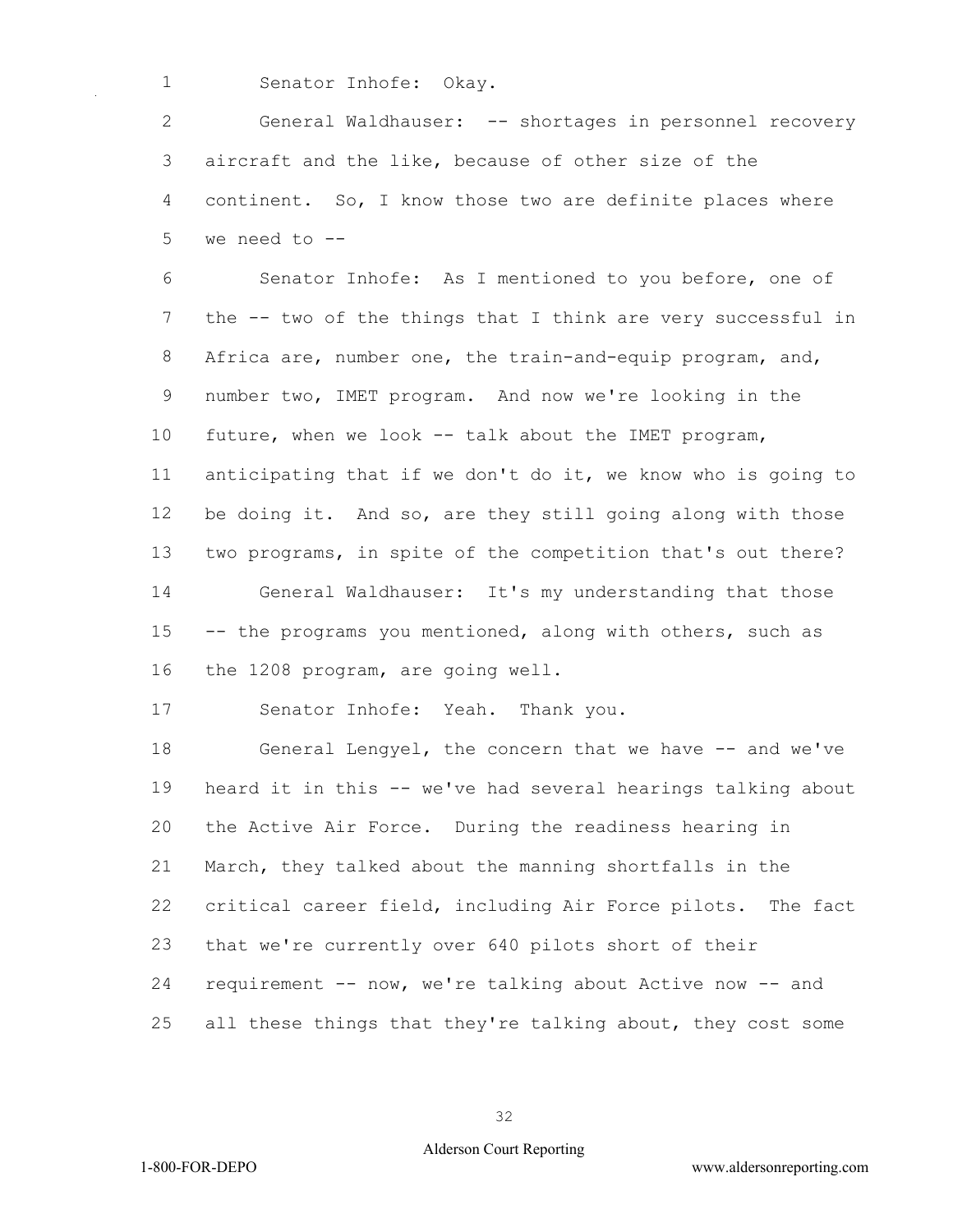\$9 million, we determined, to take someone off the street and train them to the F-22 level, while we're talking about retention bonuses around \$225,000. Now, I'm -- now, these are serious problems with Active. How do you rank these with the Reserve component?

 General Lengyel: Well, Senator, it's cyclical. When airlines begin to hire, it begins to be more difficult to retain pilots. The good news for the National Guard is, you can be an airline pilot and a pilot in the unit. So, what's important for us is to watch and maintain the frequency and the predictability of our rotational deployments. And if we do that, you know, we're going to be able to be just fine. We -- it's -- it is a problem. It's particularly a problem in our full-time force. To retain the full-time instructor pilot cadres is challenging for us. But, it's something that we have to work on constantly. And --

 Senator Inhofe: Yeah. What percentage of your pilots are -- come from Active?

 General Lengyel: Sir, if I told you, I'd be guessing. I mean, I'm guessing probably half, maybe a little more than that. I was a former Active Duty pilot, myself. A lot of pilots come from the Active component when they transition to the commercial airlines and then follow on with -- Senator Inhofe: Now, see, that is a problem, too, because that exacerbates the problem of the Active units.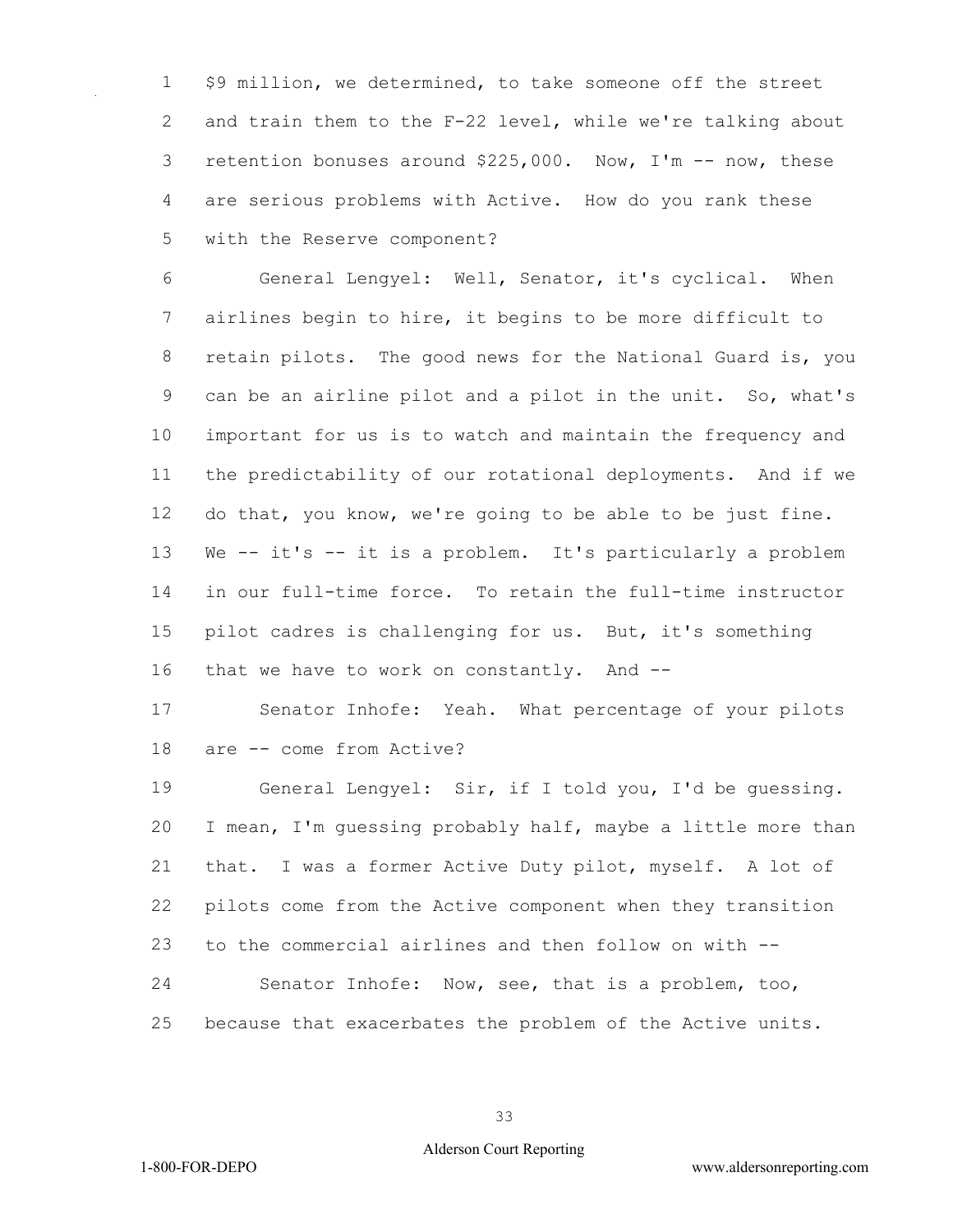Well, that's something that we're very much concerned about. The last thing I wanted to mention was the activity in -- of the Chinese in Africa, General Waldhauser. You know, they -- we have observed for a long period of time what 5 China is doing there. They come in, they do huge -- they're even talking about that long railroad project that goes all the way from south to north. But, when they do this, they don't hire Africans, they're bringing their own people in. And it appears to me, from my activity down there, that they are -- the saying in Africa is that United States tells them what they need, and then China gives them what they need, but they're not doing this out of the kindness of their heart. Do you see that threat continuing as it has in the last 10 years that I know of? General Waldhauser: Senator, I do. China's interests 16 are markets and minerals. And they do -- you know, we hire 17 locals, for example, in Djibouti at the -- our facility there. We hire Djiboutians, but the Chinese do not.

Senator Inhofe: Yeah. That's correct.

Thank you, Mr. Chairman.

Chairman McCain: Senator Reed.

Senator Reed: Well, thank you very much, Mr. Chairman.

And I apologize, gentlemen, for leaving briefly.

General Waldhauser, the issue in Libya is critical.

There are two elements that have been discussed publicly as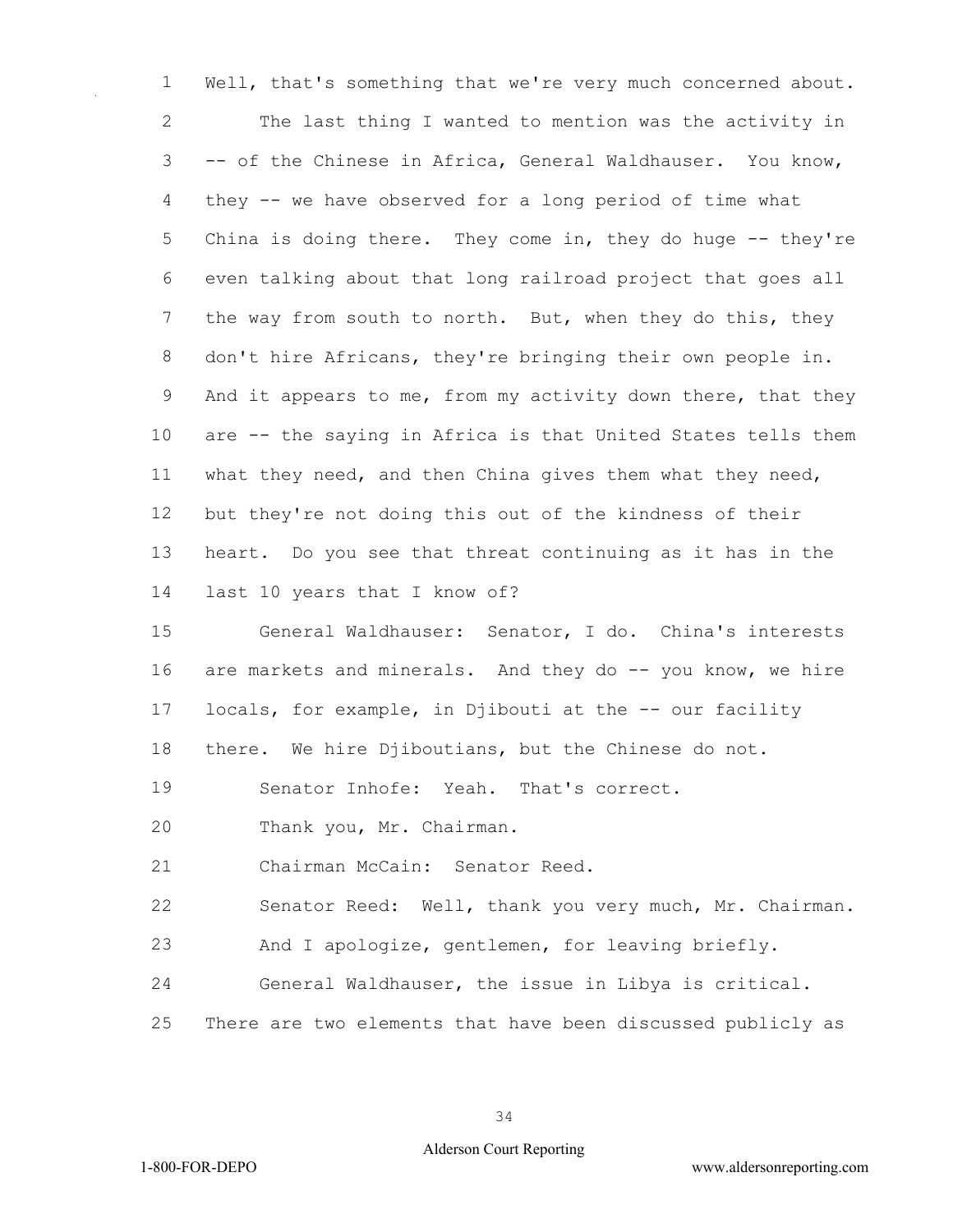part of an overall approach. One would be to -- targeted air campaign against ISIL and its infrastructure. We've conducted sporadic air operations against them. And second would be an international training program in order to provide these militias with basic skills and also impress upon them the need to be supportive of the government, not destructive. Can you comment on these two approaches? General Waldhauser: Senator, I can say two things. First, we -- as you indicated, we have struck in Libya in the past -- I believe, three times in the last year -- if the target was against our -- it was imminent and against

our interests. And we've done that.

 With regards to the militias, one of the significant challenges is, in some way, to unite all those militias under the GNA. That's a significant problem. I know, at the present time, working with our partners and allies in the region, the Libyan International Assist Mission, for 18 example, with Italy and the U.K., that -- those discussions are ongoing. And, if confirmed, I will certainly become more aware of what's going on there and work with those individuals to help try to train these partner -- these militias and try to -- in some way, try to unify them behind then GNA.

 Senator Reed: This is one of -- area of the world where some of our allies have much longer contacts, both

1-800-FOR-DEPO www.aldersonreporting.com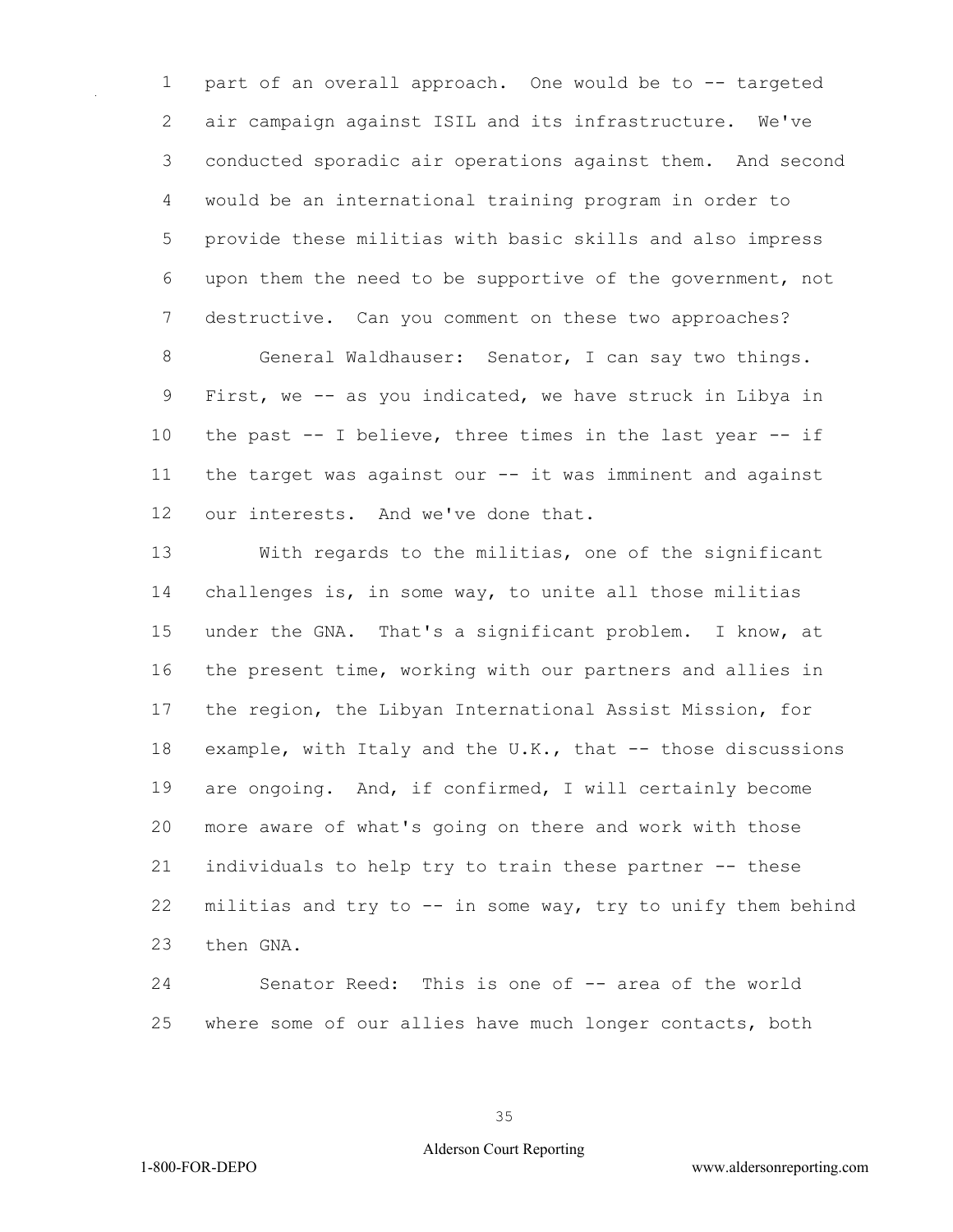personal, economic -- I think of the Italians, who basically occupied the area for a number of years. And do you find that the -- that they're in a position to be more proactive, effective, or in a leadership role than -- because of these historic connections?

 General Waldhauser: Senator, from my studying for this appointment, it appears to me that the Italians are involved. They're involved in Operation Sophie, which is on the Mediterranean Sea, to try to intercept weapons as well as refugees moving from the coast into the Mediterranean. Additionally, they have indicated to be a key player, if not the lead, in the Libyan International Assist Mission, where, once requested by the government, that they would come in and do training and advising in that capacity. And they would be the leader in that, and provide the bulk of forces. Senator Reed: General, in response to both, I think, Senator Inhofe, Senator Gillibrand, you underscore a point that I would raise, which is, of all the COCOMs, you're the one who determines the most on non-DOD resources to accomplish a mission. I -- maybe SOCOM would be in the same category. State, AID, CDC, economic entities that are making investments. Is that your perspective as you go into this job?

 General Waldhauser: Senator, building capacity with the militaries and the governments inside the continent is a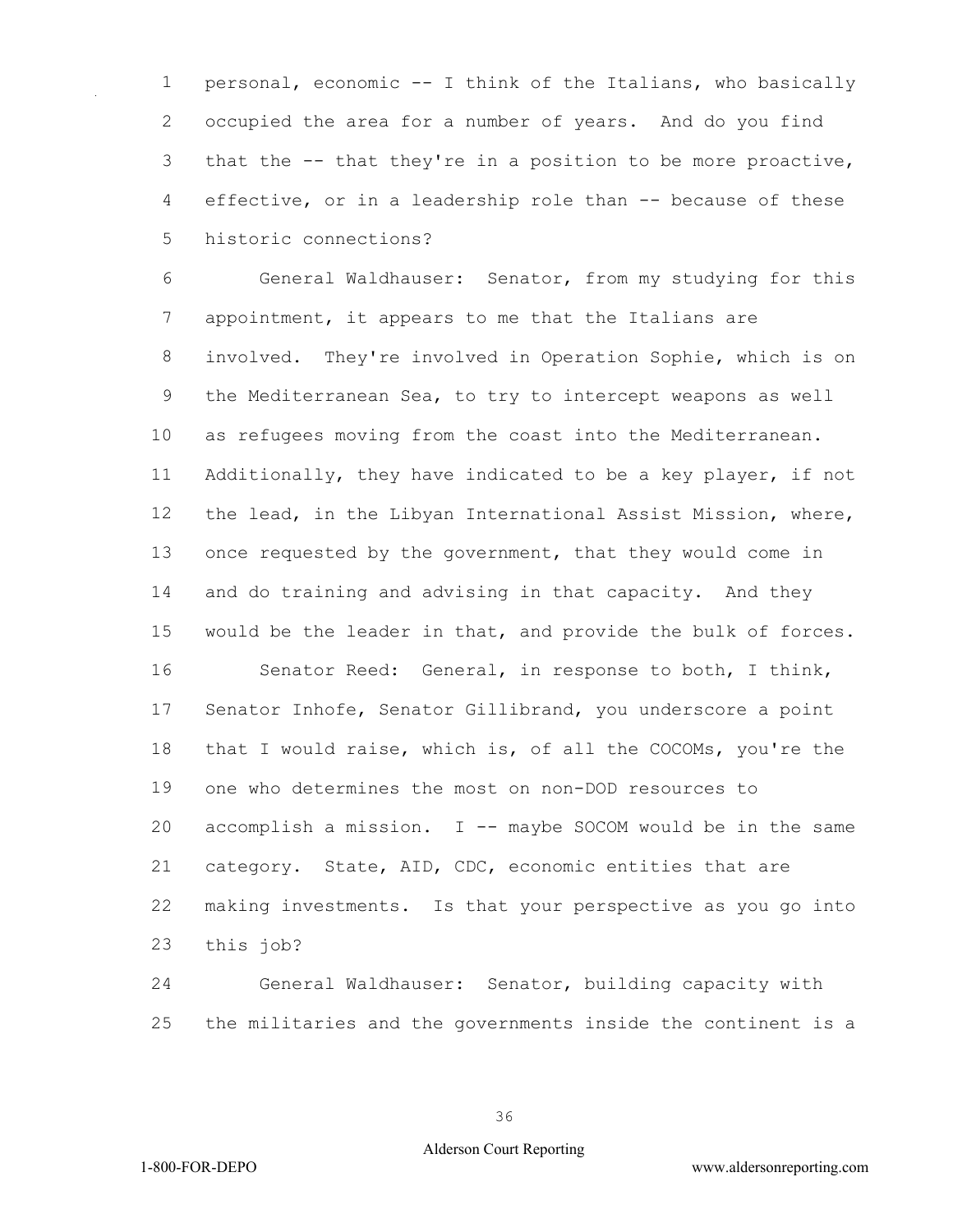huge part of what we do. I would say that the terrorism issues that we've talked about here this morning are certainly number one. But, meanwhile, we've got to continue to build partnership capacity, bring these militaries up to a level not only of tactical competence, but ethics on the battlefield, respect for the rule of law. And that needs to 7 be part of the training, as well. So, yes, partnerships and capacity-building are a big part of what AFRICOM does.

 Senator Reed: And is the direct capacity-building with military-to-military, but then trying to reach out to the population with a positive message to dissuade young people from embracing some of this radicalism, that's a State Department function, AID function, but that's something that's critical to your mission.

 General Waldhauser: Yes, Senator, it is. In fact, we have a program that we work with our National Guard partners. It's called the State Partnership Program. I think there's about a dozen States who have partnerships with Africa. So, for example, in Djibouti, the State of Kentucky has a relationship with them. And they have all kind of engagements, where, not only military activity is certainly on the skyline, but just the ability to -- for government and just educational exchanges -- things like that are a big part of what we do, and they will get at these conditions that will hopefully in the future assuage

## Alderson Court Reporting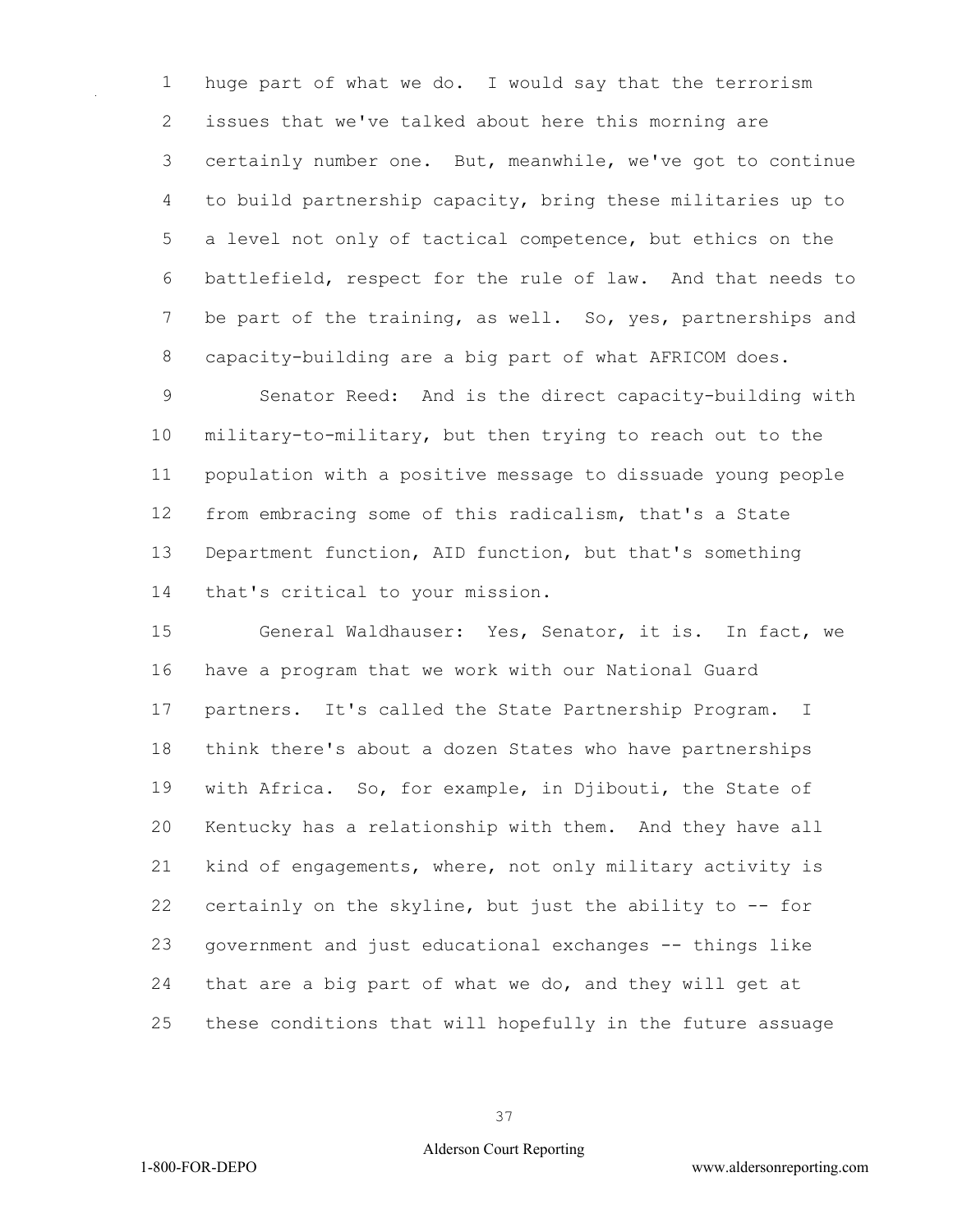1 people from trying to become radicalized.

2 Senator Reed: Thank you.

3 General Lengyel, again, I commend you for your service 4 and for your commitment. You're superbly prepared, since 5 you've been doing a lot of this work for the last several 6 years. One of the issues is the constant sort of 7 coordination between Department of Defense and 54 adjutant 8 generals. You might have the job with the most forces in 9 Washington, I don't know, but you're probably close to the 10 top. Can you comment upon your approach and what are some 11 of the issues you think are most significant between this 12 group of State officers and DOD?

13 General Lengyel: Yes, sir. I think the 54 adjutant 14 generals do amazing things in their States. They organize, 15 train, and equip their forces to be ready for the warfight. 16 And we have proven, for the past 15 years, they are doing a 17 fantastic job. Last year, they had half a million man days 18 of guardsmen doing things in their States for their 19 Governors. And we need to make sure that they are equipped 20 and ready to do that. And all of that readiness flows from 21 their warfight business.

22 So, my job, as the conduit of communication to the 23 Department, to this body, is to know what they think, know 24 what they need, kind of blend all of that together with the 25 lens of the national picture of the whole National Guard,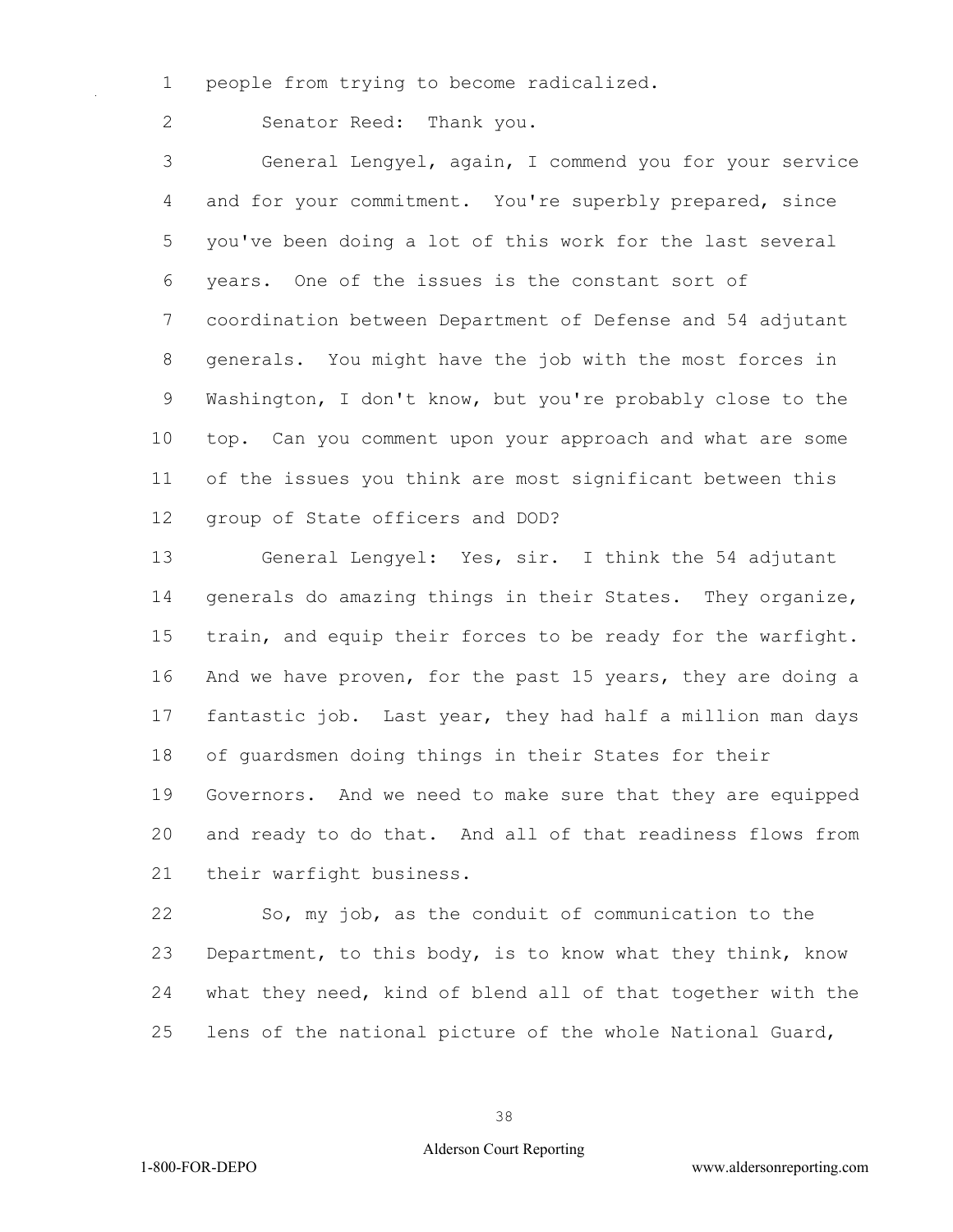and make my best military advice to my bosses and to this committee. And so, constant communication, a full awareness 3 of their requirements and their needs, and then blending that together to solidify the advice to both the service secretaries and to this body.

Senator Reed: Thank you very much.

7 Thank you, Mr. Chairman.

8 Chairman McCain: Senator Ernst.

9 Senator Ernst: Thank you, Mr. Chair.

 Gentlemen, thank you for being here today. And I want to especially thank your families, as well, for your love and support through your wonderful careers.

 I'm going to start with you, General Lengyel, and thank you so much. I enjoyed sitting down with you and visiting, the other day, and excited about the opportunities that you have ahead of you.

 As you know, over the past year, there have been a number of States -- I know this is something that Senator Cotton has wrestled with, as well, in Iowa, as well -- who are facing issues in maintaining our nominal lease rates with our civilian airports that house Air National Guard units. And currently in Des Moines, at their airport, their 24-month conditional compliance period is coming to an end this August. And if we don't have this issue resolved by then, the 193rd Iowa Air National Guard Wing, they may be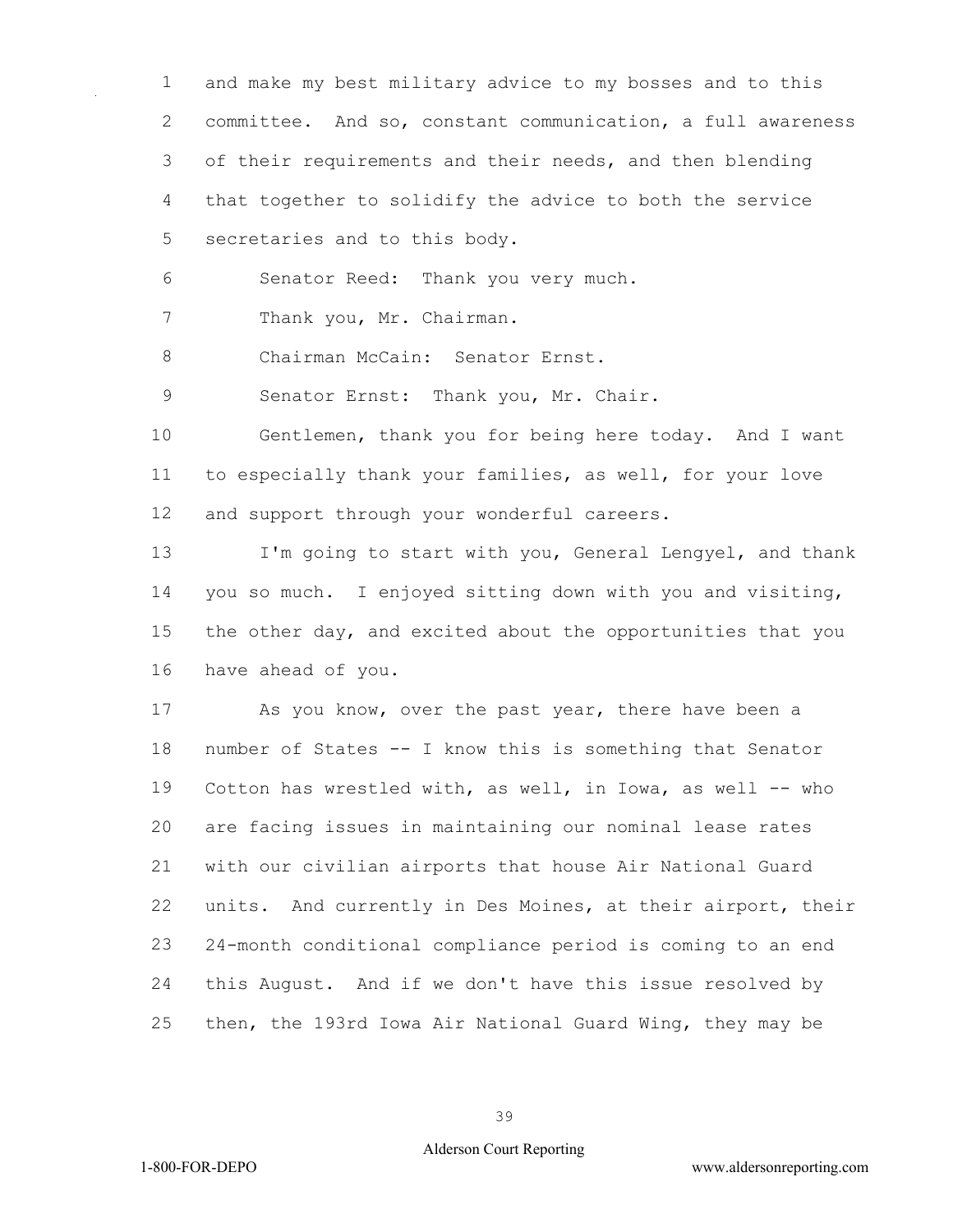faced with paying the full lease for the area that they occupy, which would severely disrupt their ISR mission and would further strain our DOD budget. So, can you commit to me today that you will personally look into this issue and do all you can to resolve it in order to end the disruption to our Air National Guard units?

 General Lengyel: Yes, Senator. If confirmed, I commit to do that.

Senator Ernst: Thank you very much.

10 And a totally different topic, but one that is very, very important to us. In April, the Army Times reported that the National Guard, over the past year, has seen a 23- percent increase in suicide rates amongst its members. And can you give your perspective on why we are maybe seeing the increase in suicides amongst our members?

 General Lengyel: Senator, I wish I could give you a 17 solution to stop this. So far, just this year, we've had 54 suicides, and we're on track to be over 100 again for another year. This is a problem that I don't think any glossy is going to solve, any program. This is a human interaction issue. We have a -- put a lot of effort and resources into behavioral health to get the resources to the States, to the 54, in both the Air and the Army National Guard, to have -- we had a Health of the Force Initiative in October, where we made an effort to contact every single

## Alderson Court Reporting

1-800-FOR-DEPO www.aldersonreporting.com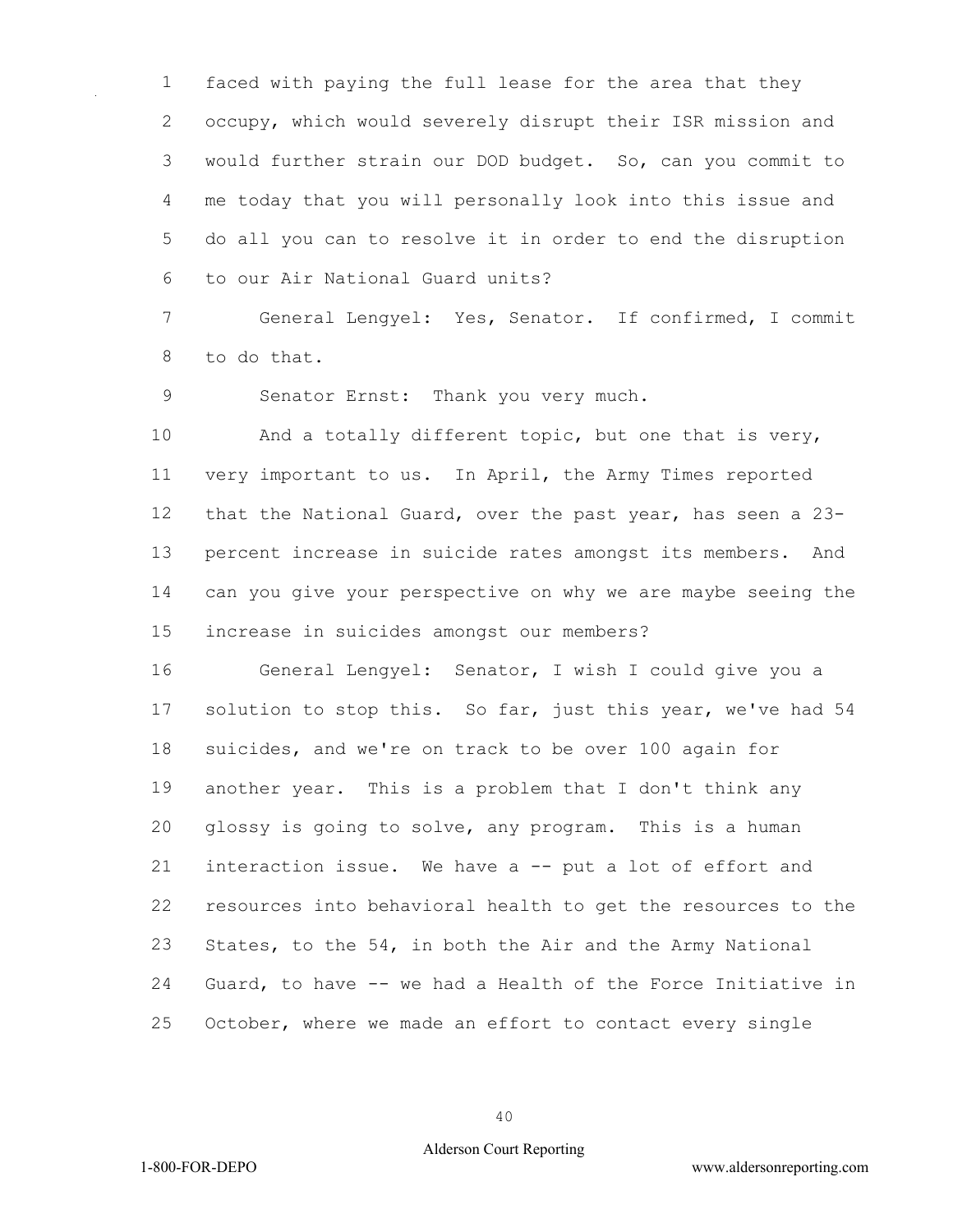member of the Guard and find out if they -- if we could identify some of the risk factors -- financial or drug abuse or -- jobs is an issue, where it increases stress on our guardsmen -- men and women in the National Guard.

5 So, we continue to work this very hard. And, if confirmed, Senator, I'll continue to make it among my highest priorities to have a culture inside the National Guard where these men and women who are having these issues, who choose, you know, suicide, we can identify it, that reach out is a sign of strength, that we can get the resources to them, both in our communities and those offered by the Department, and things like the Jason Sexton Act that gives them a yearly psychological health evaluation -- all 14 of these things come together to help us combat this. But, it's a problem, not just in the Army Guard; it is in the Air Guard and in society, as well.

 Senator Ernst: Correct. And we lose 22 veterans -- from the VA's numbers, 22 veterans every day to suicide. And that's unacceptable. So, thank you for your commitment in that area. And I look forward to working with you on those issues, as well.

 And finally, for both of you gentlemen, we were visiting about the State Partnership Program a little bit earlier, General, and this is something that is extremely important to me. Iowa is partnered with the Republic of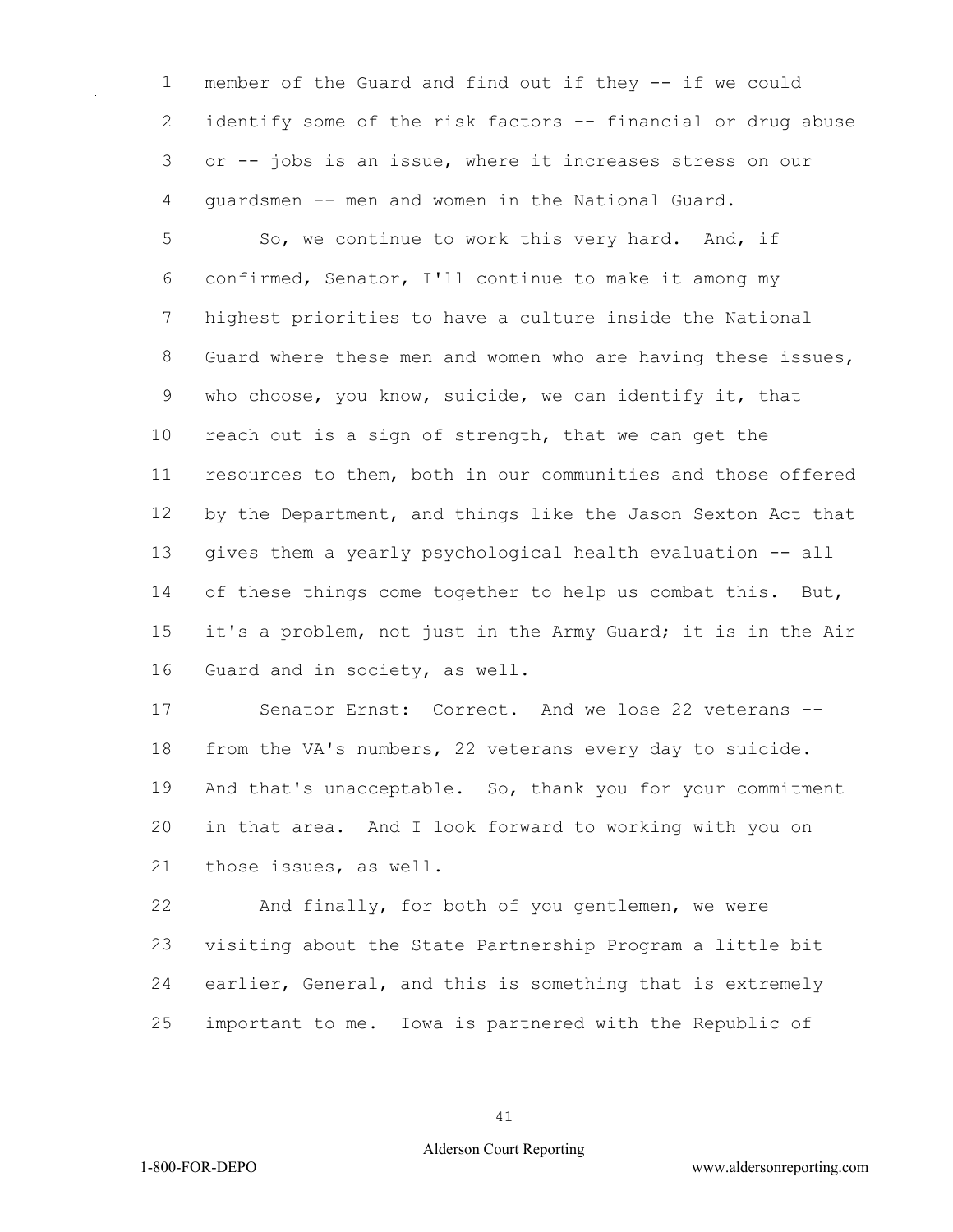Kosovo. And we have a very strong partnership there. I've engaged with a number of exchanges in Iowa with our Kosovar brothers and sisters. So, if you could, please, talk a little bit more about the State Partnership Program. We currently have 76 nations around the globe that are engaged in the Partnership Program. And if we could start with you, General, please, and just talk a little bit about the 8 importance and significance of this.

 General Lengyel: Yes, Senator. It's -- it is a fabulous program, really coming into its own as seen as -- for the strategy tool that it is. It is a tool for the long game. It is a tool that builds relationships, trust, and the ability to have interaction with these countries for the long term. It's relatively low cost. It's a program that does five to seven events with five to seven people five to seven times a year. These people can go from major to major to general over the course of 20 years and still know each other and still trust each other and still be able to communicate. And in many, many cases, we have seen that pay off in spades, over the last year, particularly, with our older partnerships in Europe. And Kosovo is a great example of that. The trust and ability to assure and to tour forces in the region is something the State Partnership, too, can contribute to immensely.

Senator Ernst: Outstanding.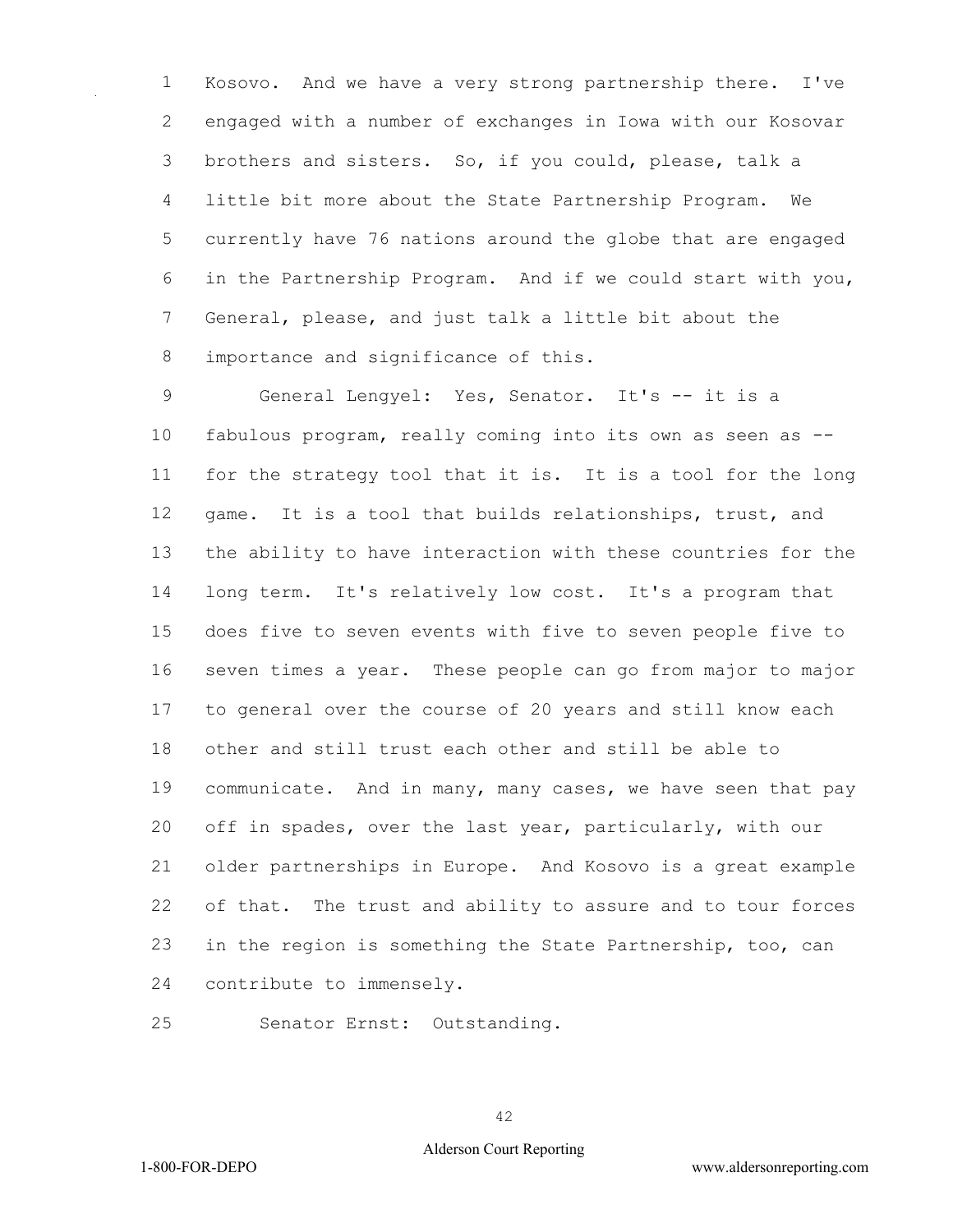General Waldhauser, do you have any parting comments? General Waldhauser: Senator, just briefly to add. The State Partnership Program in AFRICOM, which is a economy-of- force theater, is a huge combat multiplier. And the impact of what goes on goes far beyond the military piece. And those individuals are usually leaders within those countries and so on, so they will be able to touch many people in those countries. So, in sum, it's a very, very important part, for us. It helps us significantly.

 Senator Ernst: Thank you, gentlemen, very much. And again, thanks to your families for being here, as well.

12 Thank you, Mr. Chair.

Chairman McCain: Senator Shaheen.

 Senator Shaheen: Thank you both for being here this morning, for your service to this country, and for your willingness to take on these new responsibilities. And thank you, to your families, for being here, as well.

 General Lengyel, I'm -- would like to begin with you, because, as you know, the National Guard is very important, not just to the overall force structure of our military, but to individual States. And in the State of New Hampshire, it's very important to help us address, not just storms and emergencies when they happen, but also ongoing challenges that we face. And, in New Hampshire, we have a huge epidemic from heroin and opioid abuse. And one of the areas

1-800-FOR-DEPO www.aldersonreporting.com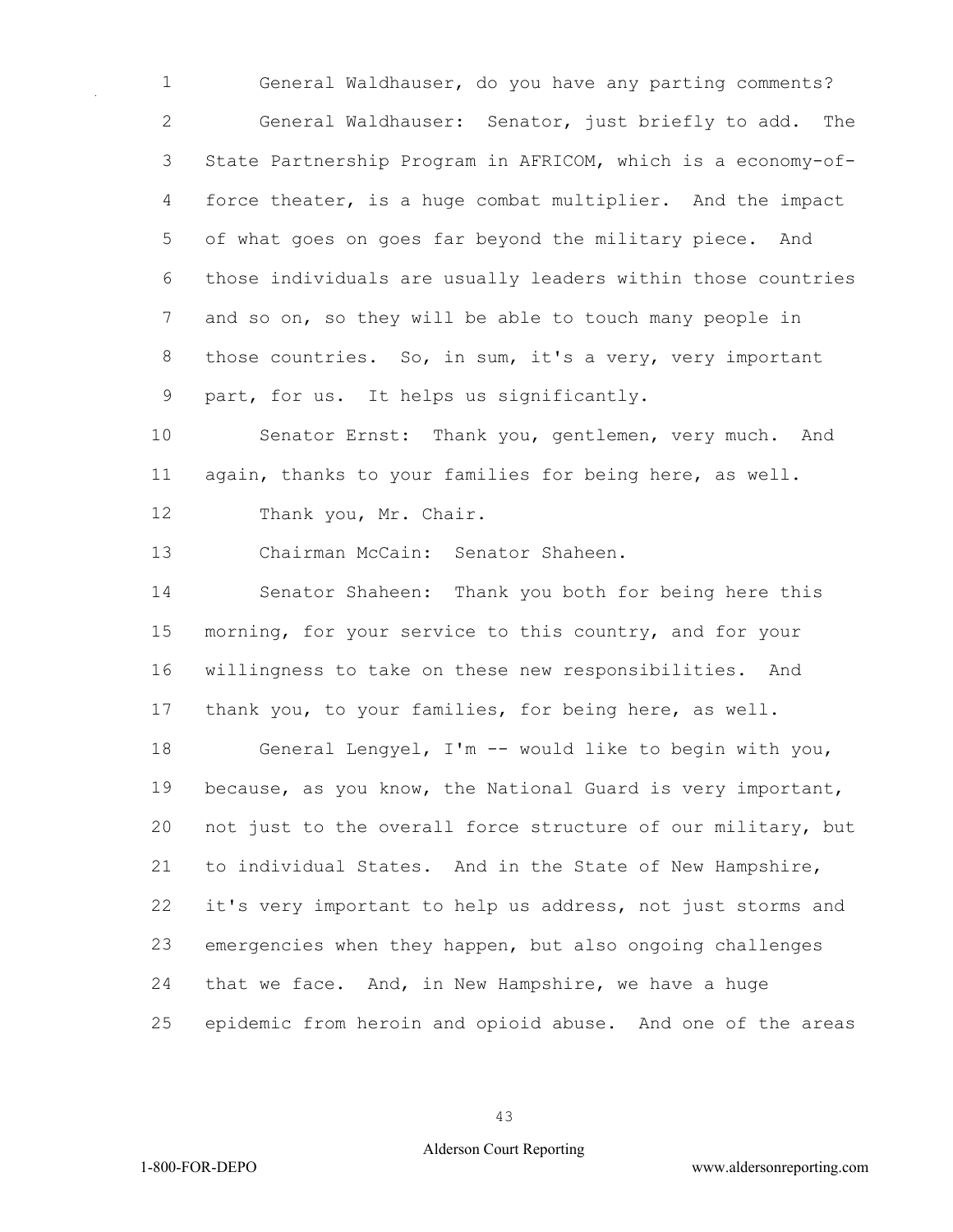that the Guard has been helpful with is the National Guard Counter-Drug Program, where they have provided analysis -- military analysis to our local law enforcement. And I know one of the challenges that they've experienced and that we would like to address is consistent funding for that program, and being able to rely on consistent funding for the program. I had General Reddel tell me that it takes a -- 2 years to train an analyst, and yet the funding is only there, at least in the last several years, for 1 year. So, can you talk about how important that consistent funding is to programs like the National Guard's Counter-Drug Program? General Lengyel: Yes, Senator. We have, in the National Guard today, a little over 3,000 soldiers and airmen who are participating with law enforcement as partners with our communities using their unique military skillsets in concert with law enforcement to deter and detect and disrupt the flow of illicit drugs in the country. Every State has a need for this. And so, it costs us about \$200 million a year to provide this current level of support, and another \$20 million on top of that to provide the five schools, where we provide training for combating counterdrugs, that we have some unique law enforcement skillsets that we actually train in five separate schoolhouses.

So, when the funding is unstable, it disrupts our

## Alderson Court Reporting

1-800-FOR-DEPO www.aldersonreporting.com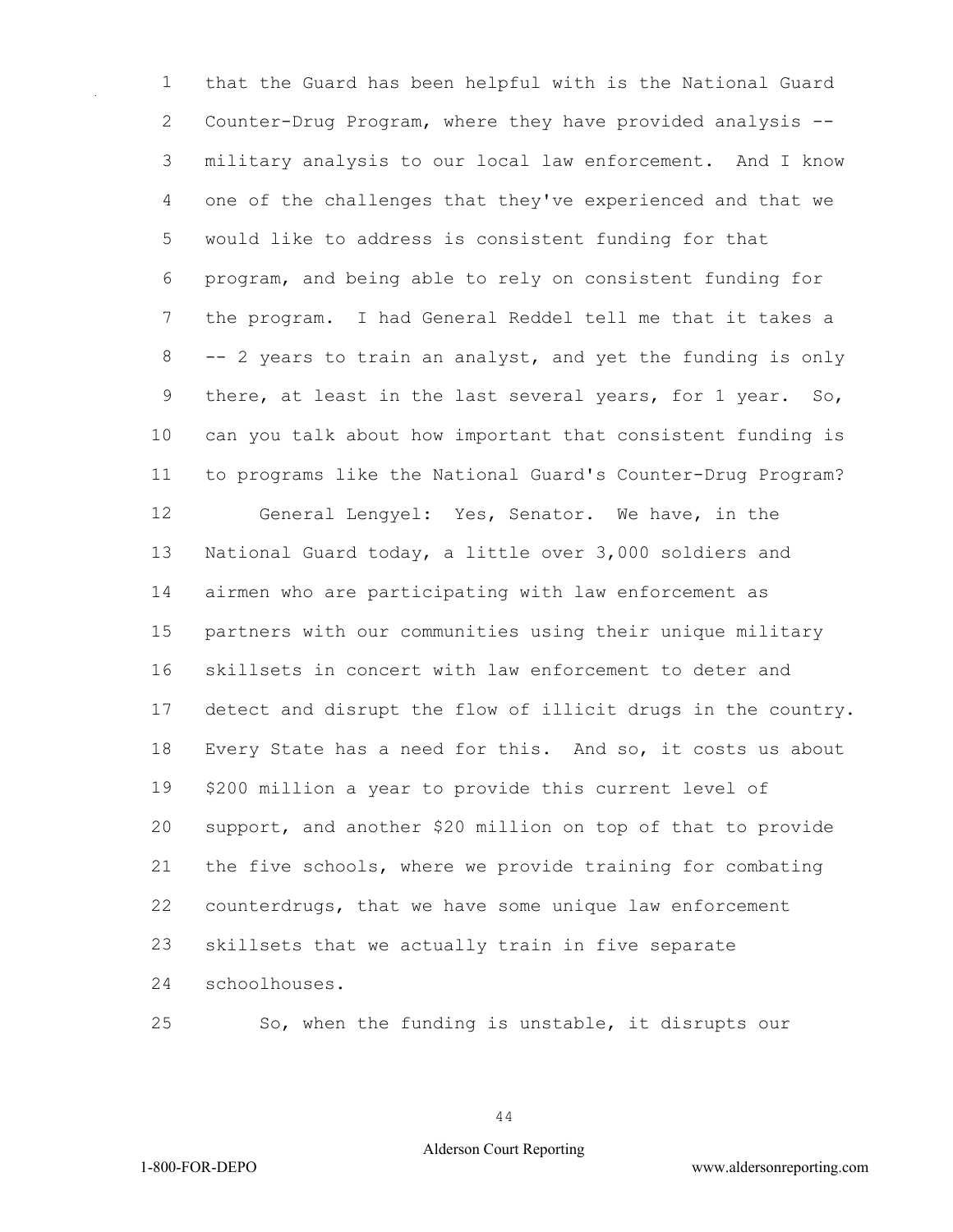ability to commit these forces to local communities, to law enforcement partners, and, more importantly than that, to me, is, it disrupts our ability to take care of the people who are doing these missions. These people have lives to live, and they need to know, "Hey, do I need to go find another job, or is this important counterdrug activity going to continue, going forward?" So, stability in funding, I would just say, is important for the warfight readiness, it's important for the homeland readiness, but it's very important to the people and to the mission of the Counter-Drug Program.

 Senator Shaheen: Well, thank you. I know everybody on this committee appreciates that, and hopefully we will be able to be more effective in making sure that funding can be counted on. And I cannot overestimate how important those -- that Counter-Drug Program is in helping us in New Hampshire and in other States address the drug challenges that we face. So, kudos to the Guard. And hopefully it will continue in a very robust way.

 General Waldhauser, according to information that just came out yesterday from the United Nations Refugee Agency, the number of refugees worldwide is at an alltime high, over 65 million. And about 1.1 million of those were people who have fled from Somalia, which is third behind Syria and Afghanistan. And many of those refugees are in Africa. Can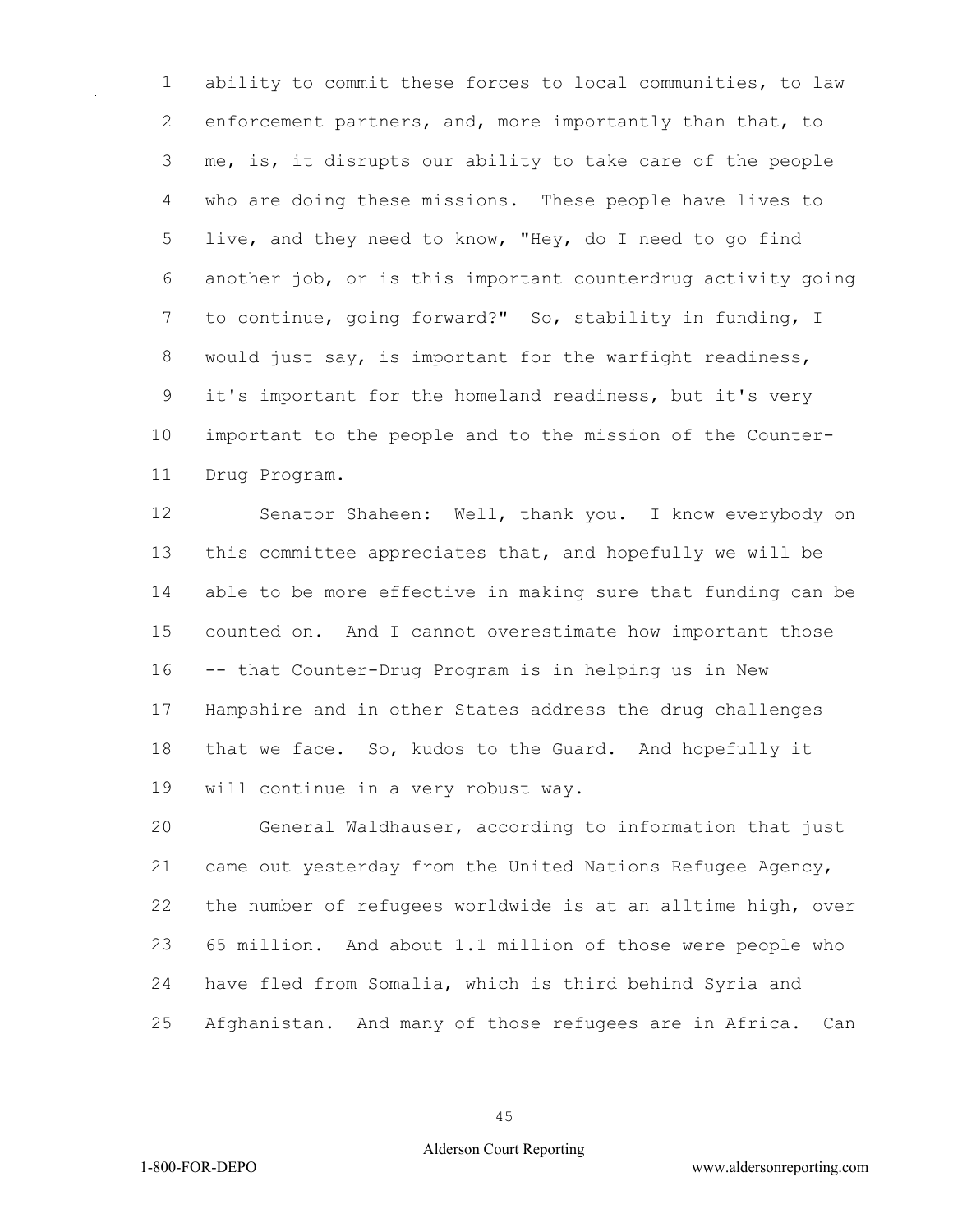you talk about how this displacement is affecting the role that you have and that you see you will have as head of AFRICOM?

General Waldhauser: Thank you, Senator.

 Specifically in Somalia, there has been a large number of refugees that have crossed over the border into Kenya. That obviously puts a strain on their economy and their ability to provide services for those large numbers of people. Recently, Kenya has indicated they were going to release those back to Somalia. This is a significant issue, because, right now in Somalia, al-Shabaab still continues to press. And AMISOM, the United Nations mission inside Africa, has -- continues to battle al-Shabaab. In the past 6 months or so, there's been a little bit of a slowdown, so to speak, on the initiative from the forces that are provided to AMISOM. So, countries such as Uganda, Burundi, Ethiopia, who provide these forces, they've taken a little bit of a backslide. So, moreover, I guess the point I'm trying to get to is that, inside Somalia, the government needs to move in a positive direction, and the armed forces of Somalia, which is what AMISOM is to transition to, needs to move forward, as well.

 So, if confirmed, one of the first things I will do is take a look at the situation inside Somalia so we can get that movement back on track. Because the refugee problem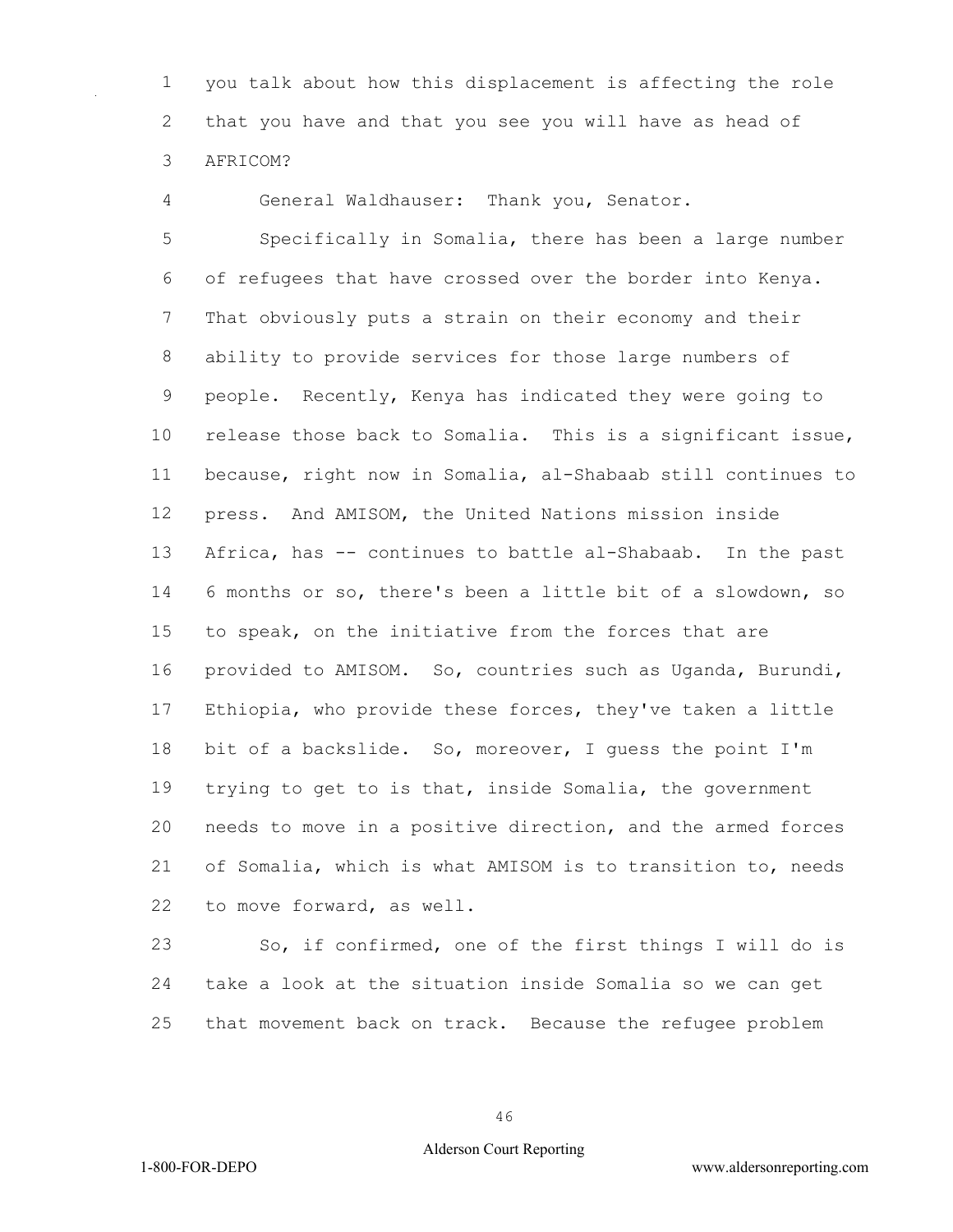that you indicated will only compound the issues inside that country.

 Senator Shaheen: My time is up, but can I just ask, on -- is there any way to get Kenya to delay their effort to shut down those refugee camps immediately?

 General Waldhauser: Senator, I'm not aware of that, but there certainly would be some assistance required from 8 the government -- our government -- State Department, for example -- to assist that. That would -- certainly would be a big positive.

Senator Shaheen: Thank you.

Chairman McCain: Senator Lee.

Senator Lee: Thank you, Mr. Chairman.

 Thanks, to both of you, for your willingness to serve in these difficult positions. I'm grateful to you for your families and the support they've provided you. And I'm also grateful that both of you have taken the time to meet with me in -- prior to this meeting.

 General Lengyel, I'd like to start with you. As we previously discussed, earlier this year the National Commission on the Future of the Army made some recommendations to Congress and to the Pentagon. And among those recommendations was a suggestion that the Army retain four Army -- that the Army retain four Apache battalions in

the National Guard for the purpose of retaining greater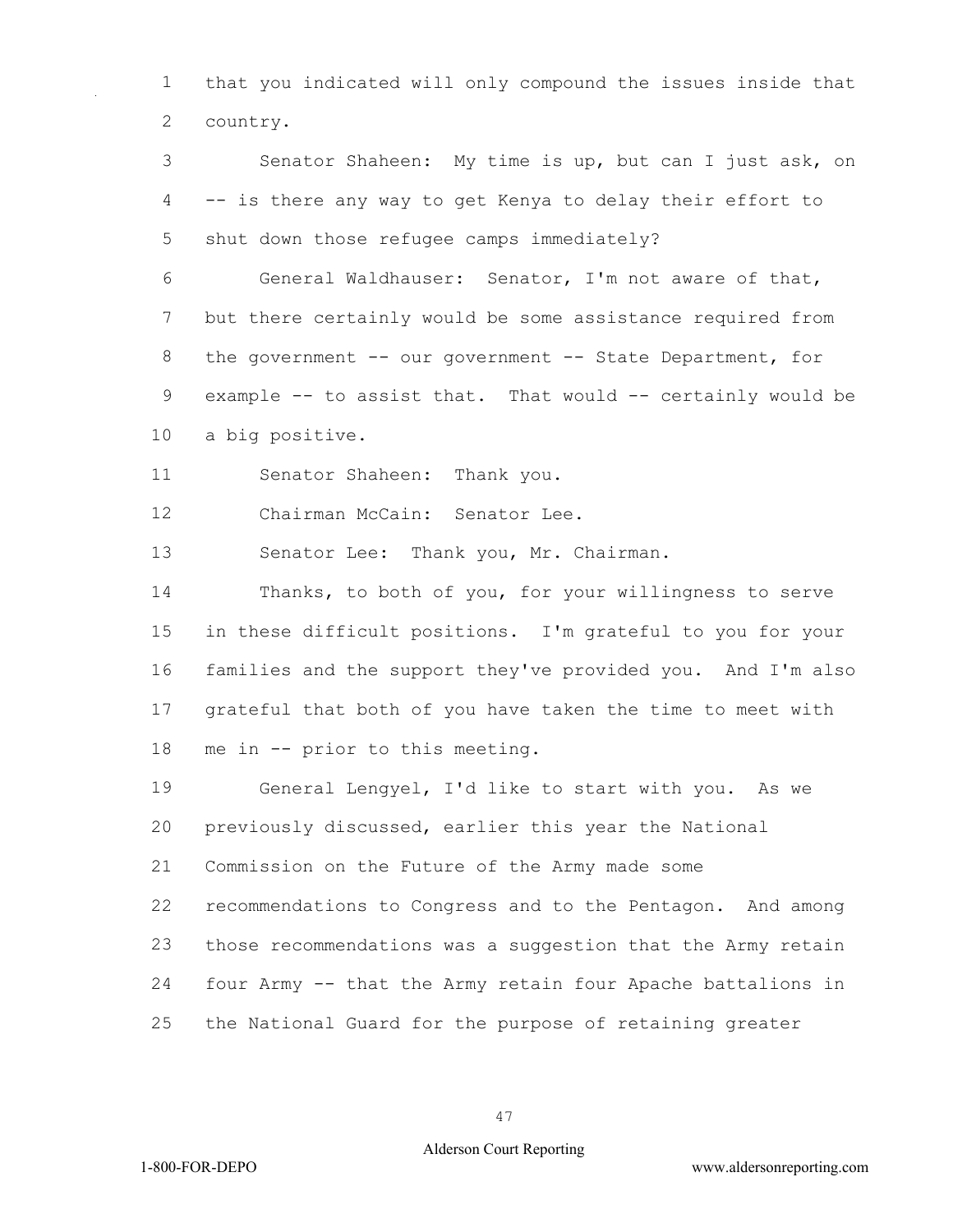wartime capacity and adding to the depth that we have. And then the National Commission on the Structure of the Air Force recommended, in 2014, that the Air Force should, quote, "maintain operational capacity and capability and reduce stress on the Active component by maintaining or increasing the end strength of the Reserve components, particularly in traditional part-time reservists and guardsmen, while increasing regular, periodic, and predictable use of the Air Force Reserve and Air National Guard," close quote.

 So, these reports and these suggestions seem to indicate that there is a greater role for the National Guard to play in peacetime missions and in wartime missions, especially as the Department of Defense is trying to cope with budget constraints. What's your assessment of how the National Guard has integrated and associated with Active services over the last 15 years? How have you seen that change? And how do you think the Guard can be used in the near future to help mitigate against the difficult budgetary conditions in which the Department of Defense is operating? General Lengyel: Well, Senator, I think that -- I would start by saying, I'm a huge proponent for the operational use of the National Guard. On the Air Force side, I would tell you that we are embedded routinely, regularly deployed. The Air Force simply can't really do

1-800-FOR-DEPO www.aldersonreporting.com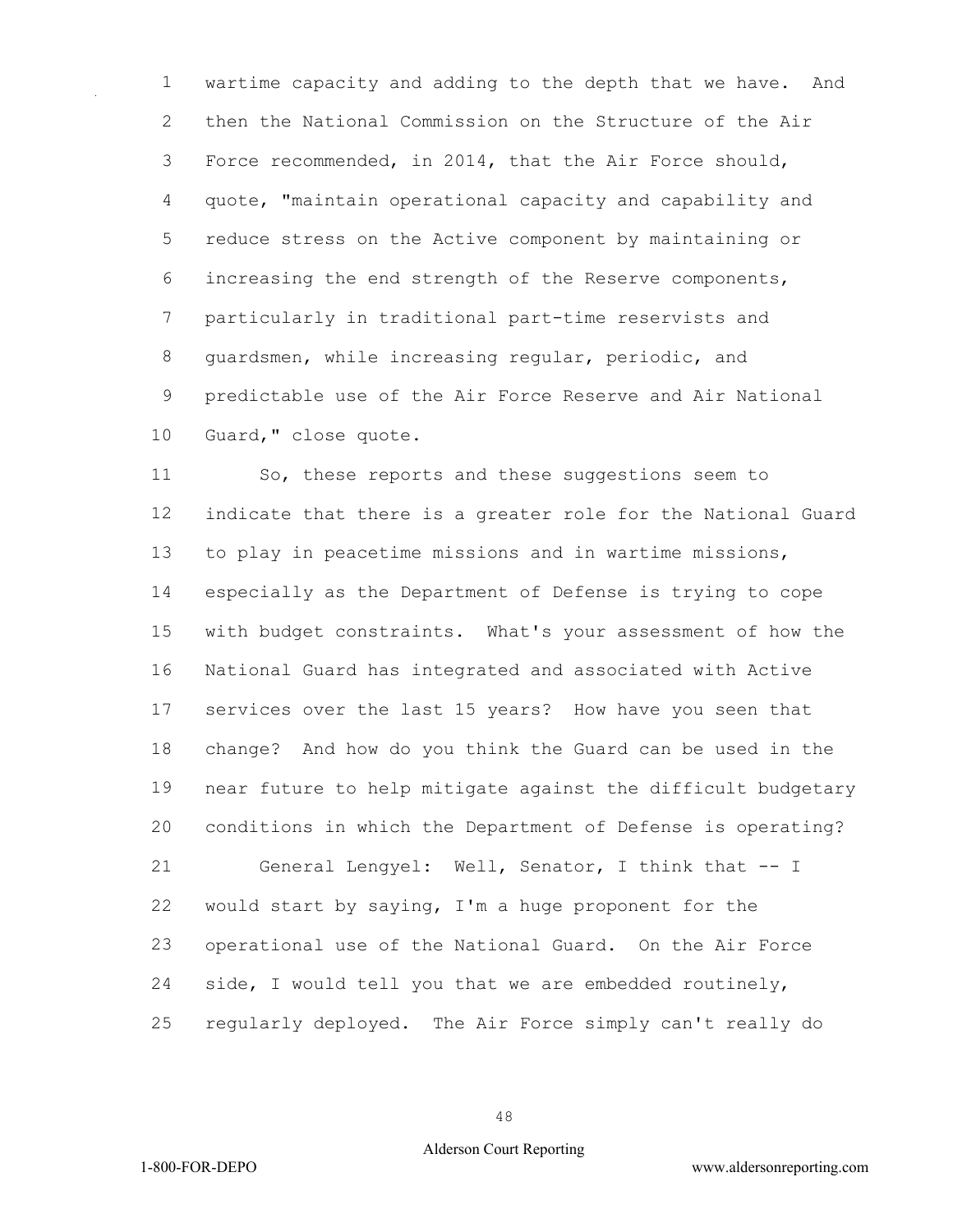anything, continuous operations around the world or fight its war plans, without integrating Air National Guard force structure across all of their MDSs in any mission set that they do.

 On the Army, the last 15 years of fighting wars has -- American people have spent billions of dollars buying them good equipment, making them ready, making them training, giving the discipline of the force generation model, now the 9 sustained readiness model that is -- got the Army National Guard a very capable force that I believe has excess capacity to provide more regular and routine deployments. As I have heard General Milley testify and discuss recently in past, his associating constructs of his Active components and Reserve components, in my view, is a very good thing that's going to increase the readiness of the force and the availability of the force. Right now, we have about 10,000 Army National Guard soldiers deployed around the world. For 10 years of war, we had, routinely, 60,000 forces deployed around the world.

 So, in my view, there's excess capacity now to take formations and deploy them regularly, in concert with the Army, their requirements, the combatant commanders, that they could, one, build a more ready and robust force in the Army National Guard, and, two, perhaps take some pressure off the Army so it -- to help them build readiness, as the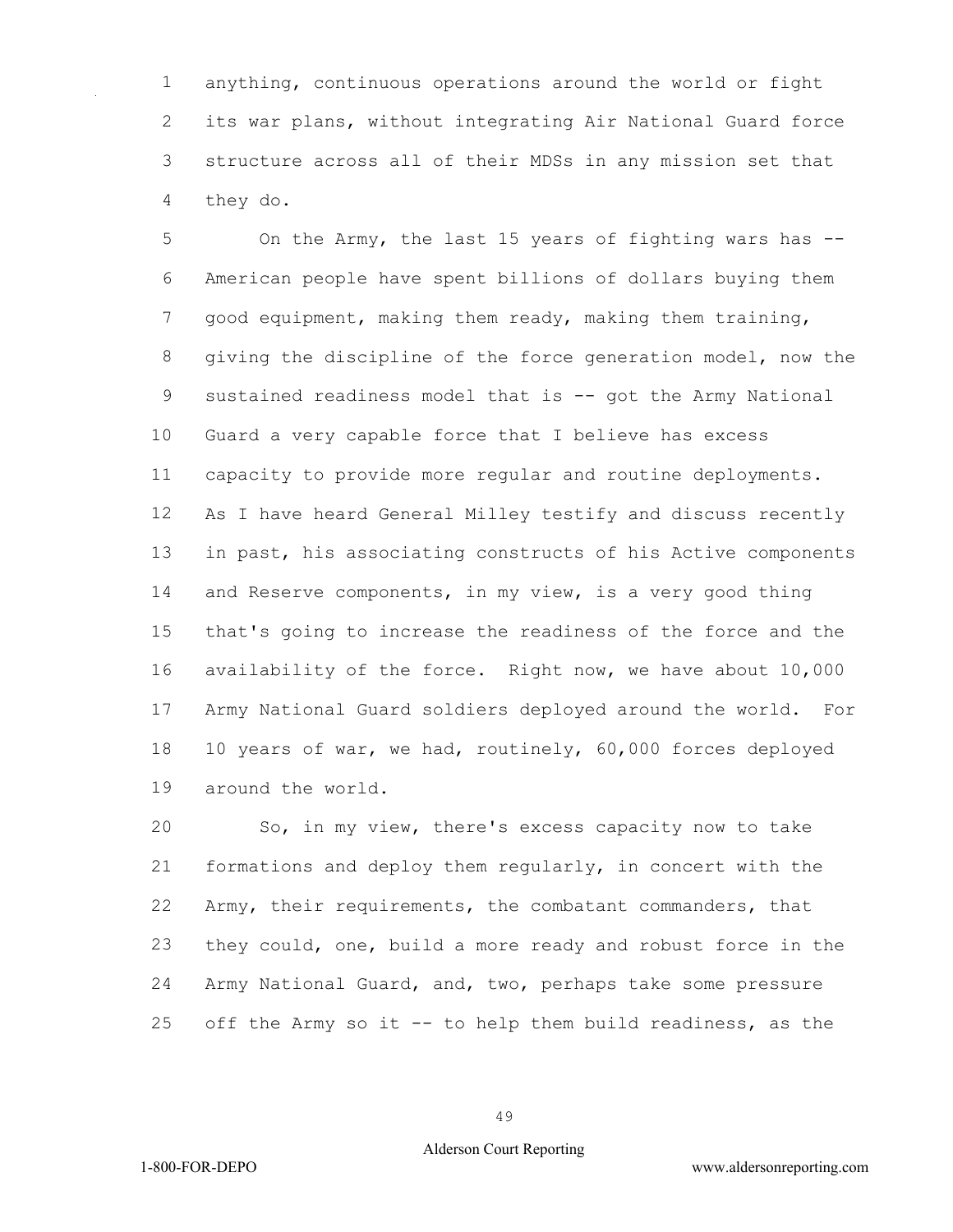Air Force has used in there. So, I'm optimistic that the operational use of the National Guard is a good thing.

 Senator Lee: Thank you. I tend to agree with that assessment.

 General Waldhauser, tragically, practically every day, it seems, we hear about various tragedies around the world attributed to the work of terrorists, whether the horrific news of what happened in Orlando, Florida, on June 12th, or the violence of Boko Haram that seems incessant in Nigeria and Cameroon and Niger. What do you believe are the actual threats to our national security interests emanating from Africa? And how will you work to differentiate between actual threats to our national security and unfortunate 14 situations that all too often happen on that continent, but perhaps could be said, realistically, not to have a direct impact on our national security?

 General Waldhauser: Senator, it's important for our national security interests that we have a secure, a safe, and a prosperous Africa. So, for example, although Boko Haram would be considered, in my view, a regional threat, just like AQIM in Mali, they have shown signs of going after Western interests in other countries in the western part of Africa. So, for example, on the Ivory Coast, this past summer, shooting up of about a dozen or so people who were on the beach, the hotel inside Mali. So, they do go and try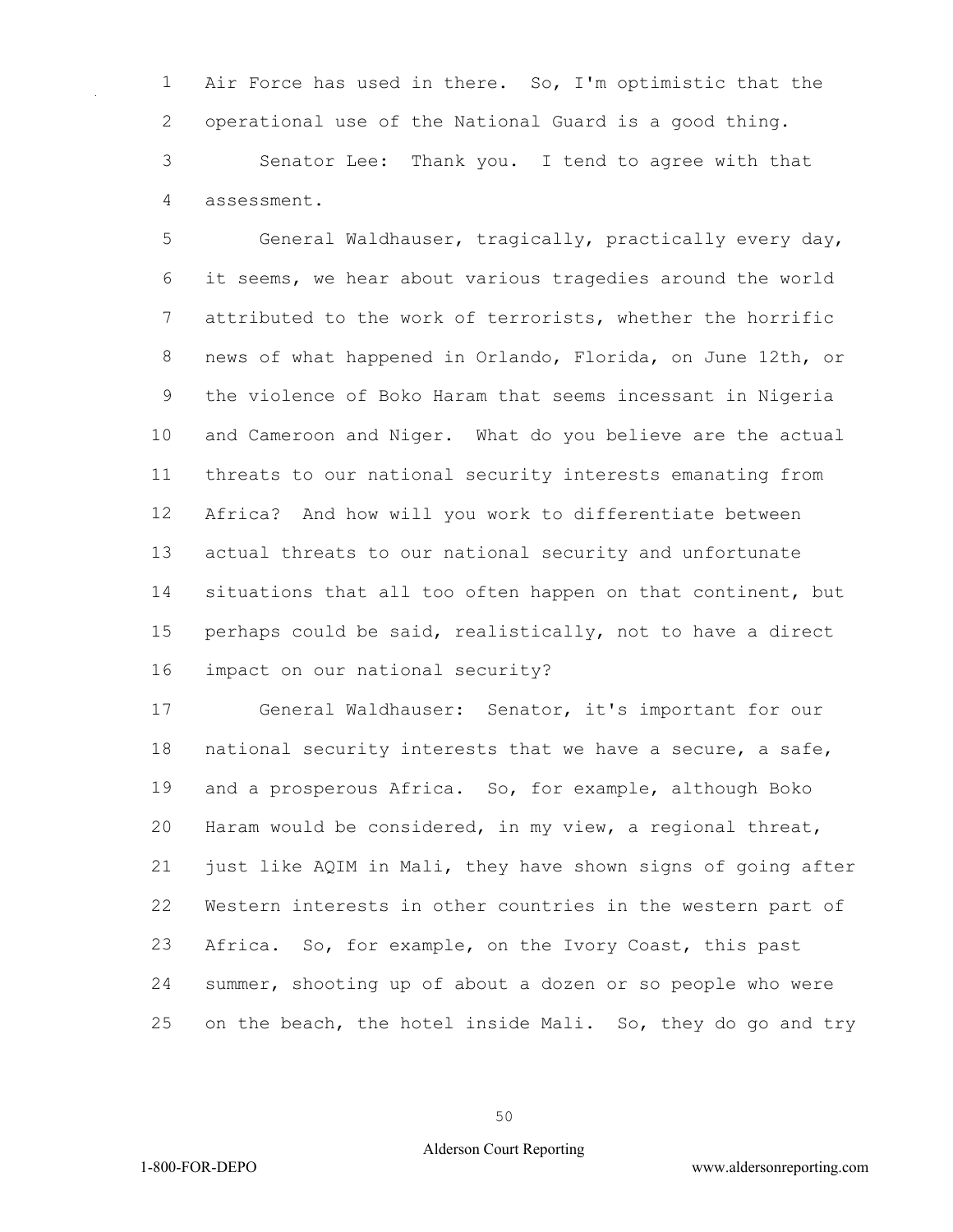to make spectacular attacks, where Western interests are on the continent, because their objective, certainly Boko Haram's objective, is to have their own state inside Nigeria.

 So, the bottom line is, it's important for us to disrupt those activities, to make sure we contain those in the countries they're on so they don't spread throughout the continent, don't spread, for example, from Libya up into the Mediterranean and into the southern Europe, and ultimately don't spread to our homeland. We have a significant interest in making sure we keep it that way. Senator Lee: Thank you, General. Thank you, Mr. Chairman. Chairman McCain: Senator King. Senator King: Thank you, Mr. Chairman. General Lengyel, let's -- I want to pick up on some of the comments that you've just made, and also in your introductory comment about an integrated force structure, more regular and routine deployments. I think you gave a figure when you were -- in your opening statement, of a- thousand-and-some deployments in recent years. Is that -- are we reaching a point where there's going to be a strain on the relationship between the Guard and private employers if -- if the Guard -- I mean, clearly, our strategy has changed over recent years -- if the Guard is really, as you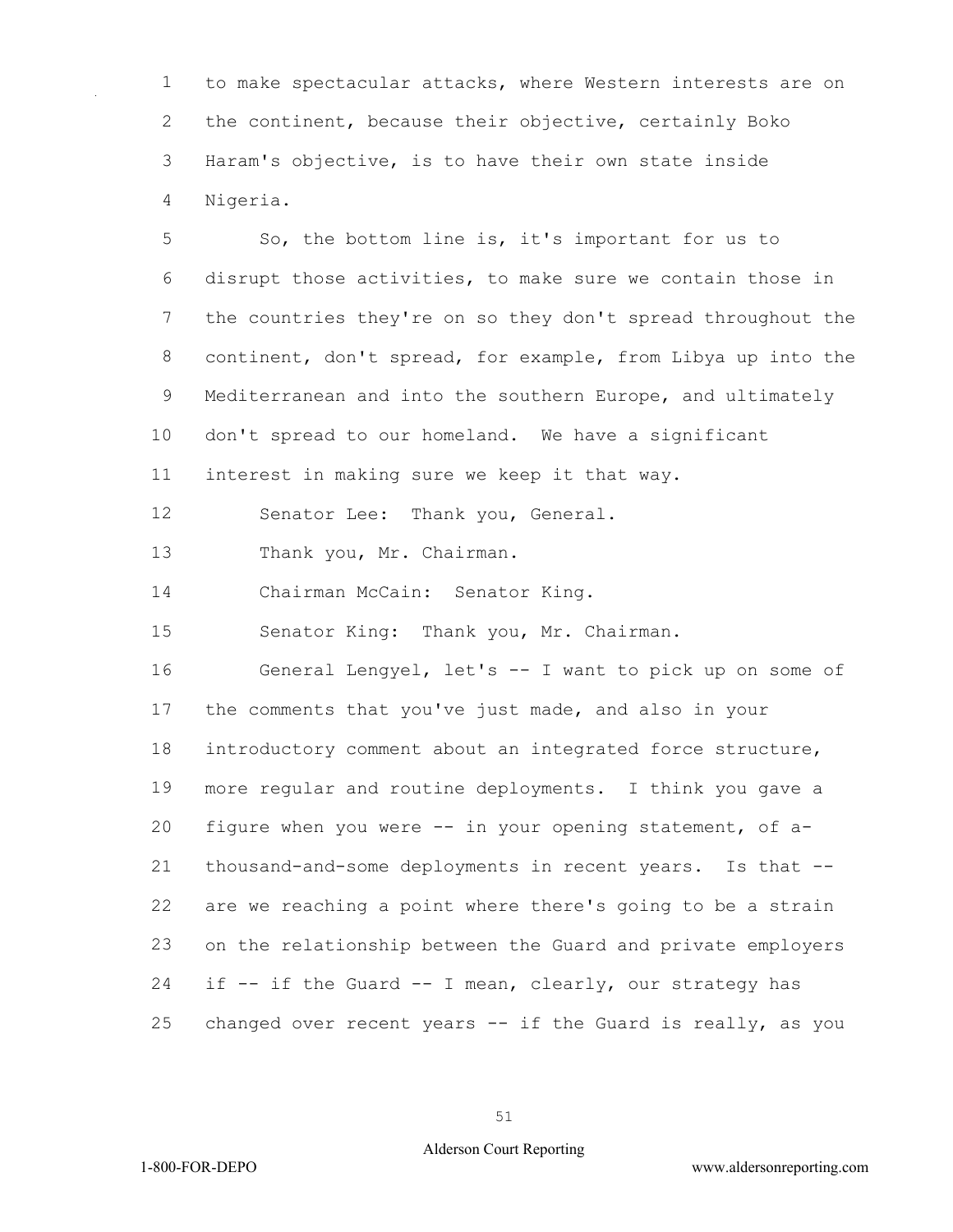say, an integrated part of the force structure, do we create a potential problem of diminishing support from the employer community around the country as we see more and more and more frequent deployments?

 General Lengyel: Senator, keeping -- you know, our business model in the National Guard doesn't work without 7 the employers and our members, where the preponderance of their compensation comes from some other source besides the government. That -- our -- it absolutely is crucial that that works.

 Employers have been remarkably supportive since we've been at war more than 15 years. And the key to that, I've found, I think, is, we have to keep the deployments predictable. We have to make the deployments work in accordance -- and I'll give you an example. For airline pilots, for instance, and which I was one, we were able to shorten deployments to such a length that they didn't lose training qualifications when they came back and had to be paid for to requalify. So, when it makes sense, we allow the deployments to work, unless there's an operational need, which obviously would take precedence, but --

 Senator King: So, you're sensitive to this issue of trying to --

 General Lengyel: Very sensitive. We are very sensitive to this issue, sir. And so, we're concerned.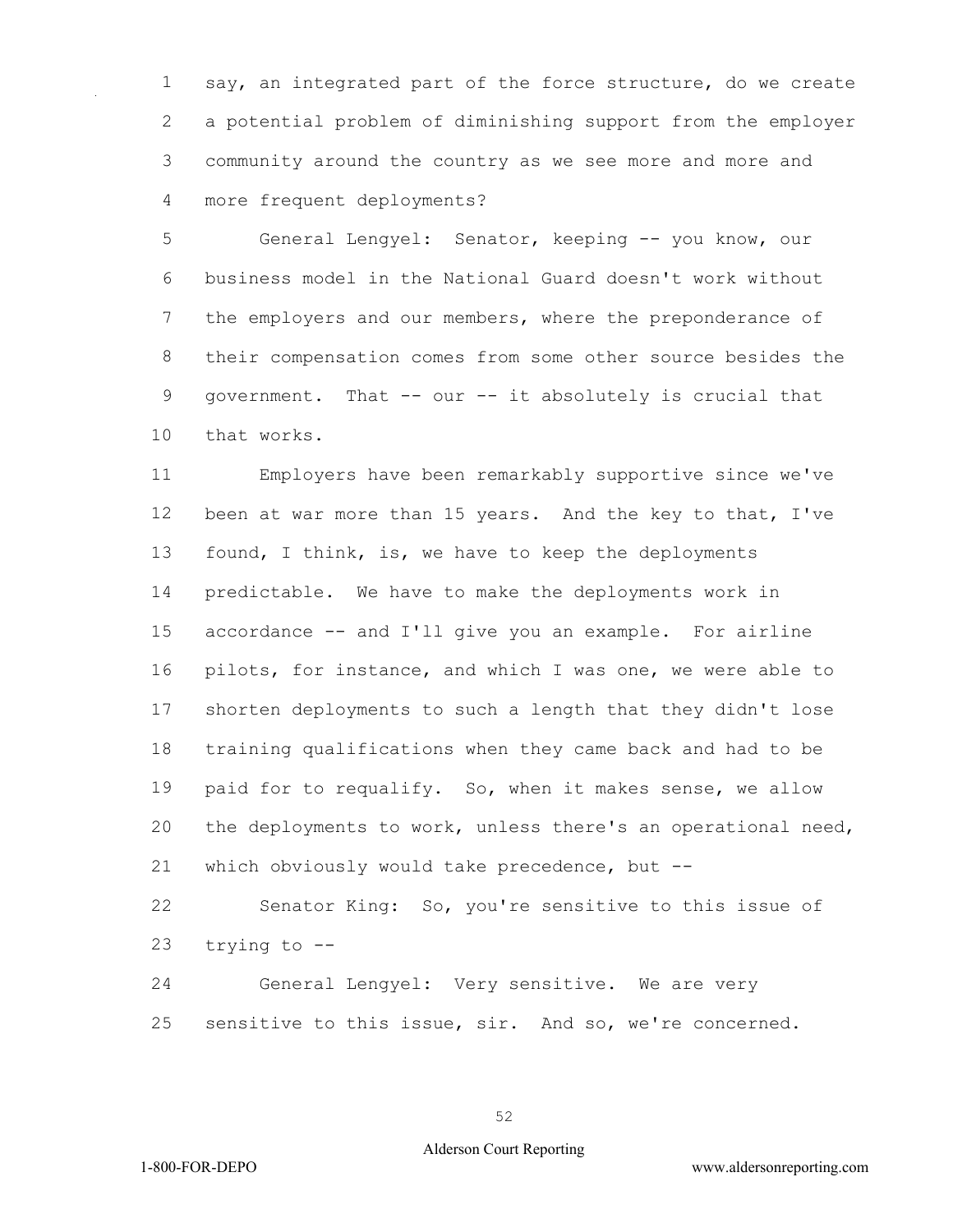1 And, for instance, in the Air Force, the tanker bases -- and you have one in your State --

 Senator King: I was going to mention -- I was going to get to that.

5 General Lengyel: -- that has a -- an extremely -- I mean, that is one of the highest -- currently, highestly utilized MBSs in the Air Force. It is less than 1-to-4 deployment-to-dwell ratio. So, we have to be very careful when we use that. And we look for volunteers and cross- leveling unit-to-unit. And the Air Force has allowed us flexibility to maintain that so that it does work for the members and for the employers.

 Senator King: Well, with regard to the 101st in Bangor, do you -- will you have a role in the recapitalization in the KC-46 allocations? What's your role in that  $-$ 

 General Lengyel: Well, sir, the process to do the basing is an Air Force process with which the National Guard obviously is a full and transparent participant in the process.

 Senator King: General Waldhauser, you mentioned, early on, a key word: stability. And we had a meeting recently with a high-ranking official from one of the Middle Eastern countries who said the same thing, that the best bulwark against terrorism is stability. But, it seems to me, in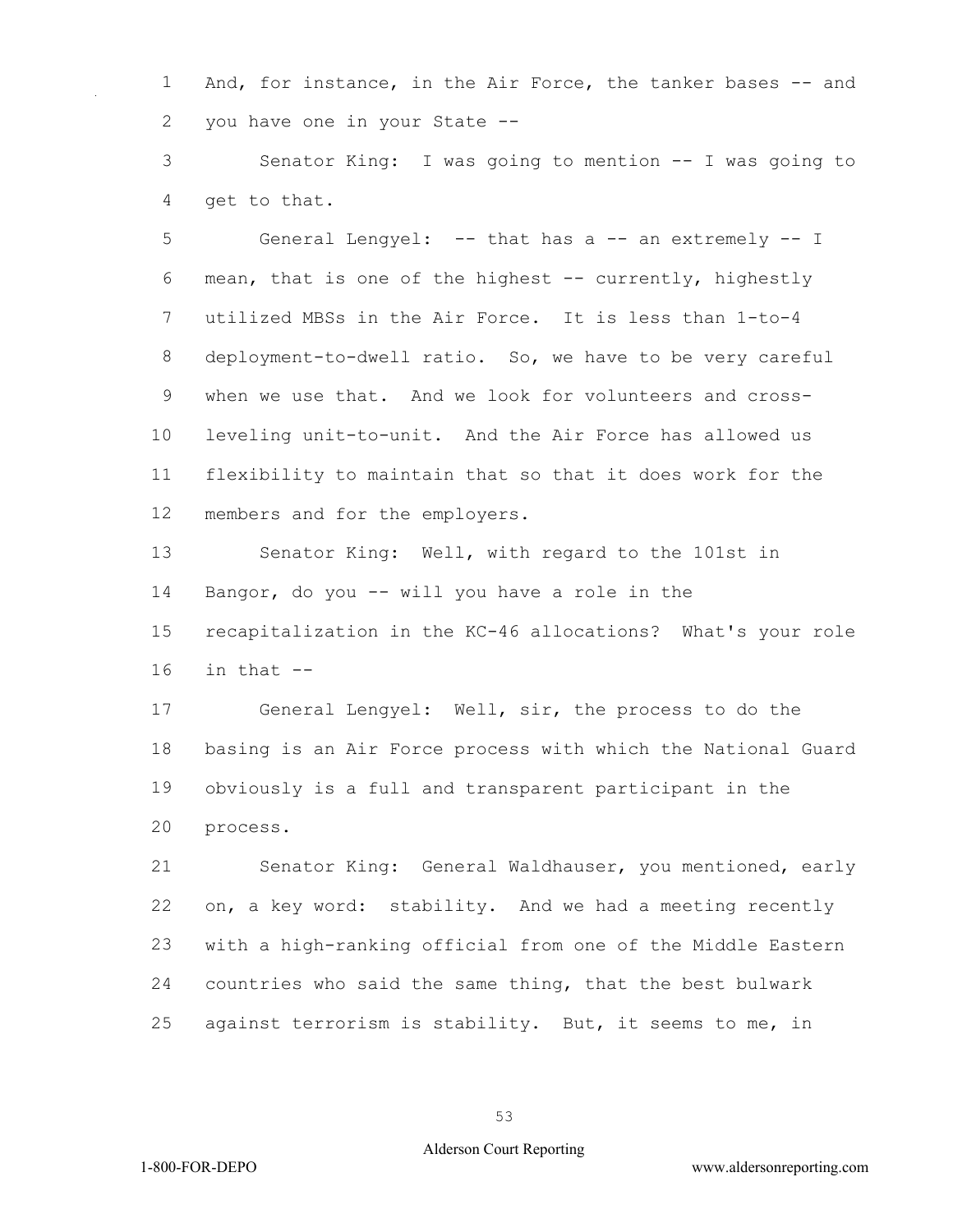Africa, what you're really talking about is an all-of- government kind of approach, because you're really talking about trying to build stability as a national security concern, but that can't simply be the role of the military. How do you see your role in coordinating with other areas of the government and other governments in trying to build that essential bulwark against terrorism?

 General Waldhauser: Senator, it's important that AFRICOM works with State Department, USAID, and our international partners to create an environment where we can have a stable Africa. You know, in the -- some people say that, as the planet is getting smaller, AFRICOM is getting larger. There are some studies out there that show, by 2050, one in four people on the planet will be in Africa. 15 So, the scale and the scope of some of the issues that we see today certainly could be magnified significantly.

 Senator King: And the seeds of a catastrophe are in place, in terms of corruption, lack of economic growth, all 19 of those kinds of elements. And that's why, it seems to me, prevention is -- should be a big part of the mission.

 General Waldhauser: You're right, Senator. And one of the things that we do, on the military side, for training is not only emphasize the tactical competence of the forces that we train with, but the respect for the rule of law, ethics on the battlefield, and the like, to try to have more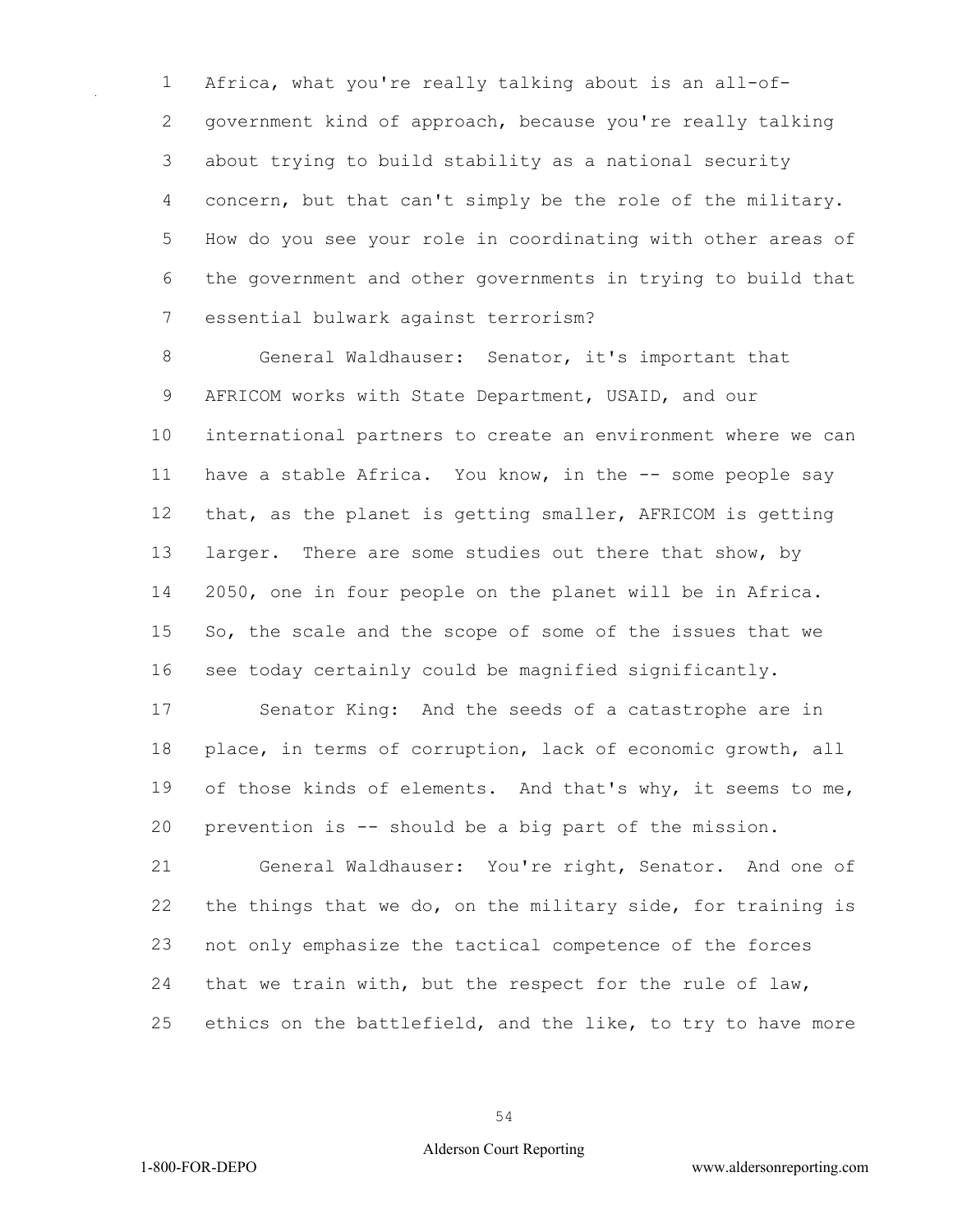of a -- a larger effect than just the tactical training. Senator King: I think our mil-to-mil training, which I've seen in other parts of the world, is one of the best things that we do, in terms of not only the training, itself, but the inculcation of those values that you just mentioned. And I hope that's going to be an important part of your mission.

 General Waldhauser: It is a big, important part, Senator, not only for Special Operations Forces, but for general-purpose forces, as well, who can contribute in that mission.

 Senator King: Couple of quick questions about Libya. Does the GNA have popular support? Big question.

 General Waldhauser: Senator, in my view, it's too early to tell. I mean, that's the whole purpose, right now, 16 of the GNA, to try to rally support, to try to get these coalitions to pledge allegiance to the government. But, at the moment, it's too early to tell.

 Senator King: Does the military -- is the military have -- take orders from the GNA to -- does the GNA control the military and the police forces?

 General Waldhauser: Senator, to my knowledge, I would not use the word "control." I think, at the moment, these militias, it seems to me, appear to be working in the direction that Saraj would like to go. But, I would, at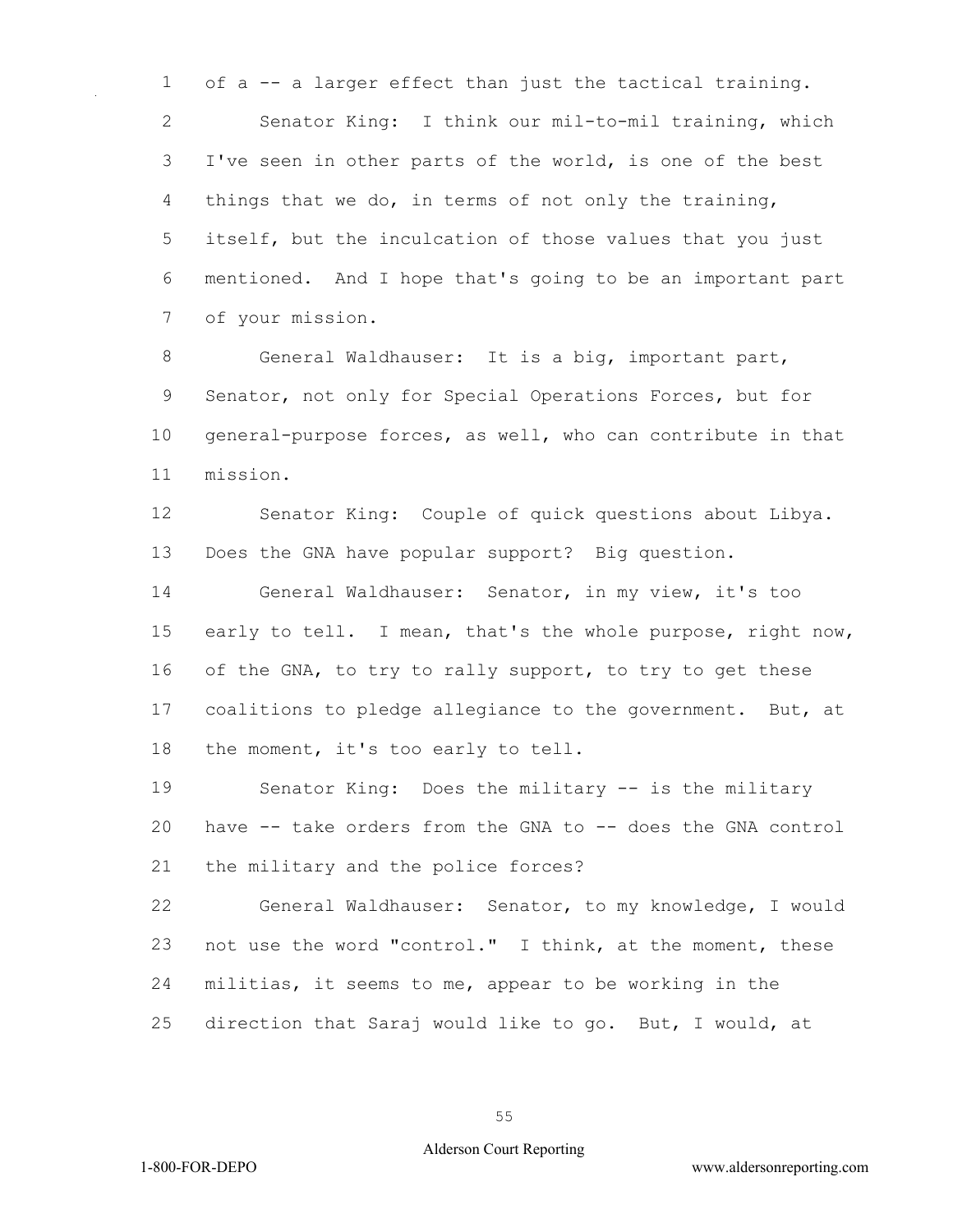this point and with my -- and, if confirmed, I'll look into this -- but, I would not use the word "control" for the GNA over the militias.

 Senator King: But, ultimately, that's going to have to happen if they're going to control the territory. General Waldhauser: Ultimately, it will have to 7 happen, because that -- you know, you won't have a secure and working government unless they have control of a military, and, in this case, numerous militias across that country.

Senator King: Thank you, General.

Thank you, Mr. Chairman.

Chairman McCain: Senator Tillis.

Senator Tillis: Thank you, Mr. Chair.

 Gentlemen, thank you both for being here. And congratulations to your family and for you all being recognized for your past service and leadership. I look forward to supporting your nominations.

19 I have a couple of questions. And, General Lengyel, I think I'll start with you. Back when I was in the State House in North Carolina, I spent a lot of time with our National Guard and went to a lot of locations where their facilities were in serious need of upfit. We started a process about 3 years ago, 2 years ago, that ultimately culminated in a \$75 million bond that was passed by the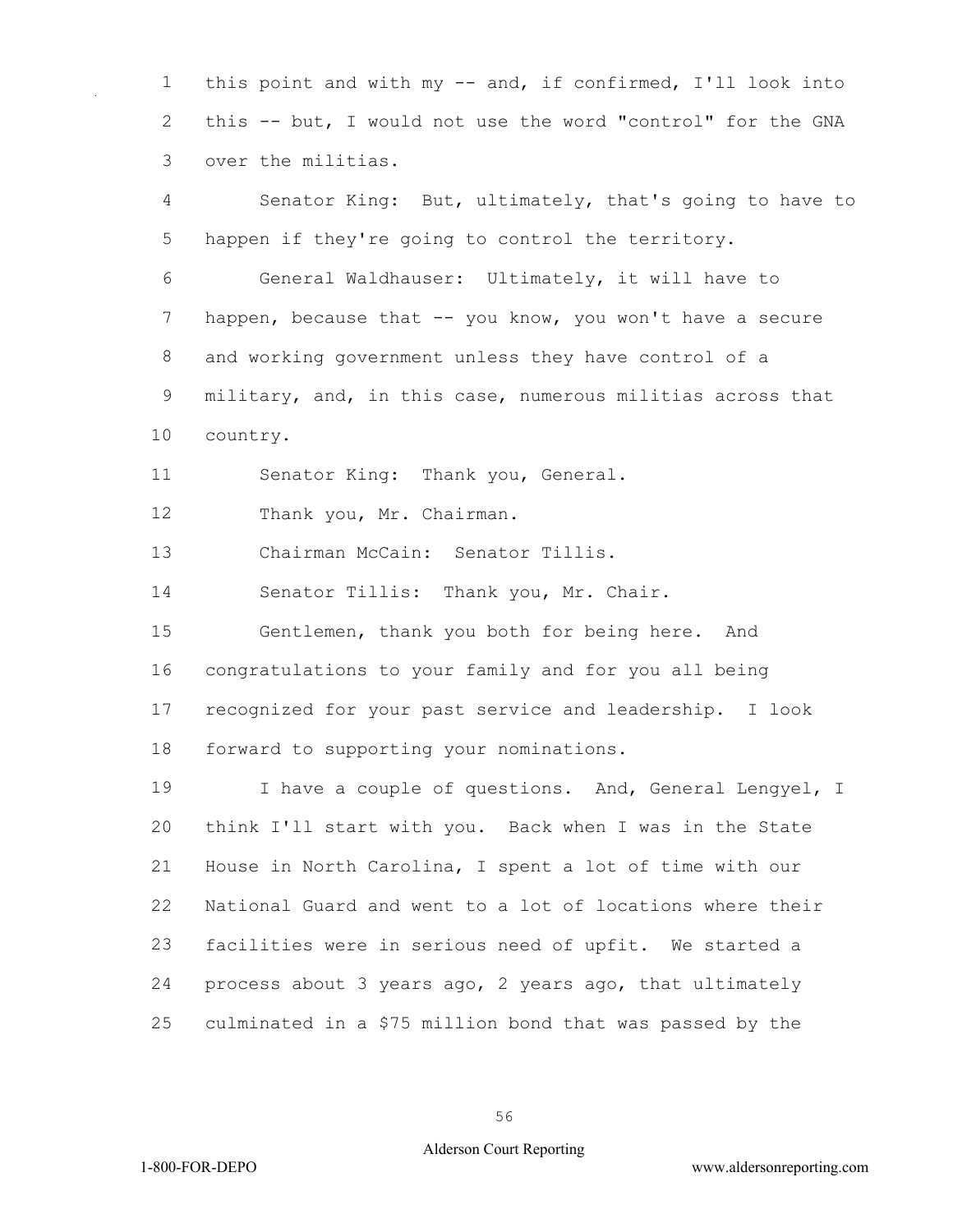voters of North Carolina to start correcting things. But, is that a pervasive problem among the States? And what, in your new role, can you do to encourage the States to step in to make sure that these men and women who are -- serve in the Reserve and Guards are -- have the best facilities they can possibly have so they're ready to go?

 General Lengyel: Yes, sir, it is a problem. It's pervasive. As we've hit these tough fiscal times, we have taken risk in -- one of the things we've done that is in infrastructure. And many of the States have armories and readiness centers that are old -- 50 years old, and they need to be relooked at. So, if confirmed, I'll work with 13 States and with the National Guard to make sure, one, that we have them properly located and we can, you know, respond in the homeland as we need to. It's important that we are dispersed -- that's part of what we do here in the homeland for the adjutants general -- and use the funds we have wisely to fix them up.

 Senator Tillis: Well, when you're confirmed, I look forward to working with you to at least do my part to work with the State leaders. And I think that the vote on behalf of the North Carolinian Senators is a -- or, I should say, voters -- is a real testament to how important we think the Guard is in North Carolina and to completing our overall mission for the country.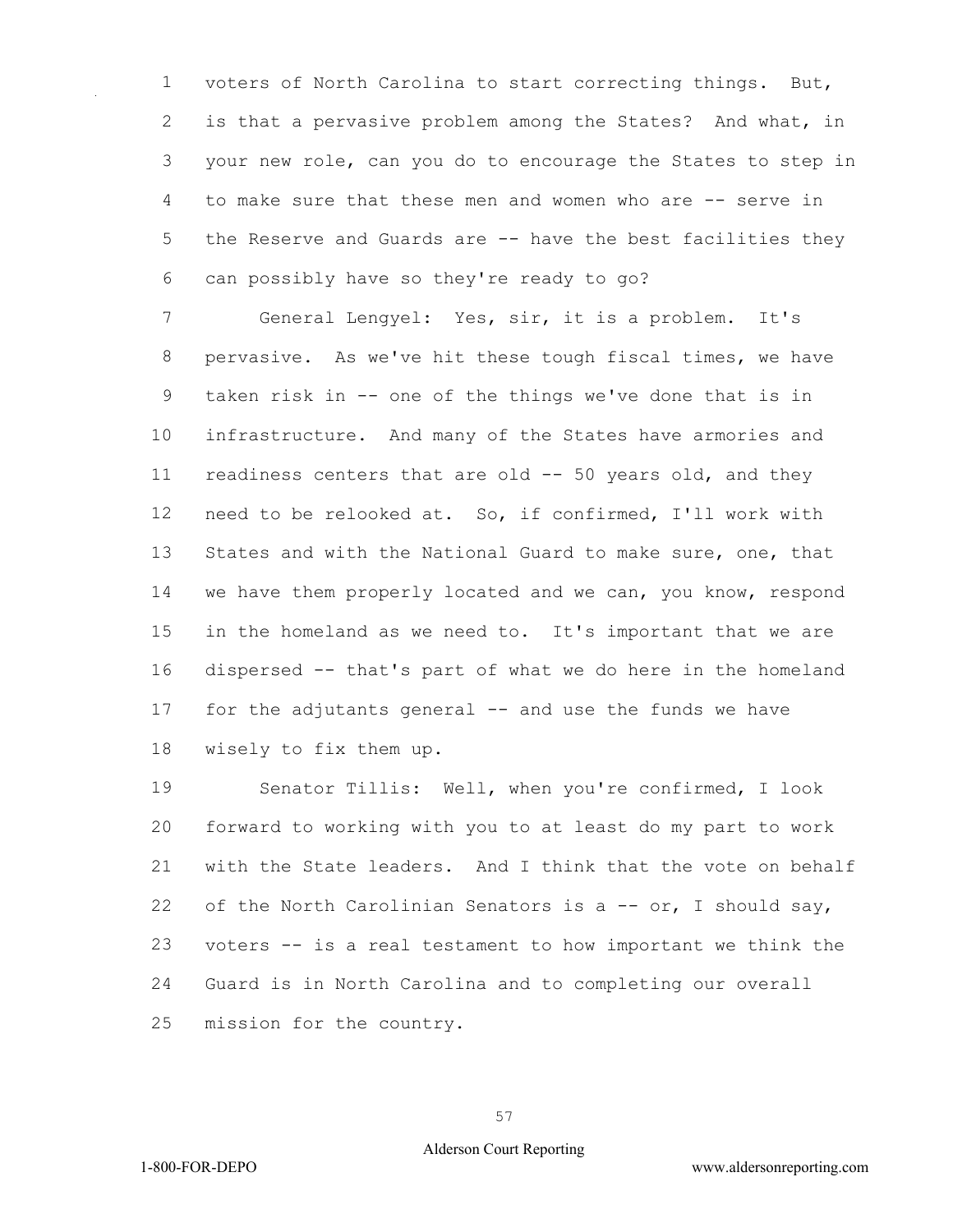General Waldhauser, do you think, over the next 2 or 3 years, your part of the world is going to be safer or filled with more threats?

 General Waldhauser: Well, Senator, it's my job to try to make it more safer, but the threats there are significant. We've outlined them this morning. And it's our effort, it's our job, to disrupt those terrorist networks. It's our job to make sure that we provide 9 training so the countries -- for example, Boko Haram, that we've talked about -- that those countries have the capability and capacity to go after those security threats. That's the ultimate goal. But, the bottom --

 Senator Tillis: But, even with your good work with your neighbor, CENTCOM, with us not really doing a good job 15 of reducing the threats and activity there, and then the movement of ISIS into places like the Sinai, which I know is in CENTCOM, but it's in your backyard, isn't it logical to assume that you're probably going to deal with more threats if we don't get to a winning strategy, where the highest number of threats are today?

 General Waldhauser: Senator, simply put, yes. Senator Tillis: Okay. So, then if we were -- I was recently on a CODEL -- we talked about this briefly in the office, but I thought it's worth bringing up here -- I was recently in a CODEL, stopped through in Spain, spoke with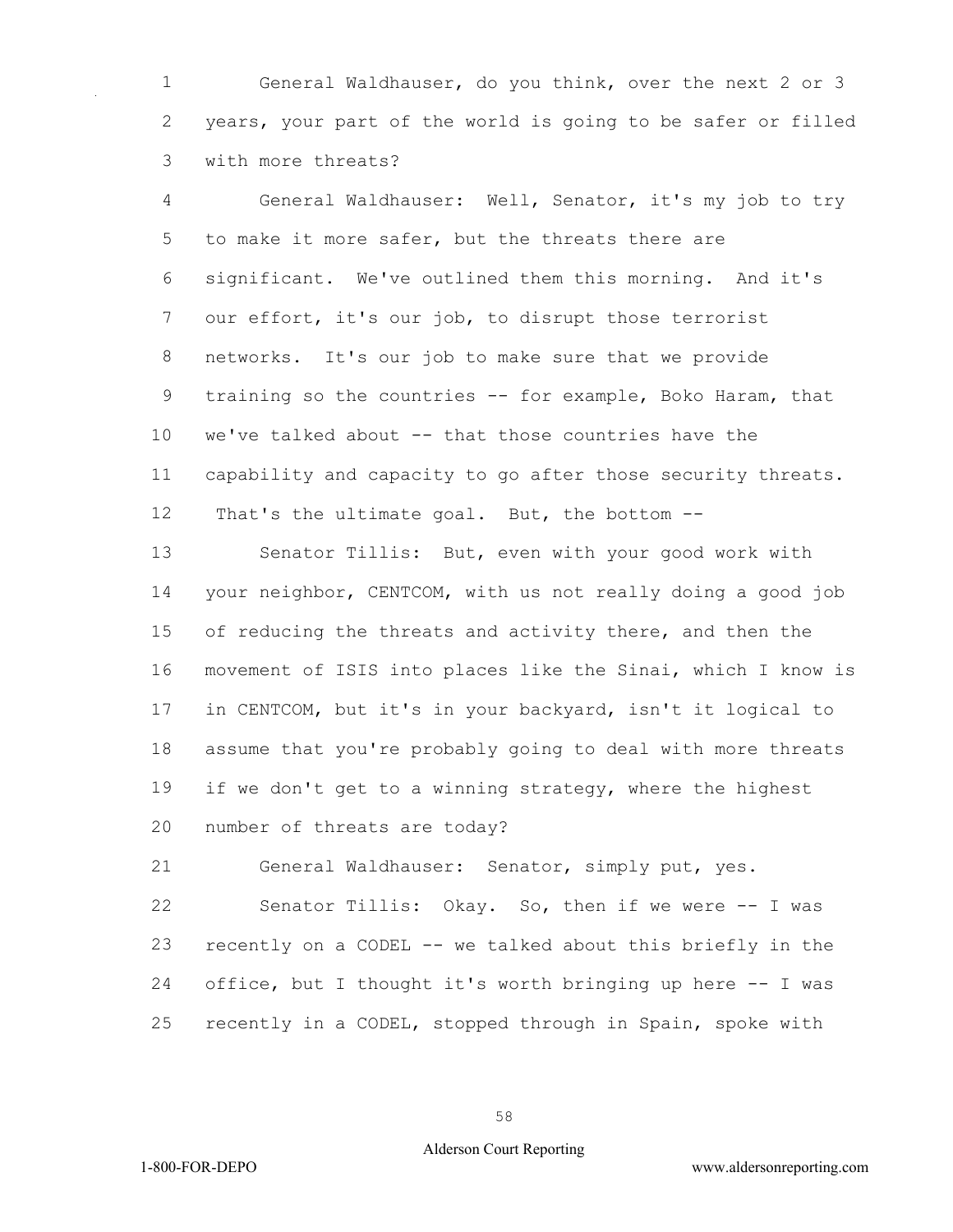some folks down there that are basically the alternative to a MEU in your neck of the woods, to help you with any sort of crisis situation. And I'm hearing now that they're going to cut some of their capacity to about half of what it is today. They're actually talking about bringing them back to North Carolina. So, if I was just advocating for something good for North Carolina, maybe I should be saying that's a good thing. But, I think they need to be out there to provide you with the capabilities you need in a time of crisis. Do you think, with the threat curve moving in this direction, that it makes sense for our capability curve to move in that direction?

 General Waldhauser: Senator, the answer is no. However, I believe Chairman Dunford addressed that issue before this committee, and there is some risk involved, but the reduction in those aircraft from 12 to 6 is something that has been looked at, and something that we think we can live with the risk, based on the mission set that that particular force has.

 Senator Tillis: That's what I love about you guys, because you're always going to try and complete the mission, even when we make it more difficult for you.

 The last question, for both of you, is -- and I think, General Lengyel, you were the one who was talking about needing certainty in funding streams -- Does sequestration

1-800-FOR-DEPO www.aldersonreporting.com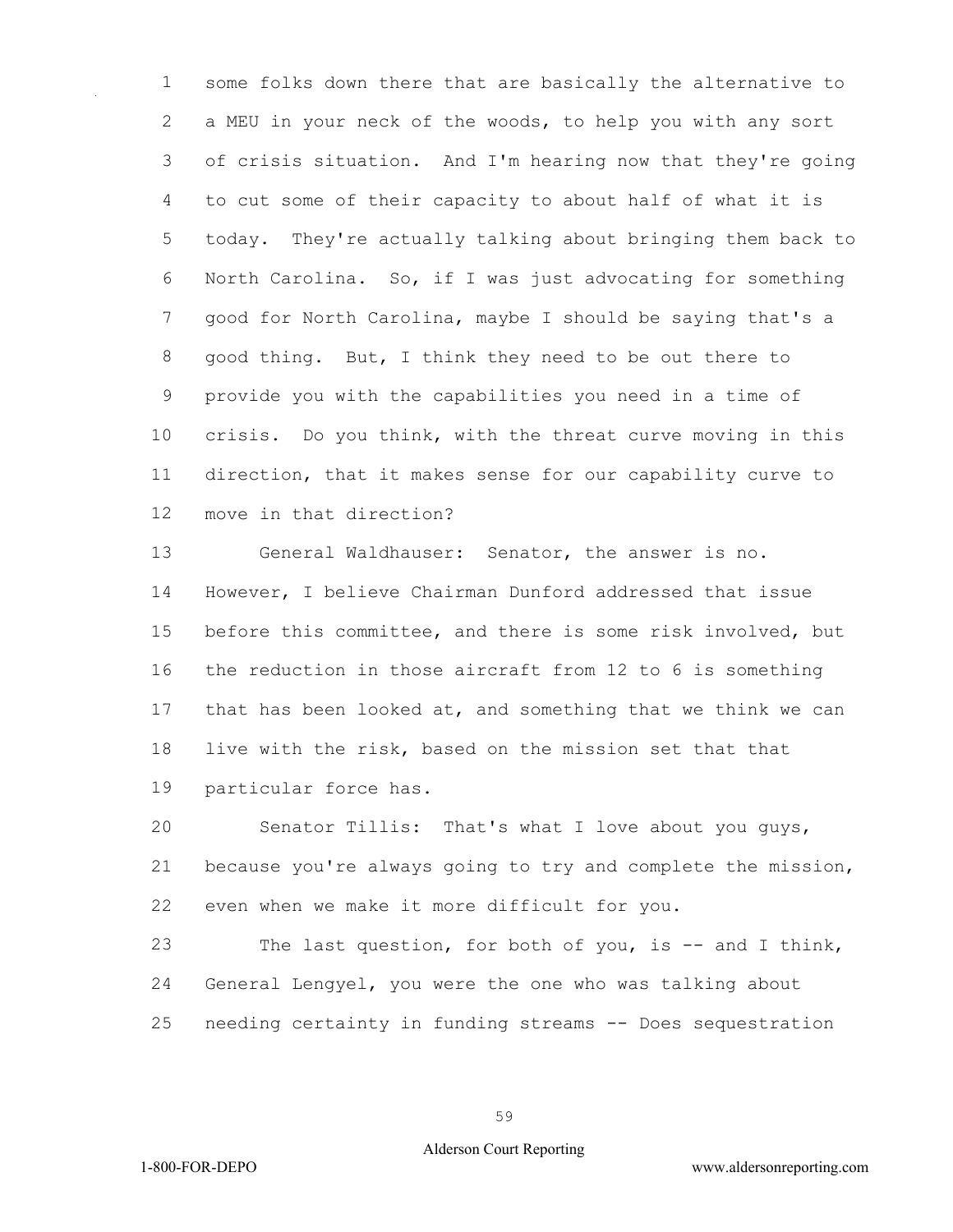represent any element of certainty whatsoever, or is it probably the single greatest threat to you being able to provide certainty?

 General Lengyel: Sir, sequestration would devastate the ability to generate forces and maintain readiness across the force.

Senator Tillis: Thank you.

General Waldhauser?

 General Waldhauser: Sir, I'd second the same, nothing additional to add.

Senator Tillis: Thank you.

Look forward to supporting your nominations.

13 Chairman McCain: Senator Donnelly.

Senator Donnelly: Thank you, Mr. Chairman.

 I want to thank your families for all you have done for the country, as well, and to both of you.

 I know Senator Ernst talked about this a little bit, but, General Lengyel, what kind of work did you to improve mental health support and to reduce suicides during your time as Vice Chief of the National Guard?

 General Lengyel: Senator, I think, you know, we have raised this level of issue at every event that we have with senior leaders. It's a tragedy that we need to continue to work. I want to thank this committee and you for the Jacob Sexton Act to give our ability to get the psychological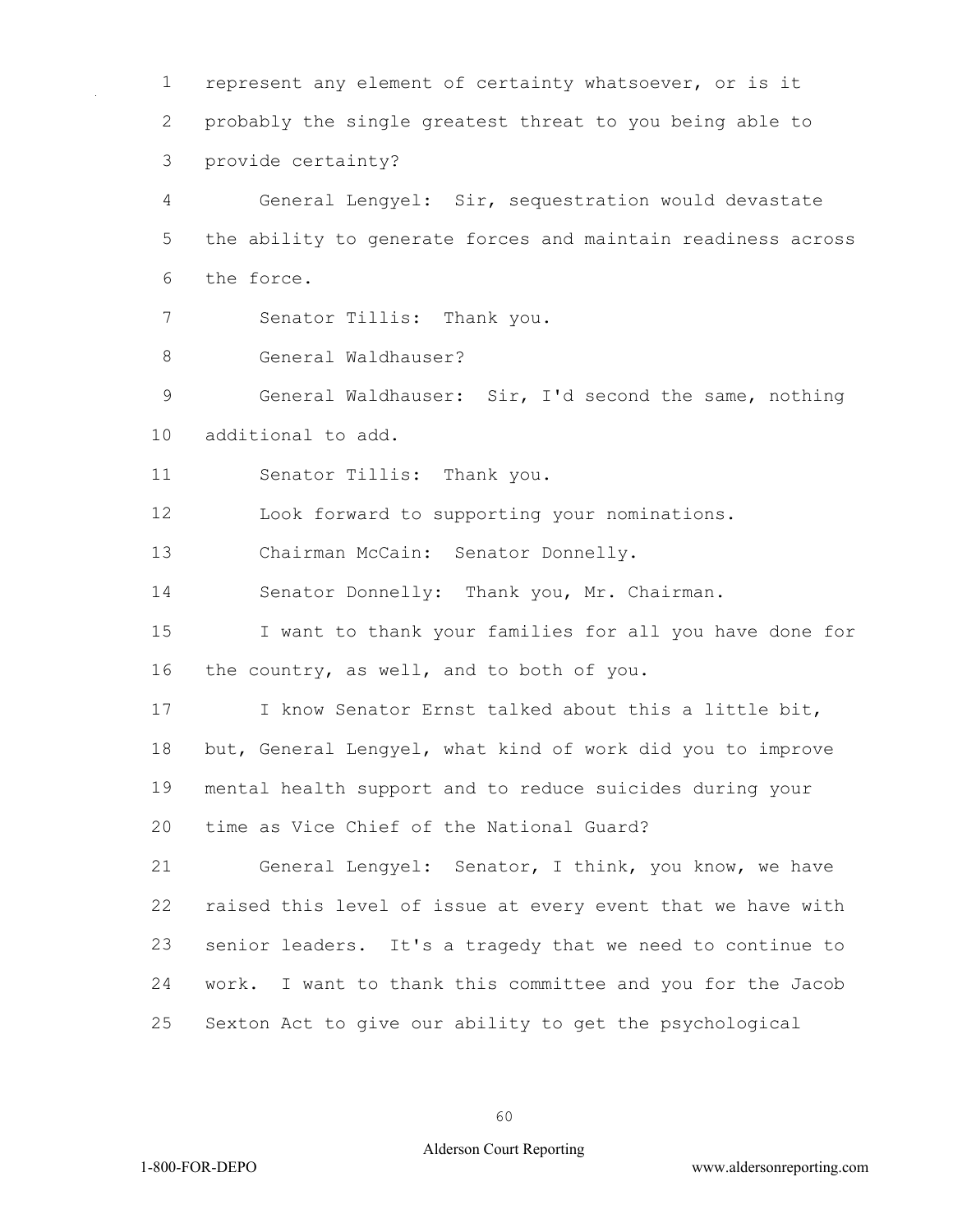health evaluations, to provide more psychological health providers in the States, to get the help to the people that we need. There's a lot of programs. And the problem is making people aware and giving them access to all of the 5 programs that exist. So, that has been a -- an ongoing effort. And, if confirmed, I'll continue it.

 Senator Donnelly: So, is the ability to make them aware of the programs they have, is that one of the top priorities that you have? And how would you go about that? General Lengyel: Well, we do it by making sure that the adjutant generals are aware, by getting the advocacy and -- from the actual providers to actually go to the units. During when we have gatherings for the National Guard Association or large events, we have them come and provide awareness. So, it's a continual effort, Senator, to make sure that people are aware and they have access. And we have some unique issues with the National Guard. We don't see people every day. We're dispersed all over the place. Some people are under-insured, some people have, you know, difficulty, you know, getting to places where TRICARE is accepted. TRICARE Reserve Select is a great benefit, but it's not accepted readily every place around the country. So, all of those issues we continue to work, day in, day out, to get people the care they need. And, overall, to stress that getting people to declare, and let them know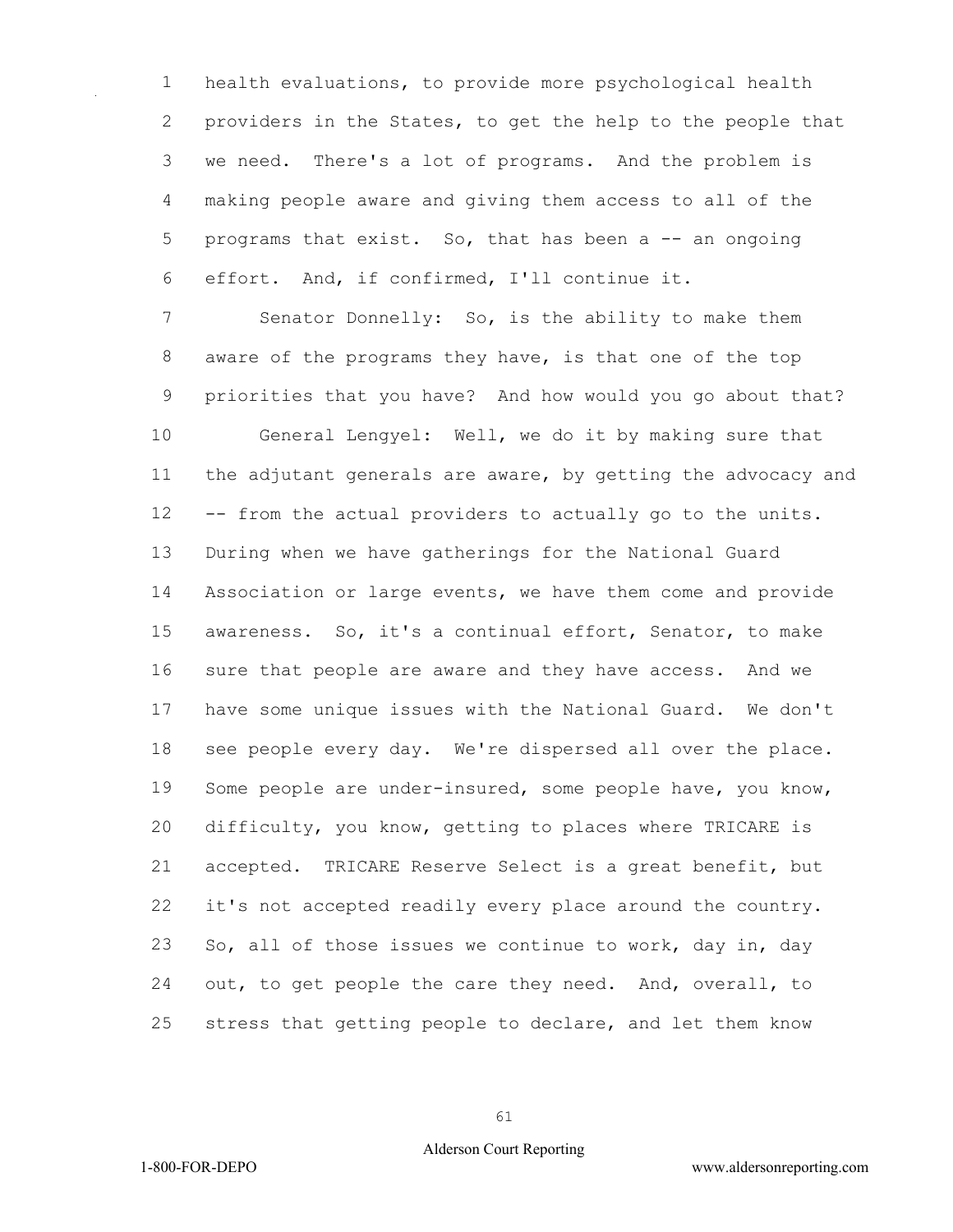that reaching out is a sign of strength. And that's a continued theme throughout the National Guard.

 Senator Donnelly: As you look at this, are there other things on this end we can do? You know, as you look at this, you go, "Hey, I need help with this," or "I need help with that" to try to move the ball forward more in the area of mental health. Is there anything in particular that you can think of right now, or will you share that with us when you're in the office, that, after you take it, you don't

hesitate to come back to us on?

 General Lengyel: Senator, if confirmed and if I become aware of something that I think this committee can do to help, I'll raise it to you immediately.

Senator Donnelly: Thank you.

 I also want to ask you, How do you ensure that the opinions of the adjutant generals are heard and considered within the Joint Chiefs?

 General Lengyel: Well, Senator, I think that's probably the most important thing I do as the Chief of the National Guard Bureau, is draw from them their needs, their requirements, their issues from the 54 States, realizing that they are interested and charged with the readiness of their National Guard inside their State. And then, as we do that and we build -- participate inside the processes inside the Pentagon, I synthesize that into what I think is my best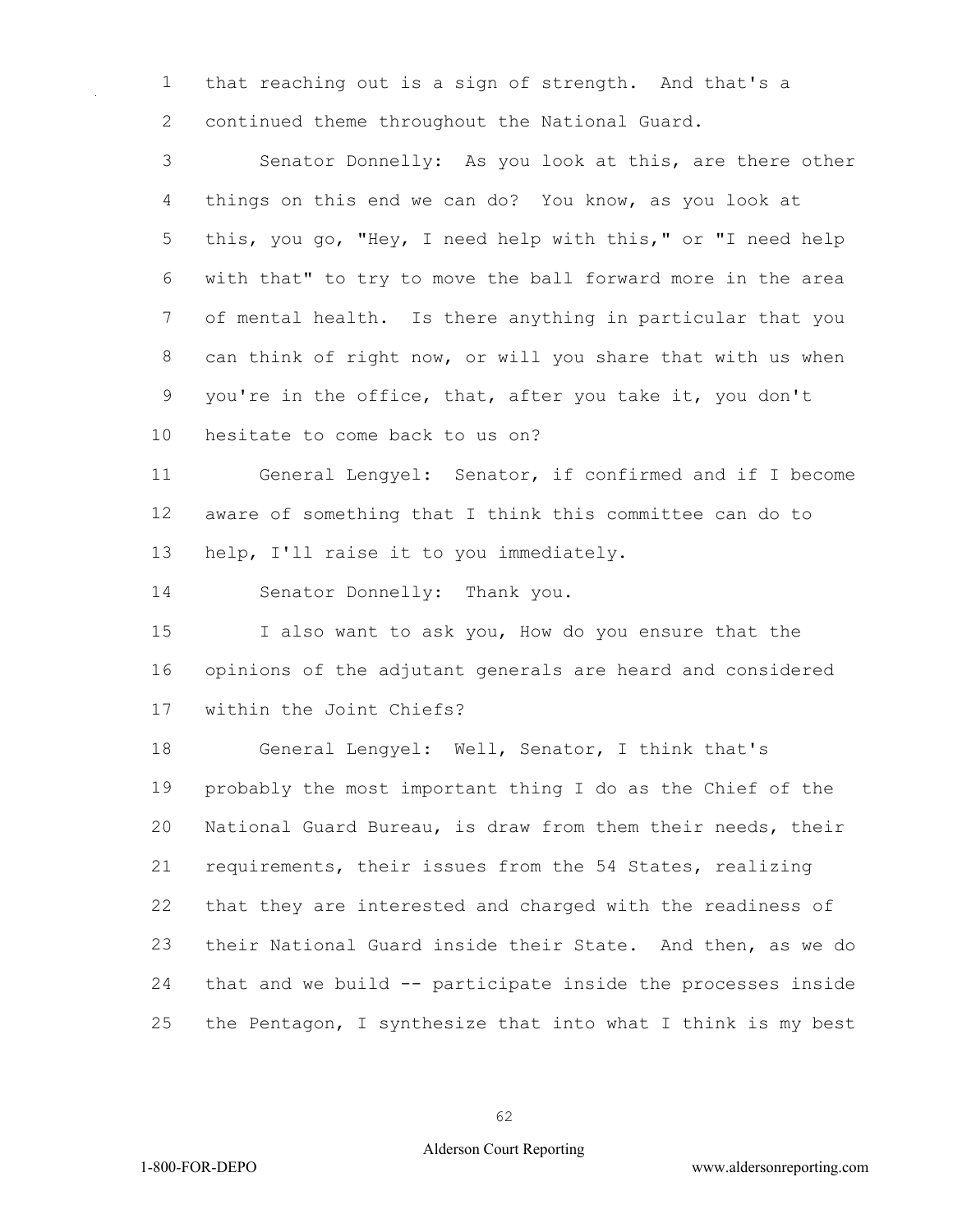military advice to the Secretary of Defense on what to do with that. So, I think it's important that I talk to them all the time, assess their requirements, and convey them to the Department. I convey directly what they believe.

Senator Donnelly: Thank you.

 General Waldhauser, given the incredibly difficult situation in Libya and the spread of violent extremism throughout East and West Africa, what do you think is the biggest shortcoming we have in AFRICOM right now in dealing with this? And what are the kind of things you're lining up to try to make sure we have more success?

 General Waldhauser: Senator, I think one of the shortcomings we have at the moment is adequate ISR inside AFRICOM to help do things such as develop targets. As you know, a lot of the ISR is devoted to CENTCOM, and rightfully so. But, if we wanted to strike at various times, and we want to provide intelligence to the partner nations and let them do their job, then ISR would be something that would be a valuable addition.

 Additionally, because of the size of the continent, the ability to have rescue of personnel and be able to pick up personnel is a difficult task. We talked earlier about the Special Purpose MAGTF in Spain, which has responsibilities on the western side of Africa. We also have a response force out of Djibouti, in eastern Africa, which does that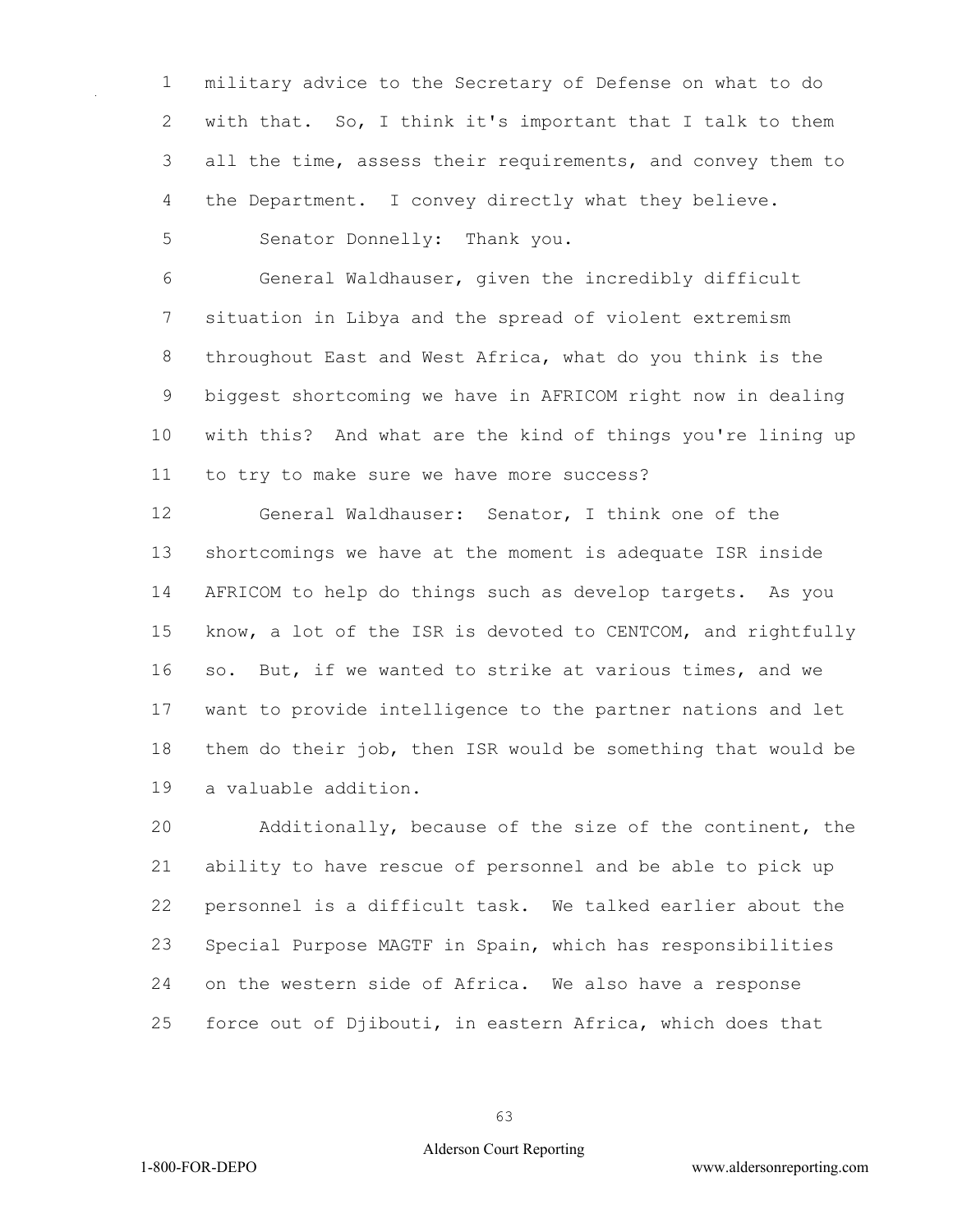there. It's better than it was, and we certainly have a capability, but, make no mistake, there are some risks there with regards to time and space.

 Senator Donnelly: What are the connections between ISIL and existing terror groups around the African region, such as Boko Haram, al Qaeda in the Islamic Maghreb, and al-Shabaab?

 General Waldhauser: Senator Boko Haram is interesting, in that about a year ago ISIL -- or Boko Haram pledged its 10 support to ISIL, but, over that time, it's -- you have different opinions as to what -- how much influence ISIL has had on Boko Haram. They certainly have not given them a lot of financial assistance. So, the point being is that perhaps an improvement in tradecraft, in training, and the like.

 Recently, this spring, several months ago, about half of Boko Haram broke off to a separate group because they were not happy with the amount of buy-in, if you will, from Boko Haram into the ISIL brand. And so, right now you have ISIL, who is trying to have Boko Haram reconcile those two groups. But, the point being is that Shekau, who is the original leader of Boko Haram, has not fallen -- has not really fallen into line with what ISIL would like him to do. So, for example, he uses children as suicide bombers, he attacks other Muslims. And he's been told by ISIL to stop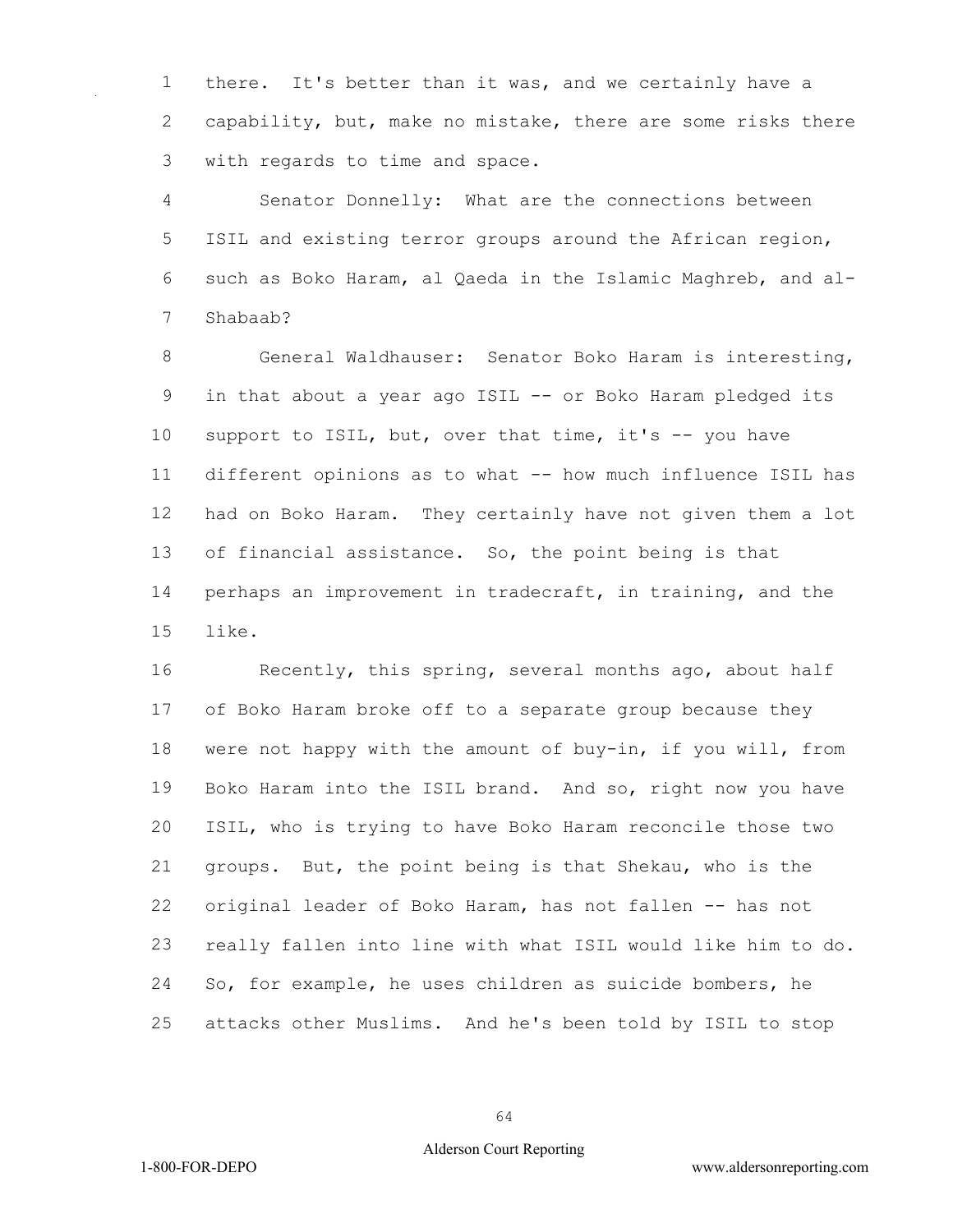doing that, but he has not done so. And that's one of the 2 reasons why this splinter group has broken off.

 So, these relationships are very, very complex. Why ISIL wanted to, you know, sponsor, if you will, Boko Haram, there's interests on both sides of that. But, at -- the bottom line for Boko Haram is, it's still questionable as to how much influence exactly they've had both back and forth with ISIL.

Senator Donnelly: Thank you. Thank you both.

10 Thank you, Mr. Chairman.

Chairman McCain: Senator Sullivan.

Senator Sullivan: Thank you, Mr. Chairman.

 And thank you, gentlemen, for your years of service, decades of service. And, congratulations to you and your family on the nomination.

 General Lengyel, I want to talk about the National Guard's role in the Arctic. You may have seen a report, over the weekend, that the Russians launched, with much fanfare, one of their newest massive icebreakers, nuclear- powered. They have 40. They're building 13 more. Even the Secretary of Defense said this is a very strategic region of the Nation for the United States, because of transportation, commerce, natural resources, but we're late to the game. What role do you see the National Guard playing to help defend U.S. interests in this part of the world where we're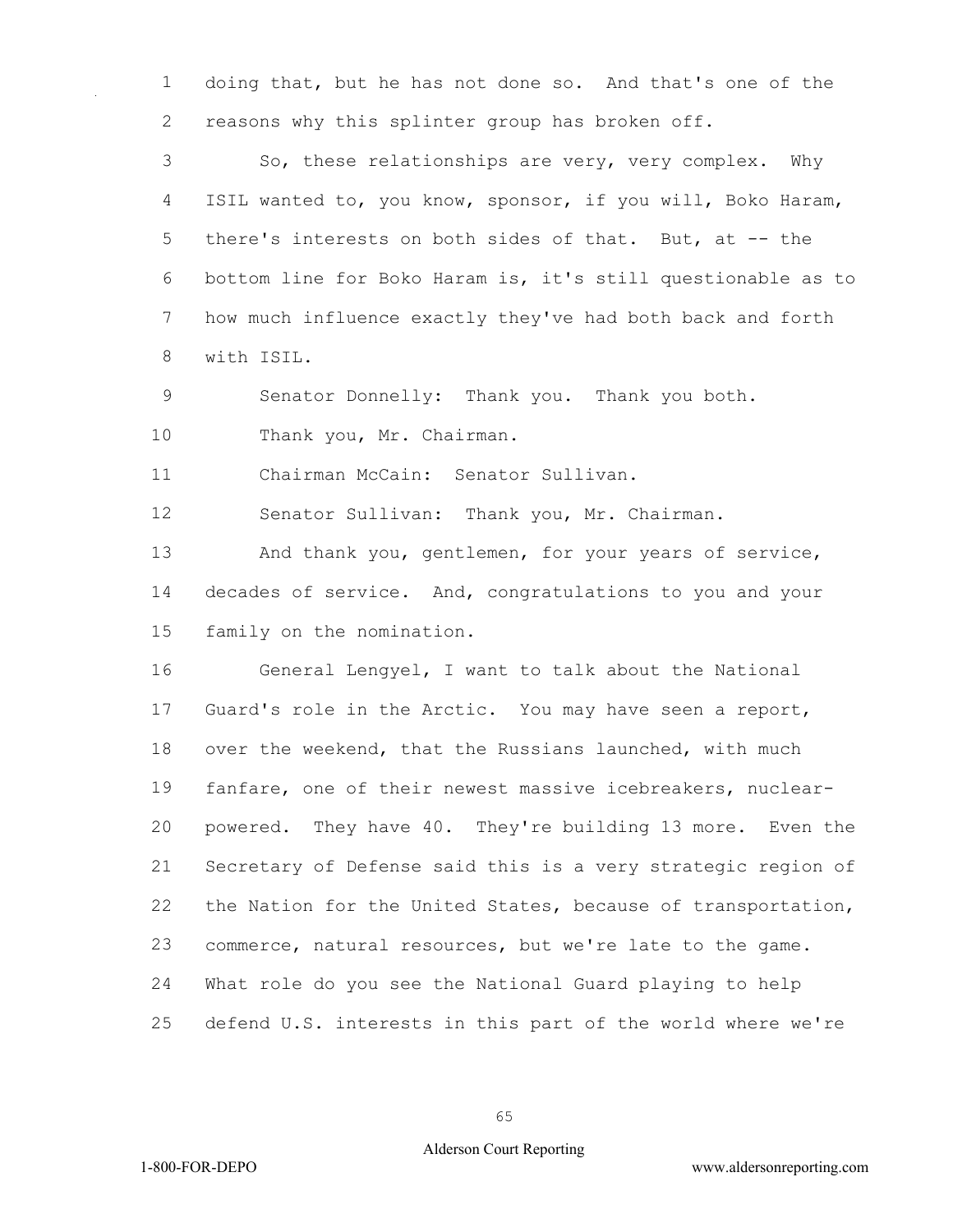way behind some of the potential adversaries that we see in the region?

 General Lengyel: Well, Senator, I think the National Guard, the Army and the Air, will play what -- the same role inside their services, inside the Air Force and inside the Army, that we do in all the rest of the U.S. Northern 7 Command AOR. I think that --

 Senator Sullivan: Do you see that as a strategically important region for the --

 General Lengyel: I do. I do. And there's lots of National Guard folks doing very important missions up there. We've got, obviously, the rescue operation for the Alaska Air National Guard, which can be critical in the Arctic when they start using that transportation corridor more often. Ballistic missile defense and ballistic early warning radar systems at Greeley and Clear, Alaska, hugely important National Guard missions that -- directly related to national security.

 Senator Sullivan: Let me turn to the issue that General Goldfein was talking about during his confirmation hearing last week, and that's the F-35 maintainer shortage. Senator Heinrich and I actually had a -- an amendment in the NDAA that helped the -- had the Air Force looking at how to address that shortage. What role do you see the Guard or the Reserves playing with regard to try and have Active or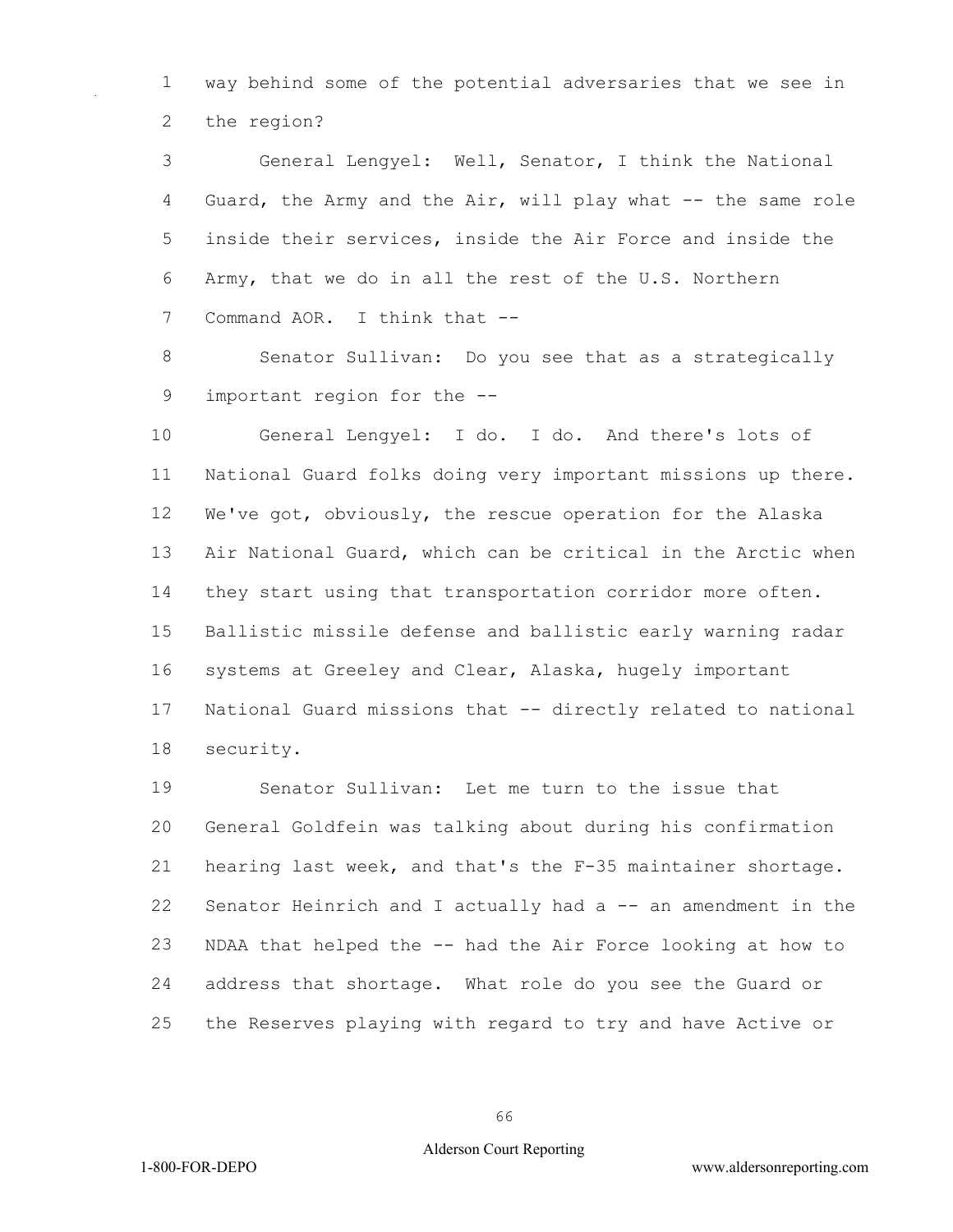Reserve or Guard personnel addressing that, as opposed to contractors?

 General Lengyel: Sir, I just -- the Air National Guard is so integrated with the United States Air Force, we're in every issue. I mean, in every platform, we're being recapitalized. We have all the same issues to train our 7 maintainers to fly our airplanes. You know, the -- we've 8 actually moved the upgrade of the -- for Burlington, Vermont, unit up a little bit to assist the Air Force with maintainer issues that they're trying to grow. So, I think that we're fully integrated with the Air Force. And if we can help them do maintainers, we -- maintenance is a skillset in the National Guard that is strong. We have experienced maintainers maintain platforms for a long time. And if we can help the Air Force with the F-35 or any other platform, we'll do it.

 Senator Sullivan: Let me just turn to the issue -- you know, in Alaska, the Guard is obviously very integrated into all our Active and Reserve military operations. We are becoming, rapidly, the hub air combat power for the Asia- Pacific, with 100 fifth-generation fighters that are going to be located in Alaska. Over 100. C-17s, C-130s, KC-135s, three red-flag exercises, 24/7 alert missions, intercepting Russian bombers, you know, on a weekly basis now. And a lot of this, as you know, General, is integrated Guard, Reserve,

## Alderson Court Reporting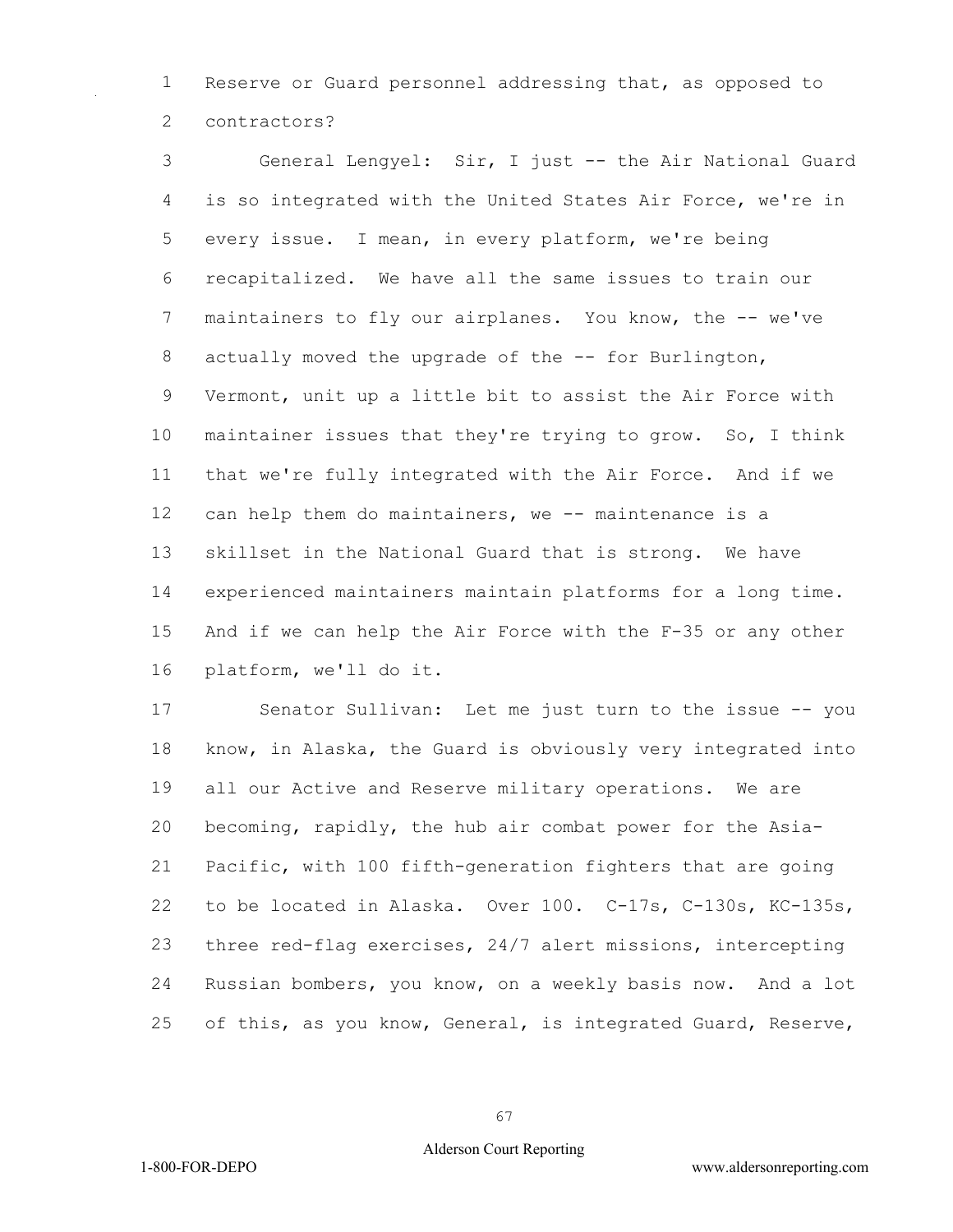and Active forces.

 Senator King mentioned the KC-46. We think there's a lot of strategic value of giving a hard look at Alaska with regard to that base, and given that we are the hub air combat power in so many ways. Can I get your commitment, if confirmed, to come to Alaska and take a hard look at these issues and how they might relate to the basing decision of the KC-46?

General Lengyel: Absolutely, Senator.

 Senator Sullivan: And then, finally, I wanted to just mention --

 Chairman McCain: That be in the summer, hopefully? [Laughter.]

 Senator Sullivan: You can go to Arizona in the summer. In the NDAA, we had an amendment that talked about giving the Guard leadership the discretion to lift, on a case-by-case basis, the reimbursement cap for travel of Guard members in rural areas to be able to travel to their destination for training. And, as you know, right now the cap is \$300, and, for a lot of different Reserve and Guard 21 members in different States, that can be a -- just a fraction of the costs they actually have to incur just to go train. And I just was wondering if you'd seen that amendment, and how you think that could help with regard to recruitment and training in different rural parts of the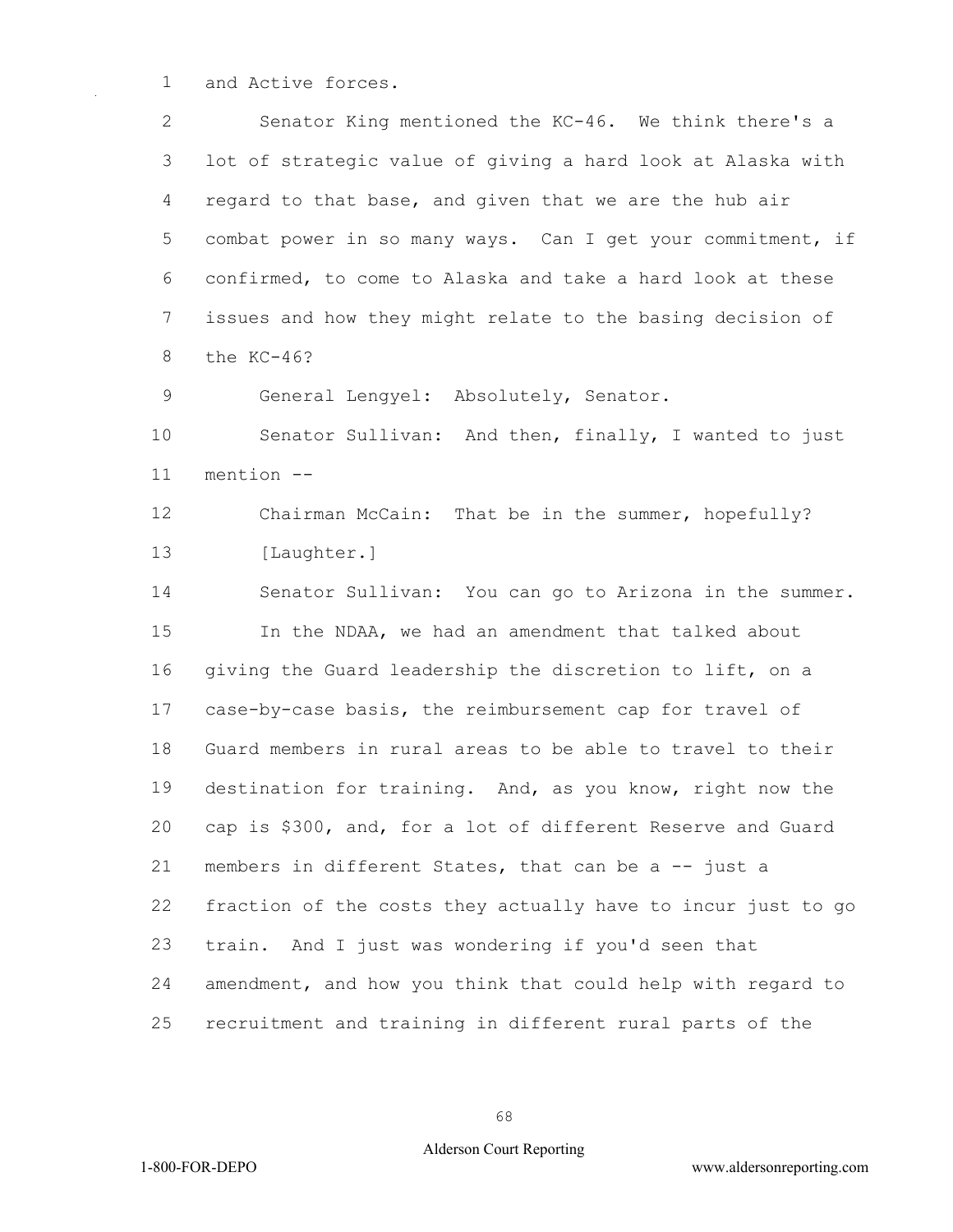country, particularly as it relates to getting some of these young men and women who are in rural areas, who are great, great members of the military, but often can't afford to go do the Reserve duty because the costs are so prohibitive. Do you see that as a positive development, where you'll have that -- your leadership will have that discretion on a case- by-case basis to lift that, in terms of recruitment and retention? General Lengyel: Yes, Senator, I do. I see the Alaska environment as distinctly unique. I mean, it is absolutely  $11 - -$  Senator Sullivan: It's not just Alaska, though. This is the  $-$  General Lengyel: Right. Right. Senator Sullivan: -- this is California -- General Lengyel: I know. But, you have places where they don't have roads, and you have people who want to serve, and so, yes, I do see it as a very positive development, which I would support. Senator Sullivan: Thank you. Thank you, Mr. Chairman. Chairman McCain: Senator Hirono. Senator Hirono: Thank you, Mr. Chairman. Thank you both, you and your families, for your service.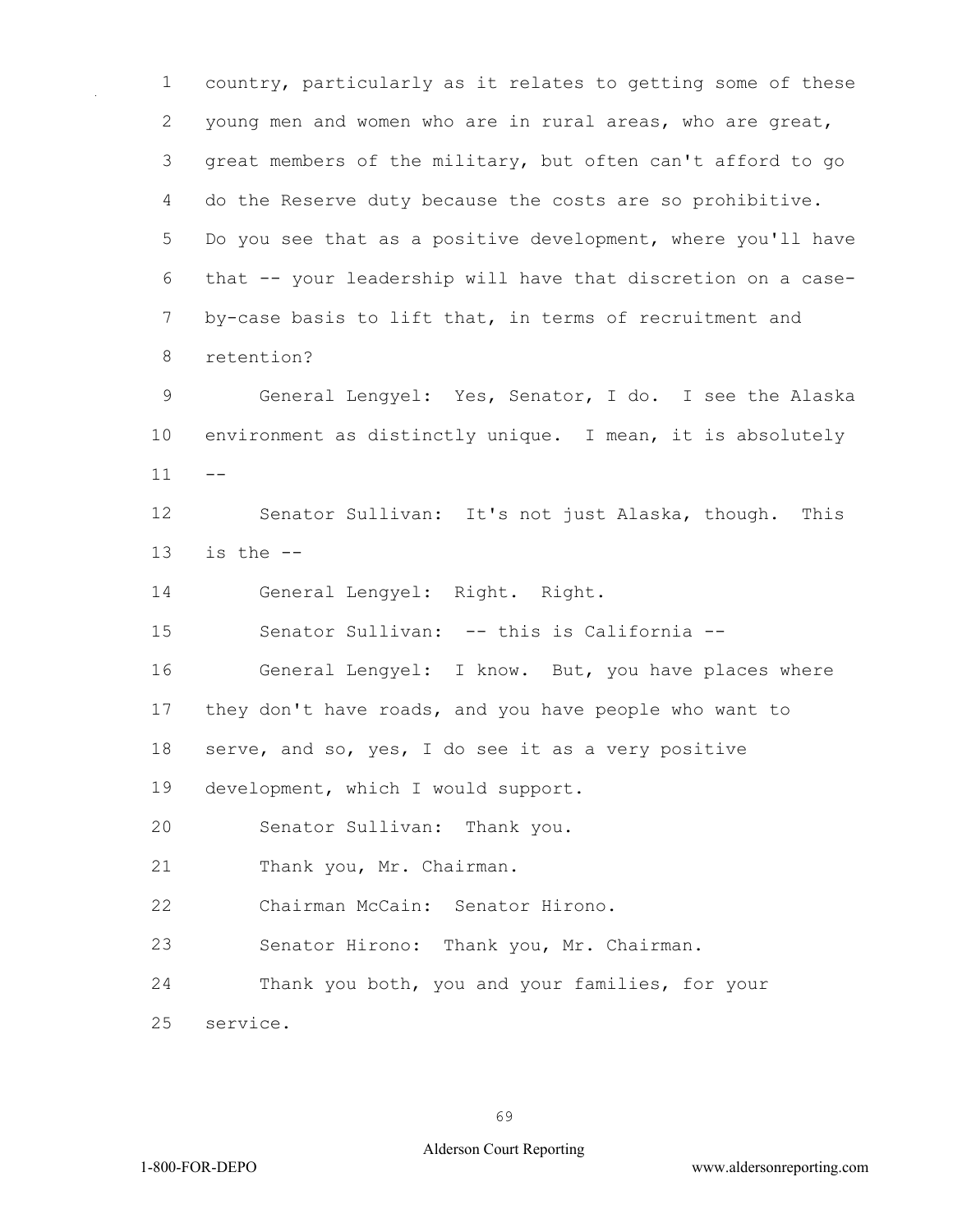General Lengyel, I wanted to express my continued support for Eagle Vision. And I have been working with Senator Graham to ensure that the Air Force continues to keep the system updated and operating. As you know, we have a unit with the Hawaii Air National Guard. And, should you be confirmed, I hope that you will work with the Chief of Staff of the Air Force and the Air Force leadership to also continue to support the system which provides invaluable support in domestic disaster relief operations as well as for international efforts with our friends and allies. And I would like to see more stability with this program so that, year after year, we're not worrying about moving this out of Hawaii as one of the places where Eagle Vision operates.

 I wanted to turn to cyber. Some other of my colleagues have asked questions relating to this area. So, General Lengyel, the cyber capabilities of our country are more important than ever. And I know the National Guard Bureau is working to stand up new cyber units or teams in the future. With the rebalance to the Indo-Asia-Pacific, with the State's critical infrastructure on Oahu supporting PACOM, Pacific PACAF, as well as the National Guard and NSA, which has a really big presence on Oahu, I hope that, as you consider new locations for cyber protection teams, that Hawaii be given full consideration with the assets that need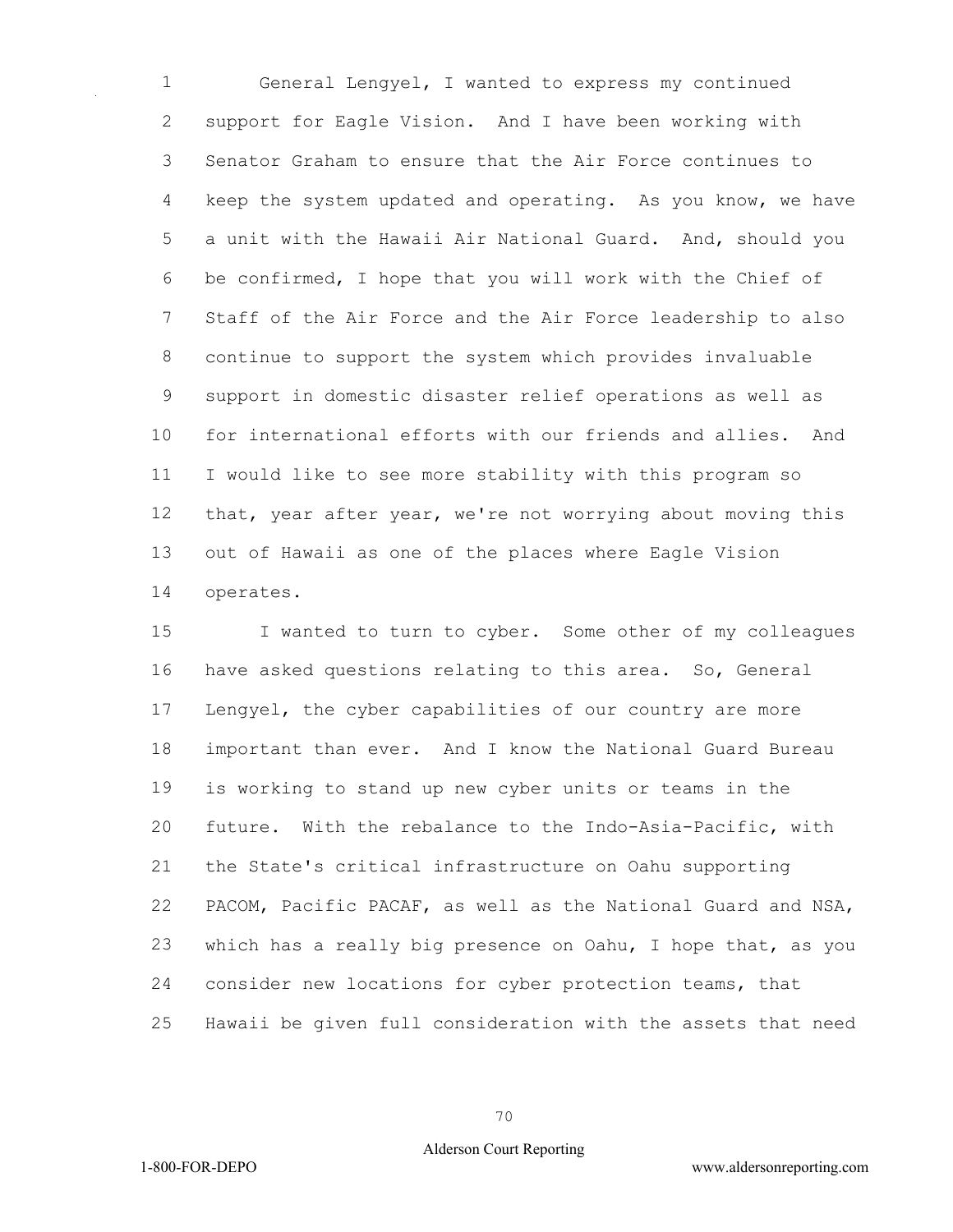to be protected against growing cyberthreats.

 So, with this big focus on cyber and the deep private- sector skills current and future Air National Guard airmen can bring to this field, what is the Air National Guard Air Force team doing, in terms of recruiting new personnel as well as to get our more technically capable Air National Guard airmen into cyber missions? And how are you integrating cyber throughout the total force and increasing Air Force and Air National Guard cyber capabilities?

 General Lengyel: Yes, Senator. With respect to the Air National Guard, as I mentioned, we're -- we have 15 units, and we are in the process -- we have about half of those built, actually manned and trained and operating, and the remainder to be finished and operational by the end of fiscal year '18. That's currently the plan.

16 So, how do we get these people? Well, we get them from various different places. We actually have become, like the Reserve component is for all missions, a receptacle to capture the people who are actually leaving the Active component who can -- still want to serve. Who when -- we can't compete with military salaries with what these people can make on the outside, but many still want to serve, and they can do that in the Guard and Reserve. So, we're getting some there. We're also looking to try and find equivalency so that we can bring people in who have civilian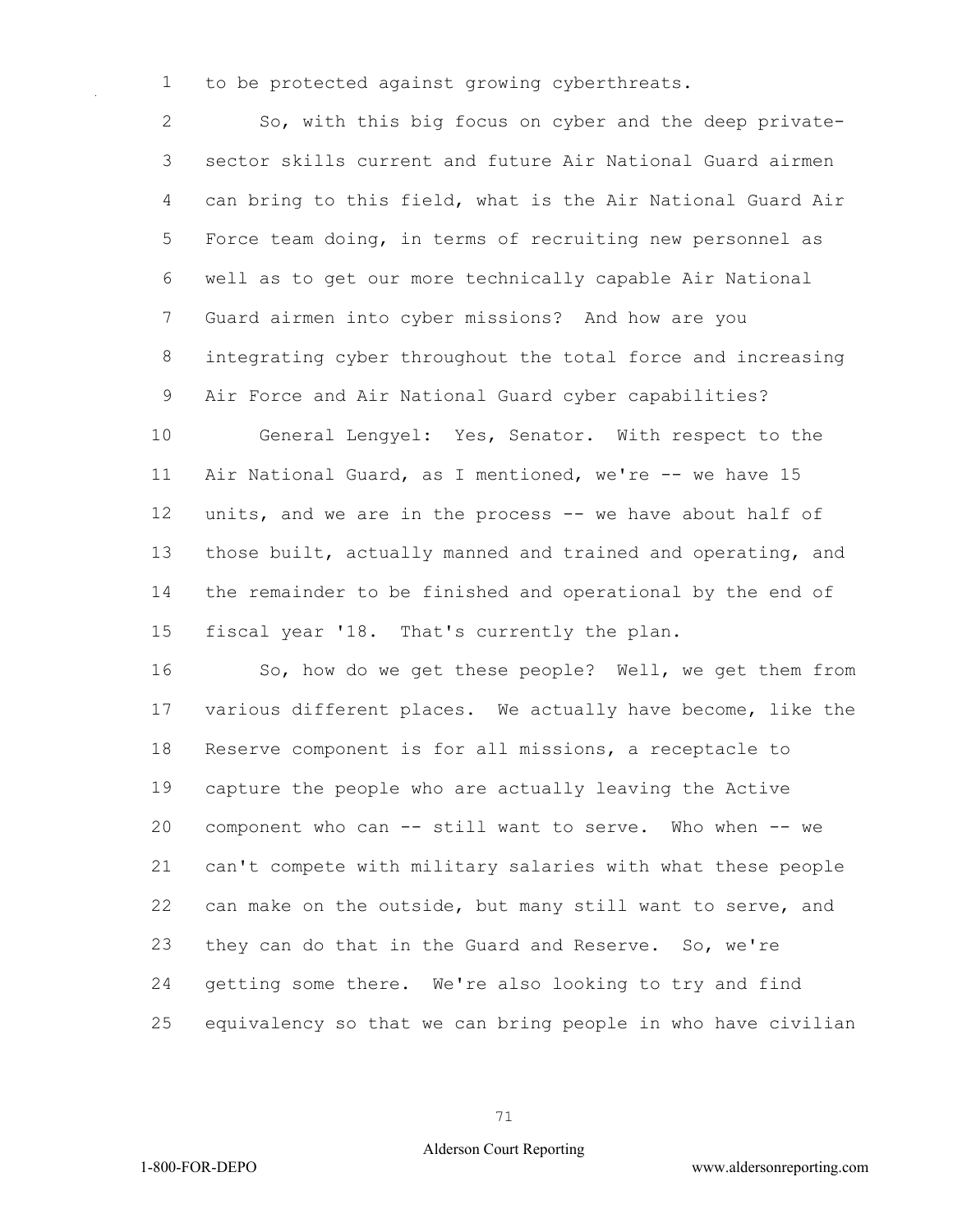skillsets that are already trained in the IT enterprise, to use them to come in and bring them quicker and save training slots to get the school.

 So, as I say, we're working hard to continue to build this enterprise. I understand Hawaii has got a lot of cyber mission and capacity out there. And so, as we look to build 7 more, perhaps after '18, if -- once the current cyber mission force is built, we'll look to do that.

 Senator Hirono: Well, I iterate the programs and entities that we have in Hawaii because, as you continue to set up more of these cyber teams that -- with all of the assets we have there, not to mention Pacific Command there, and NSA, I'd really like to ensure that Hawaii be given every consideration for a team.

 For both of you, I'm glad that a number of my colleagues have talked about the importance of the State Partnership Program. And I just want to iterate my support for that program.

 For General Waldhauser, I want to turn to China and Russia in Africa. In his testimony in March, General Rodriguez mentioned that both China and Russia were seeking to expand their influence in Africa. In your advance policy questions, you addressed China's increasing influence and economic interests in Africa, as well. In your opinion, what is China's goal? And how will the influence of China

1-800-FOR-DEPO www.aldersonreporting.com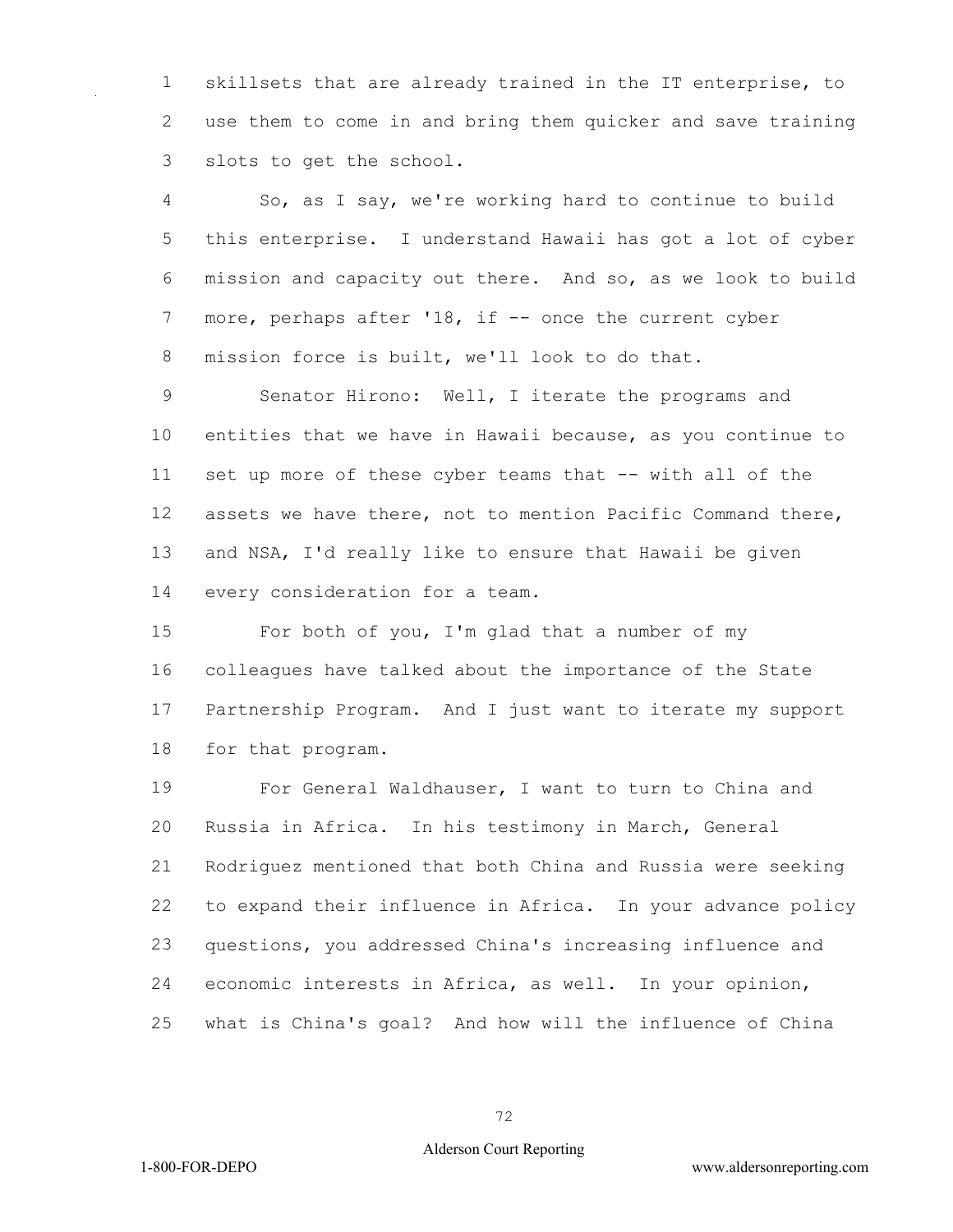in the region impact our peacekeeping efforts? And how concerned should we be with China's activities in Africa?

 General Waldhauser: Senator, China's concerns in Africa are markets and minerals. I think, in the long term, from an economic perspective, as the African continent continues to grow, as we've described several times this morning, markets are very important to China. Some will call the class that will eventually take hold inside Africa as a consumer class. So, China is interested in those markets.

 With regards to peacekeeping, China does have peacekeepers inside the continent. South Sudan, for example. Moreover, China is building a facility in Djibouti. So, they're not in competition for us militarily, but economically is where they're trying to go.

 The Russians sell a lot of arms. The Chinese sell a lot of arms inside of Africa, because no strings attached 18 and the prices are usually very small. So, it's Russia is -- probably supplies the most weapons. China is the second. And sometimes that may or may -- and certainly with the Chinese, they don't come with any strings. There's no, you know, human rights issues or training and whatnot. So, that makes some of these countries -- it makes China an attractive seller of weapons to them.

Senator Hirono: Thank you.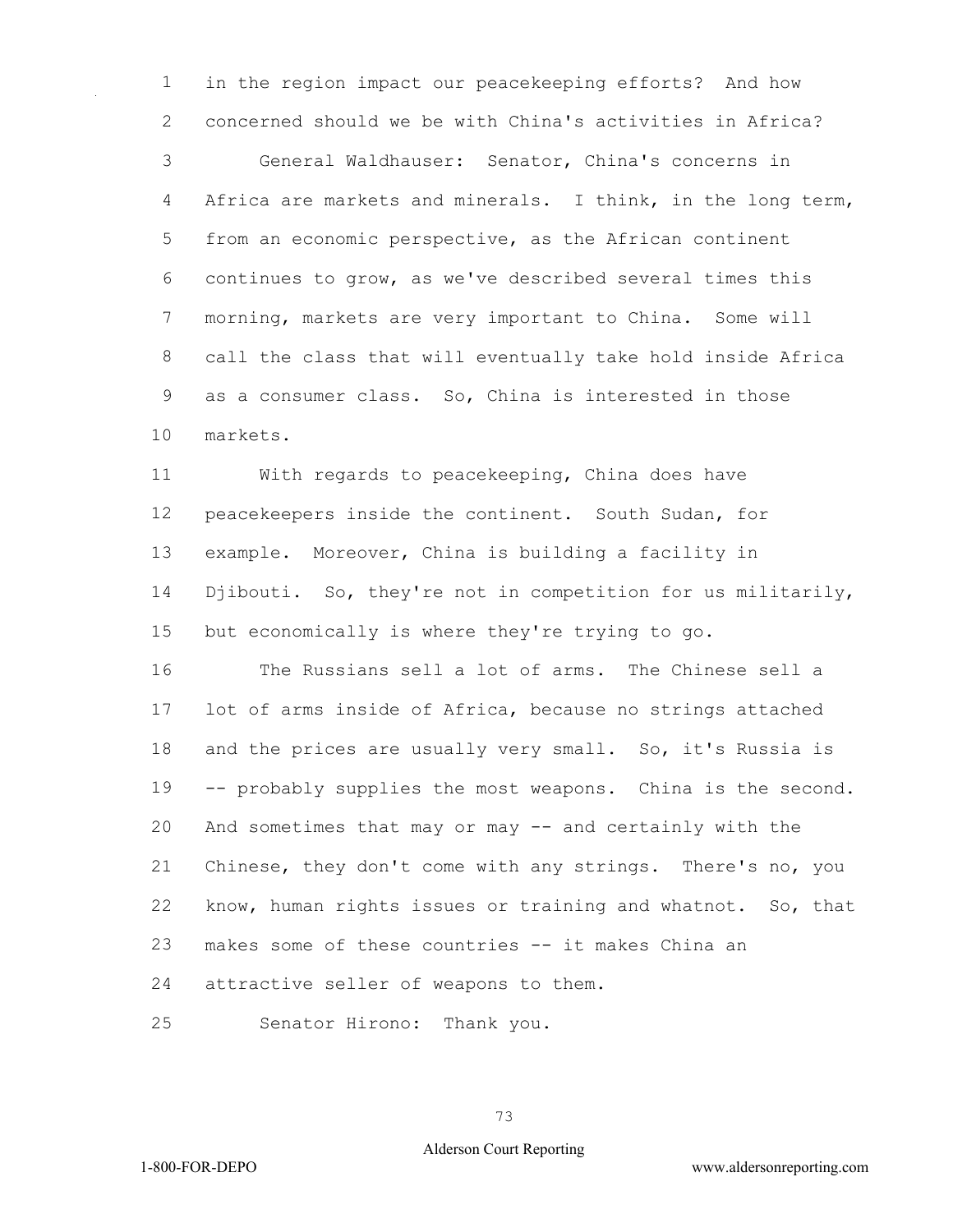1 Thank you, Mr. Chairman.

 Chairman McCain: Senator Graham. Senator Graham: Thank you both. I think you're great choices by the President. And congratulations. General Lengyel, there are 100- -- let's see -- 105,000, I think, members of the Air Guard, and 335,000 members in the Army Guard. Is that enough? General Lengyel: Sir, at the end of this year, we'll have 342,000 in the Air -- in the Army National Guard and about 105-5 in the Air National Guard. Doing only enough to do -- what is the question? And I mean the -- Senator Graham: To deal with the threats we face as a Nation. General Lengyel: So, as you aggregate the threats, it -- you know, it becomes difficult to fight Korea and fight Russia and fight counterterrorism. The risk is high. And  $17 - -$  Senator Graham: So, it's a high-risk number? General Lengyel: It is. Senator Graham: Okay. Let's say in 2021 sequestration hits. What will the numbers be? They go down or they go up? General Lengyel: They go down. Senator Graham: So, is that even a higher risk? General Lengyel: Yes, sir.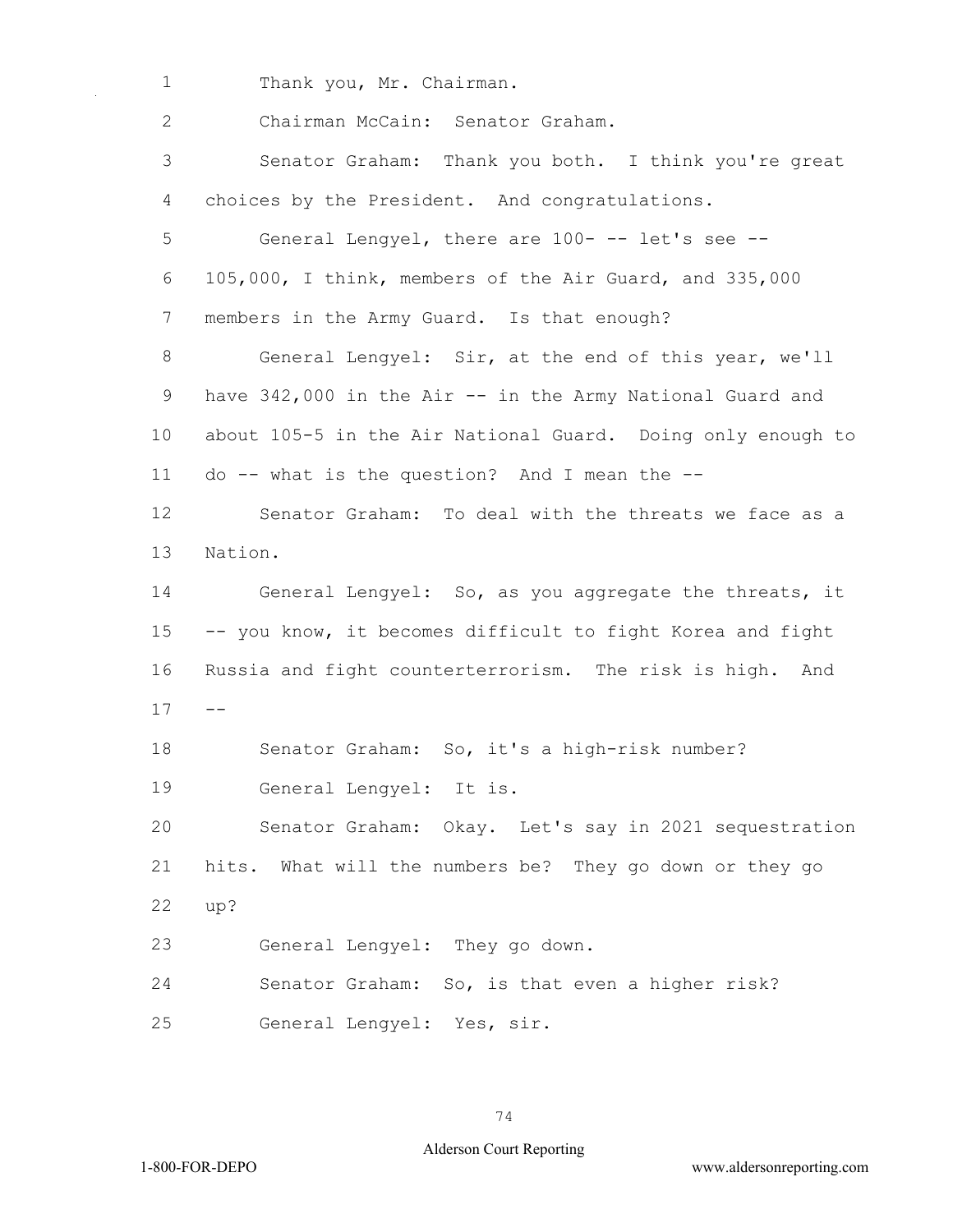Senator Graham: Okay. Is the 105-day voluntary mobilization limitation statute -- does that impede your ability to recruit, retain, and defend the Nation? General Lengyel: So, 1095 rule, Senator, is the rule 5 there. If you have somebody who volunteers to be mobilized, they can do that for 1,095 days. And then you need a waiver. Senator Graham: 105 day -- 1,095 -- General Lengyel: 1,000- -- Senator Graham: Gotcha. General Lengyel: It's 3 years, essentially. Senator Graham: Yeah. General Lengyel: And so, yeah -- Senator Graham: Do you need -- General Lengyel: -- it is a problem -- 16 Senator Graham: -- a waiver? General Lengyel: -- because we -- we've got places where, in some of our higher-demand missions, like RPAs or the intelligence missions or those kinds of things -- Senator Graham: Right. General Lengyel: -- these are citizen soldiers who have volunteered to do these missions, as opposed to be mandatorily mobilized -- involuntarily mobilized. Senator Graham: So, you would suggest -- could you send over a recommendation how to change that?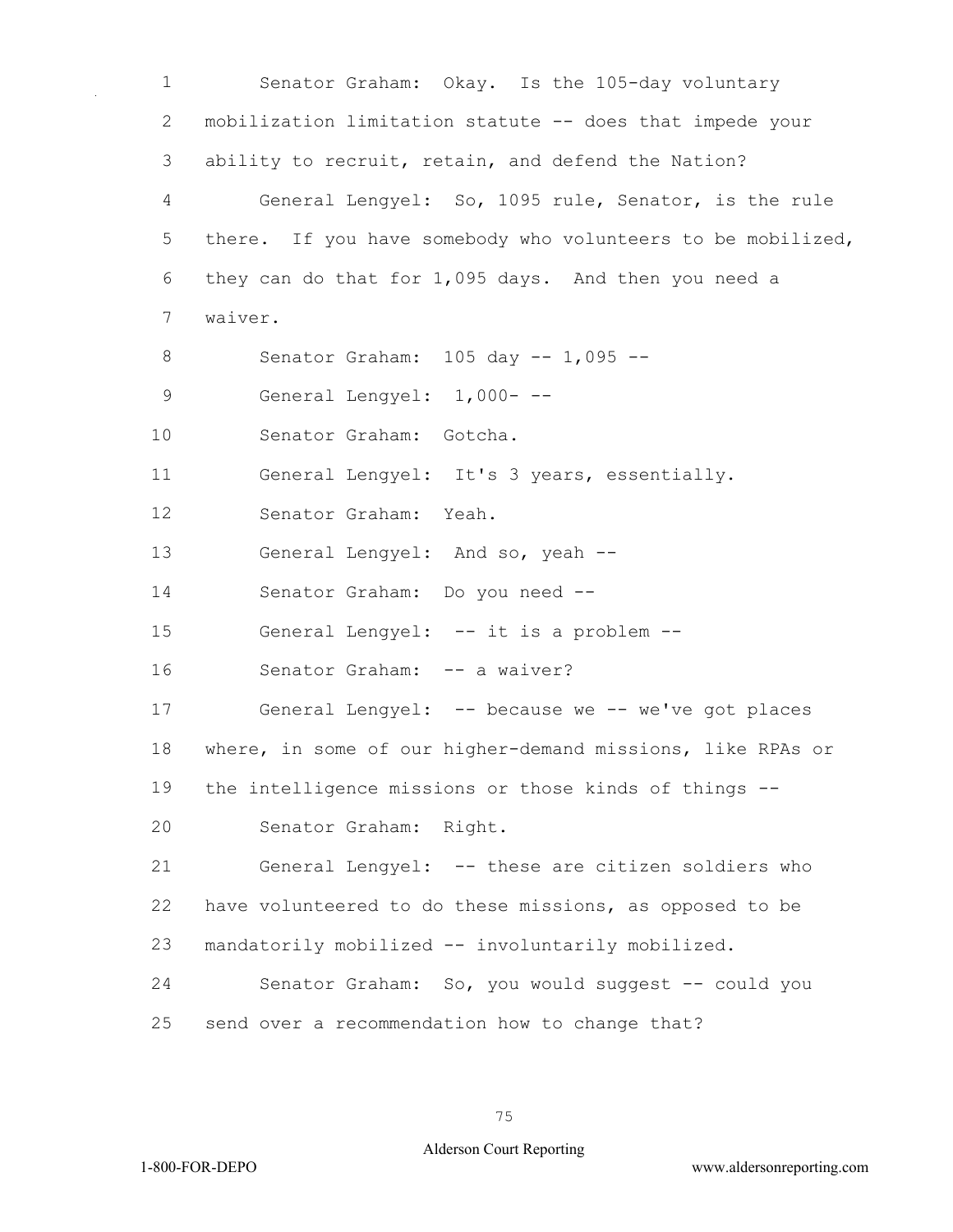1 General Lengyel: I would.

2 Senator Graham: Okay, thank you.

3 General Waldhauser, Libya. Do we fly in Libya? 4 General Waldhauser: We have -- the answer is yes, if 5 there is a target that is of imminent threat to the United 6 States.

7 Senator Graham: Okay. Is ISIL an imminent threat to 8 the United States?

9 General Waldhauser: Yes.

10 Senator Graham: Is ISIL in Libya?

11 General Waldhauser: Yes.

12 Senator Graham: How many sorties have we flown in 13 Libya?

14 General Waldhauser: To my knowledge, none at this 15 time.

16 Senator Graham: That makes no sense, then, does it? 17 General Waldhauser: It does not. What I can say, 18 Senator, at this time, is there are being -- targets that 19 are being developed, but there have no been flights flown. 20 Senator Graham: How many people do we have on the 21 ground in Libya? 22 General Waldhauser: I do -- I don't have that answer. 23 It's not a large number.

24 Senator Graham: Do we need people on the ground in 25 Libya?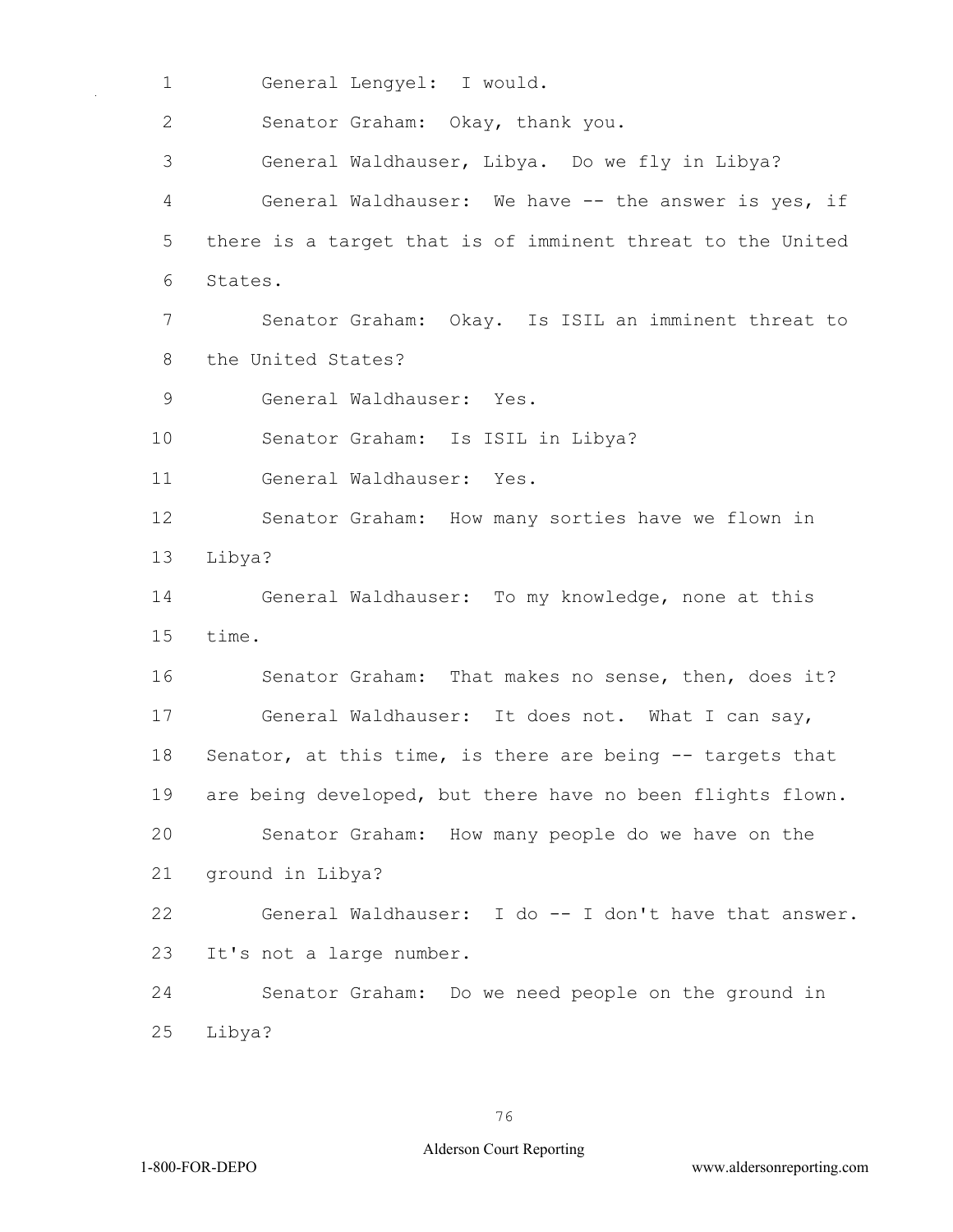General Waldhauser: Yes, we do.

 Senator Graham: Okay. Do you see any change in policy anytime in the near future?

 General Waldhauser: I'm not aware of any of those discussions, Senator.

 Senator Graham: Does the buildup of ISIL and other related al Qaeda-type groups present a threat to our European allies?

 General Waldhauser: Eventually, they could, yes. Senator Graham: Thank you. When it comes to Africa, what are the rules of engagement, in terms of targeting ISIL in Africa?

 General Waldhauser: Senator, I believe the rules of engagement have to do with the presidential policy guidance. That's what -- that's what -- when these targets pop up, the three that I've mentioned that were hit in Libya this year, they fall under that criteria.

 Senator Graham: Okay. But, you don't have the authority to -- without presidential direction, to go and find ISIL members in Africa and kill them?

 General Waldhauser: Well, sir, the answer is -- do we have a -- if the question is, Do we have authority to take out targets? The AFRICOM Commander has some authority for various targets in Somalia, for example, with al-Shabaab, but I'm not familiar with the details. And, if confirmed --

1-800-FOR-DEPO www.aldersonreporting.com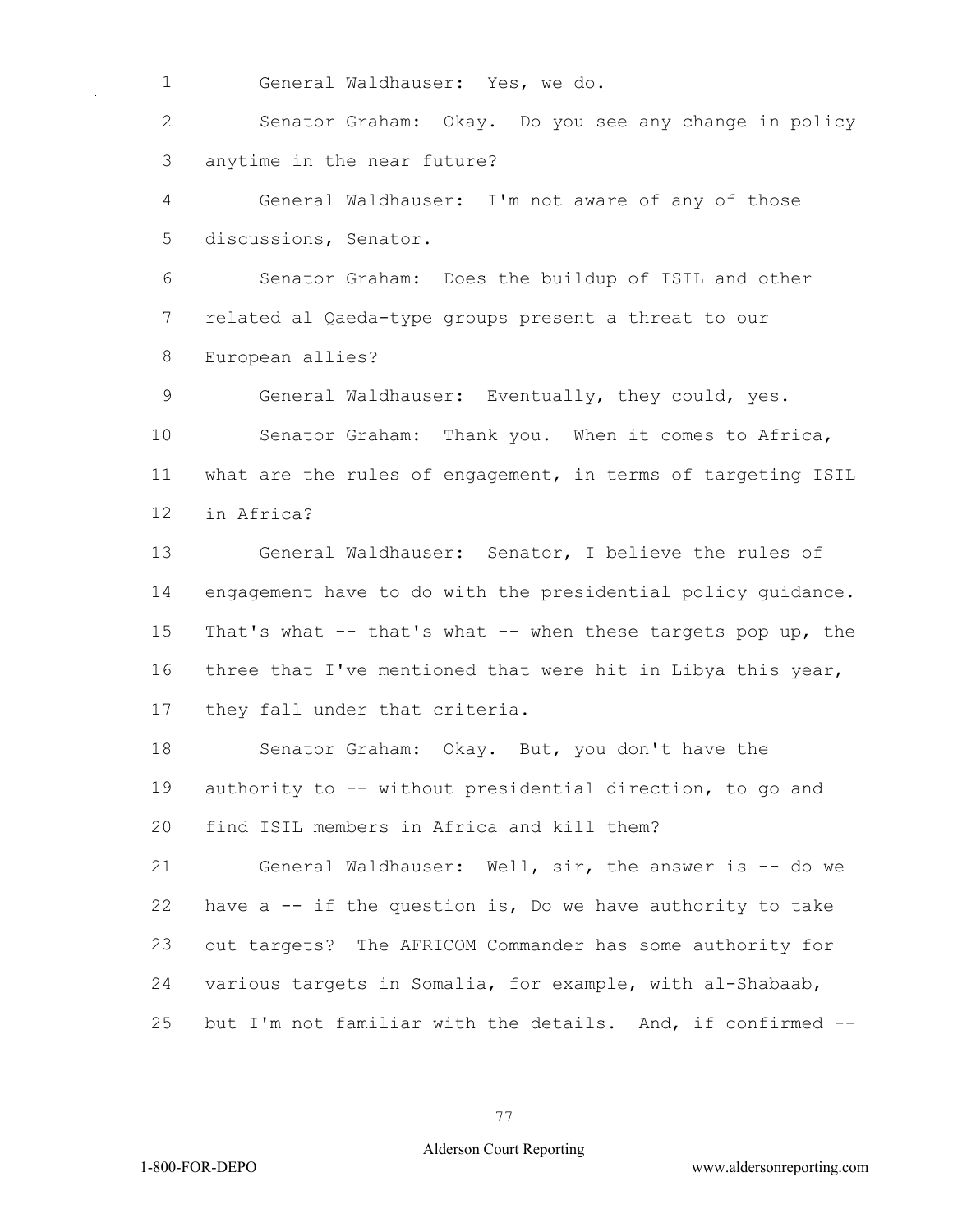Senator Graham: Do you have authority, as AFRICOM Commander, to go after ISIL targets in Africa on your own? General Waldhauser: I do not.

 Senator Graham: Do you think that would be wise to have that authority?

 General Waldhauser: It would be wise. It would certainly contribute to what we're trying to do inside Libya.

 Senator Graham: Is the war moving to Africa over time, do you think?

 General Waldhauser: It could. It's possible. I mean, that's why ISIL is taking hold inside Sirte, to be kind of a backup if Iraq and Syria fail.

 Senator Graham: So, the ungoverned spaces in Africa are likely places for ISIL to flee to if we dislodge them from the traditional MidEast?

 General Waldhauser: They're very likely. That's why instability inside Africa is to ISIL's advantage.

 Senator Graham: When you come to, say, ISR shortages, how severe is that for your command?

 General Waldhauser: Senator, if confirmed, I'd have to look into that to be specific. I think, in the main, it's -- goes without saying. I think it's common knowledge that AFRICOM's economy of theater, I think it's common knowledge that Africa could use more ISR. But, beyond that, I don't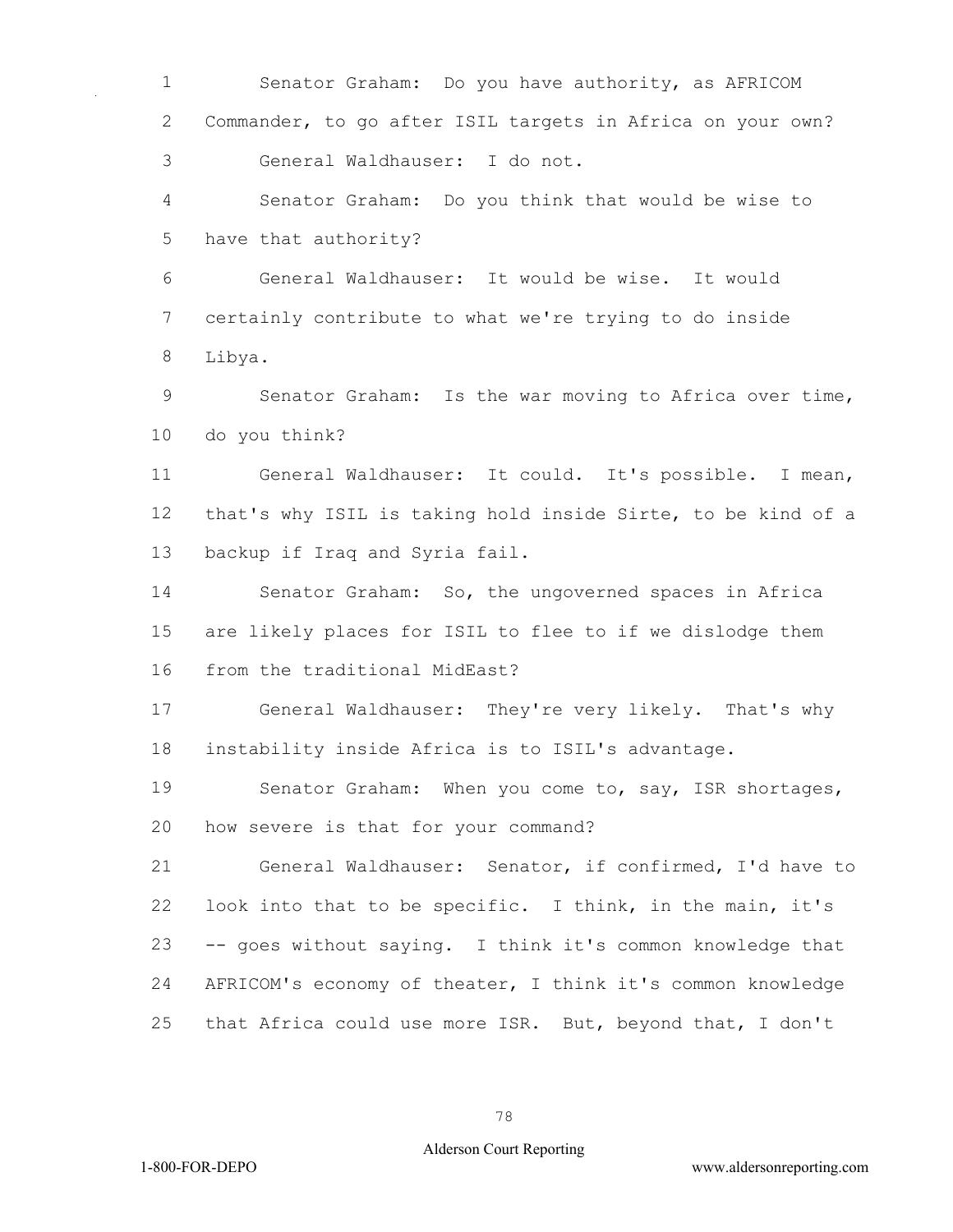have the specifics.

 Senator Graham: Is it a fair statement, when it comes to radical Islamic threats emanating from Africa, we've got a long way to go in upping our game?

 General Waldhauser: We do. I mean, we have to keep -- that's an away game. I know that you've mentioned before, we are fighting an away game in Africa to contain it on that continent.

 Senator Graham: I can't thank you -- I'm just -- that's about as direct testimony as ever heard from this committee. So, I look forward to supporting you both.

Thank you.

Chairman McCain: Senator Heinrich.

Senator Heinrich: Thank you, Chairman.

 Lieutenant General Lengyel, in 2013 an estimated 26 pure metric tons of heroin were produced in Mexico. Most of that came into the United States directly across the southwestern border. I think the Chair can probably attest to that, as well. And tragically, in that same year, over 8,000 people died in the U.S. due to heroin overdose. Unfortunately, my home State of New Mexico had the second- highest rate of drug overdose deaths in the country that year.

 New Mexico shares a 179-mile border with Mexico, and yet it is only provided enough funding for five National

1-800-FOR-DEPO www.aldersonreporting.com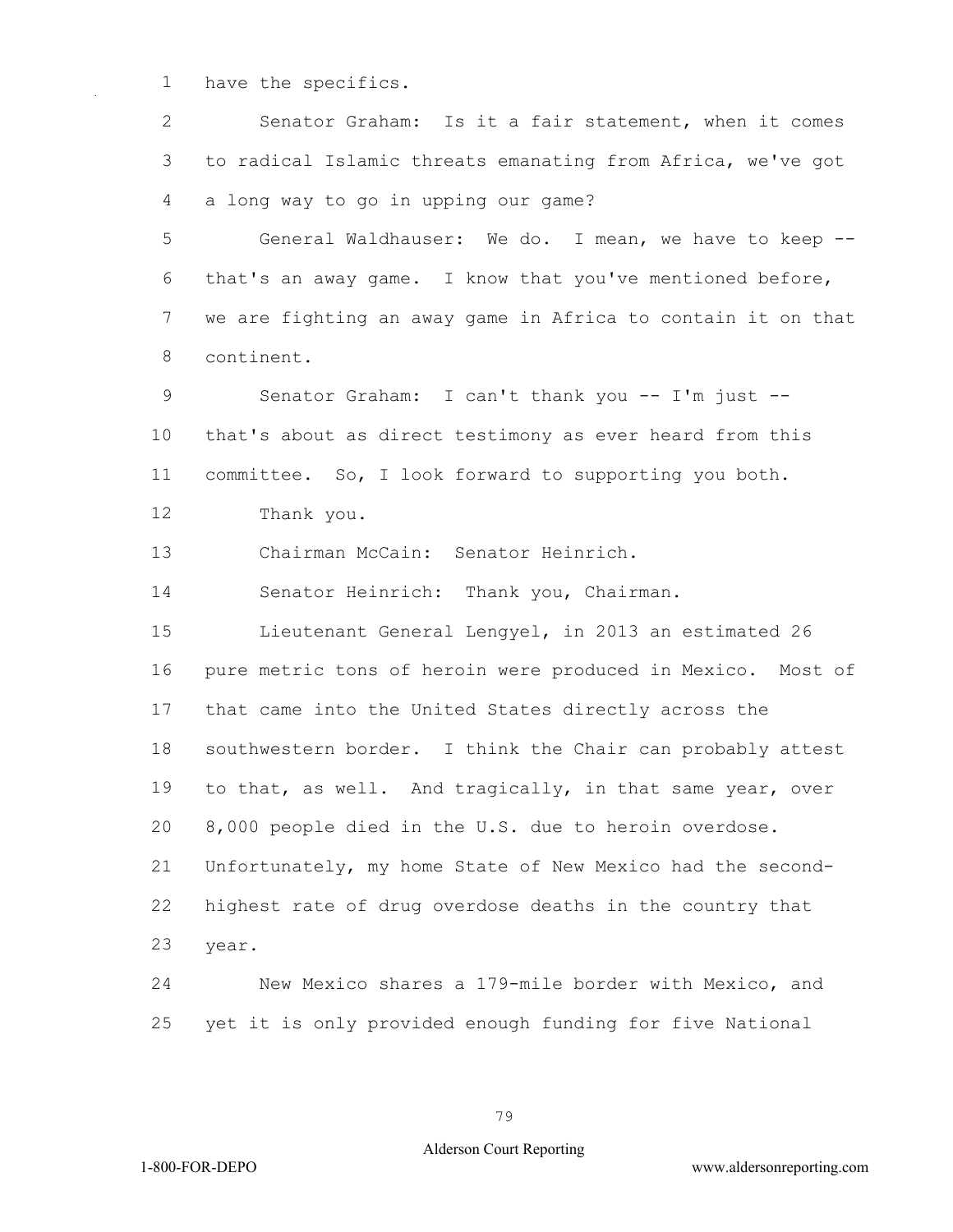Guard personnel in the budget request to fight this epidemic, due to a -- what I would call a failed resourcing model.

 Do you think that the National Guard is prioritizing its counterdrug resources effectively? And, if confirmed, will you take a hard look at the resource allocations nationwide, particularly those along the southwest border, and consider adjustments to that model so that we can stop these drugs before they actually enter the country?

 General Lengyel: Senator, I can tell you that the counterdrug funding is dispersed through the threat-based resource model. I would tell you it's -- I'm 100 percent sure it's probably not 100 percent right. But, I think it's 14 an -- it is a process agreed upon by all of the 54 States, territories, and the District of Columbia, all of which, I think, also have a requirement for counterdrug funding. I 17 can tell you that, if confirmed, I will look at this system and look at this process, and make my own personal determination as to whether or not it's the absolute best system that we have.

 Senator Heinrich: I would just urge you to do that. I think if you look at the hard numbers for all of the States, the reality is, if you can stop that influx before it gets to the States, it's much easier to track it down once it's in the interior of the United States. And I have real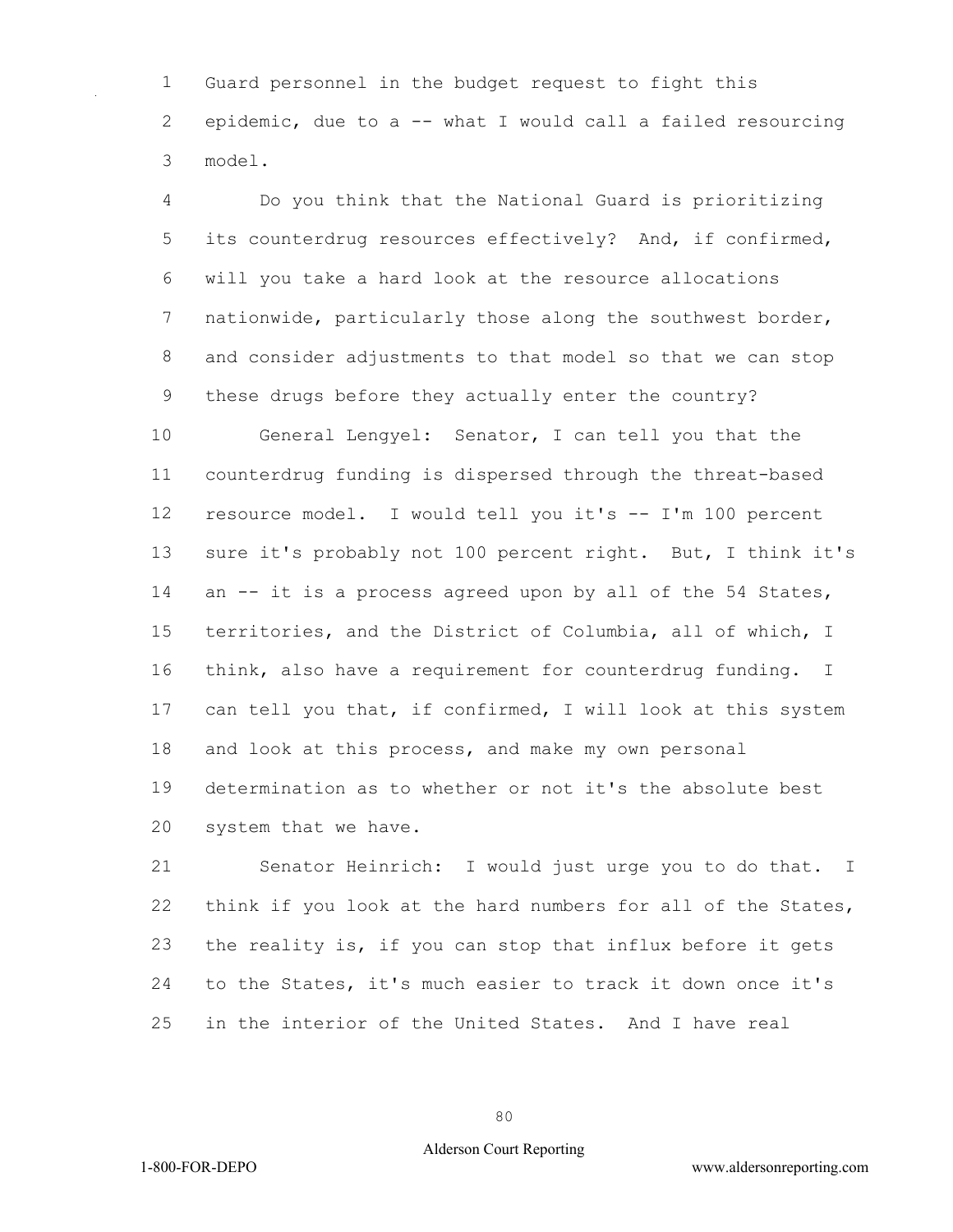heartburn over the fact that, while we're dedicating enormous resources to the border in New Mexico, we are not even in the top half, and yet we have 179 miles of border. That is a very difficult thing to justify, I think.

 I want to switch gears to the CV-22. There -- the unique ability of the CV-22 to blend the vertical flight capabilities of a helicopter with speed and range and altitude and the endurance of a fixed-wing turboprop plane have made it an incredibly valuable asset to Air Force Special Operations Command. And, while AFSOC continues to utilize this capability, I think that the National Guard can equally benefit from this multimission aircraft. What value could the CV-22 bring to the Guard and its role, in particular, in things like natural disaster relief and emergency response?

 General Lengyel: Senator, I think the CV-22 is a great platform, for a multitude of reasons, and it has huge application in, not just the warfight, but for the National Guard here in the homeland. It can go places far, quickly, carry people. And I think there's a lot of good things about considering putting that platform in the National Guard.

 Senator Heinrich: So, you would support the Air Force's consideration of procuring additional CV-22s for attrition reserve to supplement AFSOC's current fleet?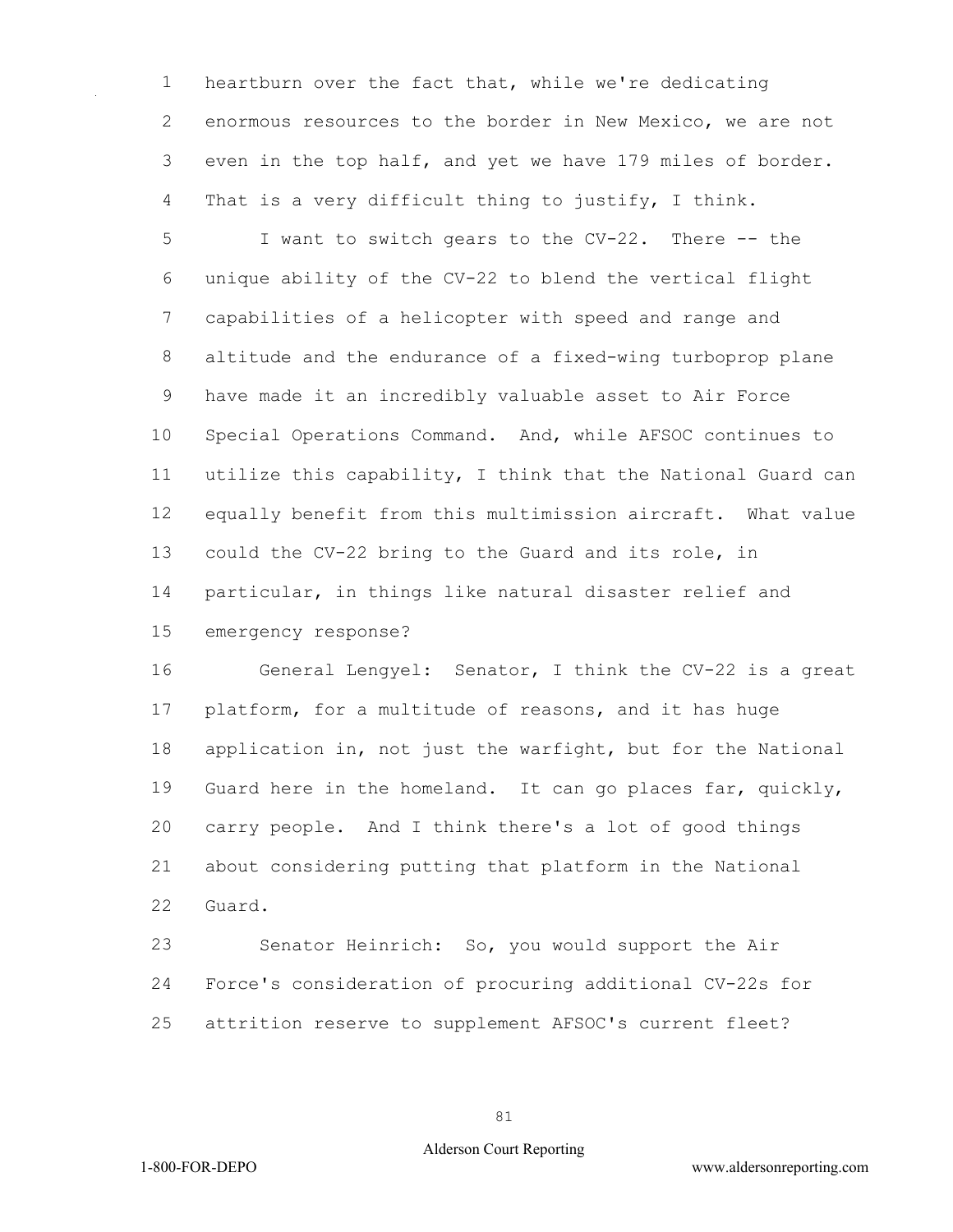General Lengyel: I absolutely would.

Senator Heinrich: Great.

 Lieutenant General Waldhauser, I want to shift gears to you for just a minute. You mentioned ISR. A couple of folks brought that up. If you could, knowing what you know now, and obviously not knowing all the details, but if you had more ISR resources, do you have thoughts for what would give you the most bang for the buck for the AFRICOM region? General Waldhauser: I think what would give most bang for the buck would certainly be ISIL in Libya, and then also Boko Haram, to assist those countries from the Lake Chad Basin region and that multinational joint task force to taking on Boko Haram at this time.

 Senator Heinrich: Do you -- you mentioned the splintering that seems to be going on in West Africa right now with those groups. Are there opportunities to use that splintering within Boko Haram or ISIL of West Africa, whatever you want to call it? Does that present any opportunities, in terms of pushing back the terrorist threat in West Africa?

 General Waldhauser: Senator, I think there are opportunities, but there's also limitations. It appears that Shekau, who's the leader of the core Boko Haram group  $24 - -$ 

Senator Heinrich: Right.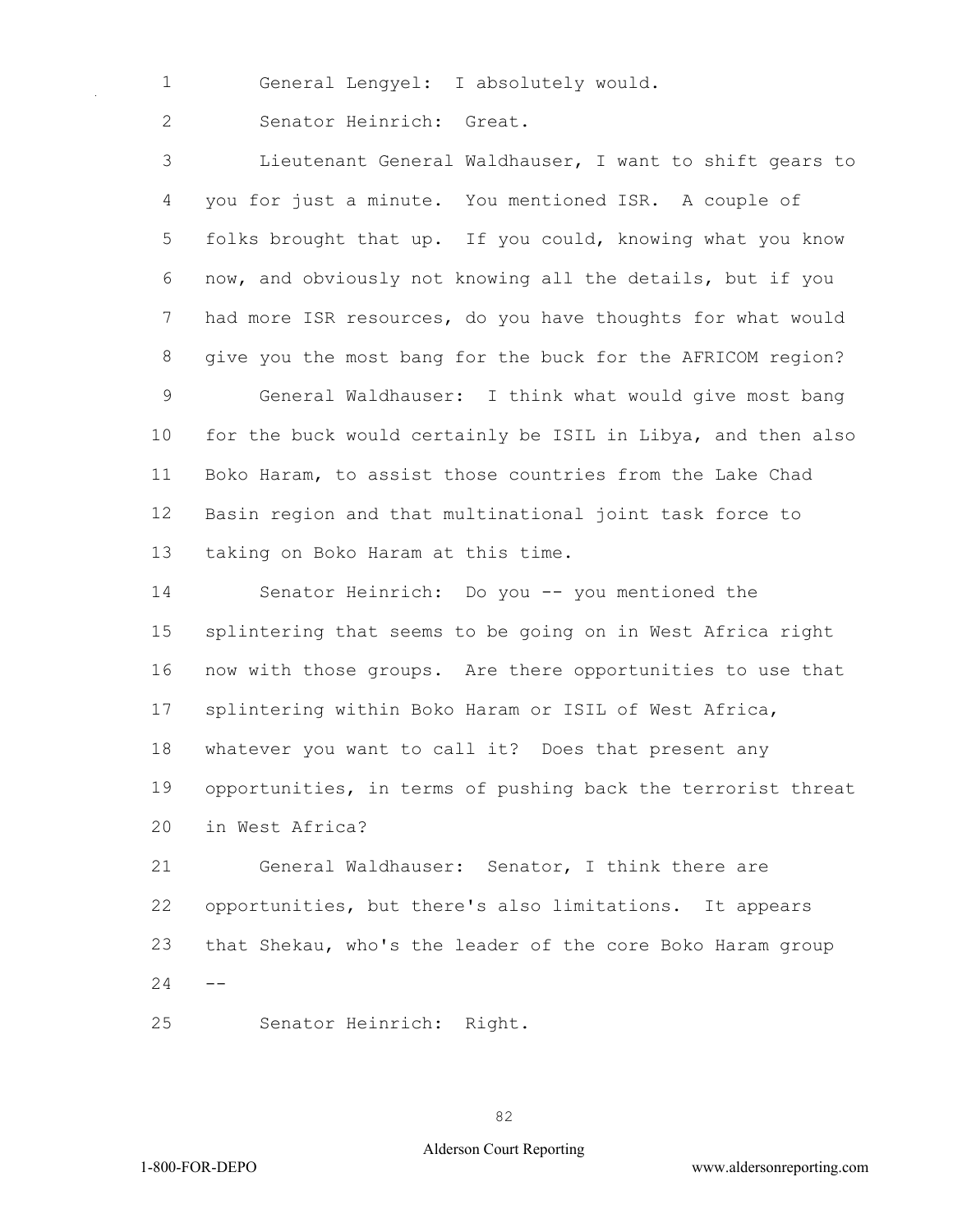General Waldhauser: -- he's not shown any significant interest to attack Western targets, certainly outside that region. So, that, in a sense, is good. Not that we should keep him there, but that's --

Senator Heinrich: Sure.

 General Waldhauser: -- been his tendency. What concerns me is the breakoff group of Boko Haram who wants to be more ISIL-like, and, consequently, buy into the ISIL brand of attacking Western interests. That would concern me.

 Senator Heinrich: My time's expired. Thank you very much.

Chairman McCain: Senator Kaine.

Senator Kaine: Thank you, Mr. Chair.

 And thanks, to the witnesses. Congratulations on your nominations and your great service.

 General Waldhauser, I want to ask you a couple of aspects about AFRICOM. First, Senator King talked to you 19 about the value of our military training. And I have felt, just as he has, that the training we do of foreign militaries, whether it's in their country or bringing foreign military leaders here, is one of the best bangs for the buck we get, in terms of building up strong relationships. And I've been very interested in the extent of the mil-to-mil training that we do in AFRICOM. Could you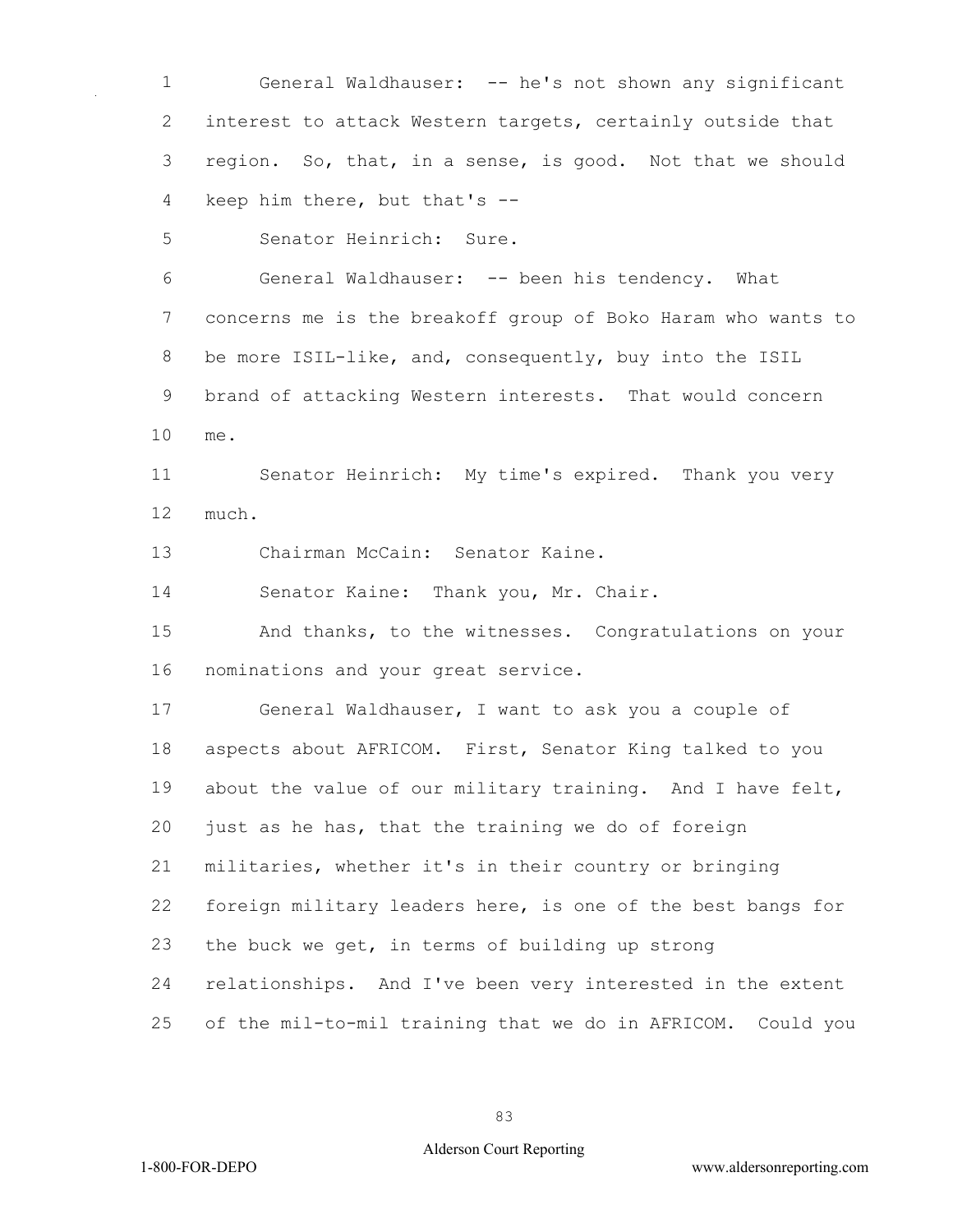just describe a little bit to the committee some of the training that is currently taking place with the Special Purpose MAGTVs and others, and your thought about the value of that mil-to-mil training on the continent?

 General Waldhauser: Senator, I think it's important, when we talk about mil-to-mil training, to think about it in terms of three levels. The tactical training probably is the easiest, so to speak -- how to shoot a weapon, how to conduct a patrol, how to issue an order. We can do that, and we can do that well. Moreover, our partners can do that, and do that well. Where we, as the United States, and where we, as the U.S. military, can make significant differences is at -- what I would call at the executive or operational level. So, for example, take a service-level headquarters, those who would train, organize, and equip, and budget for forces are all part of this military training. Then, thirdly, I would say that, at the highly executive level, call it the OSD Secretary of Defense level, we need to make sure that government understands what their role is, and how that military supports the government.

 So, it's really three levels. It's the tactical level, which is the one that we all tend to think about, and the one that we do very well, but we also have to consider those other two levels, because that's all part of building an army in these countries.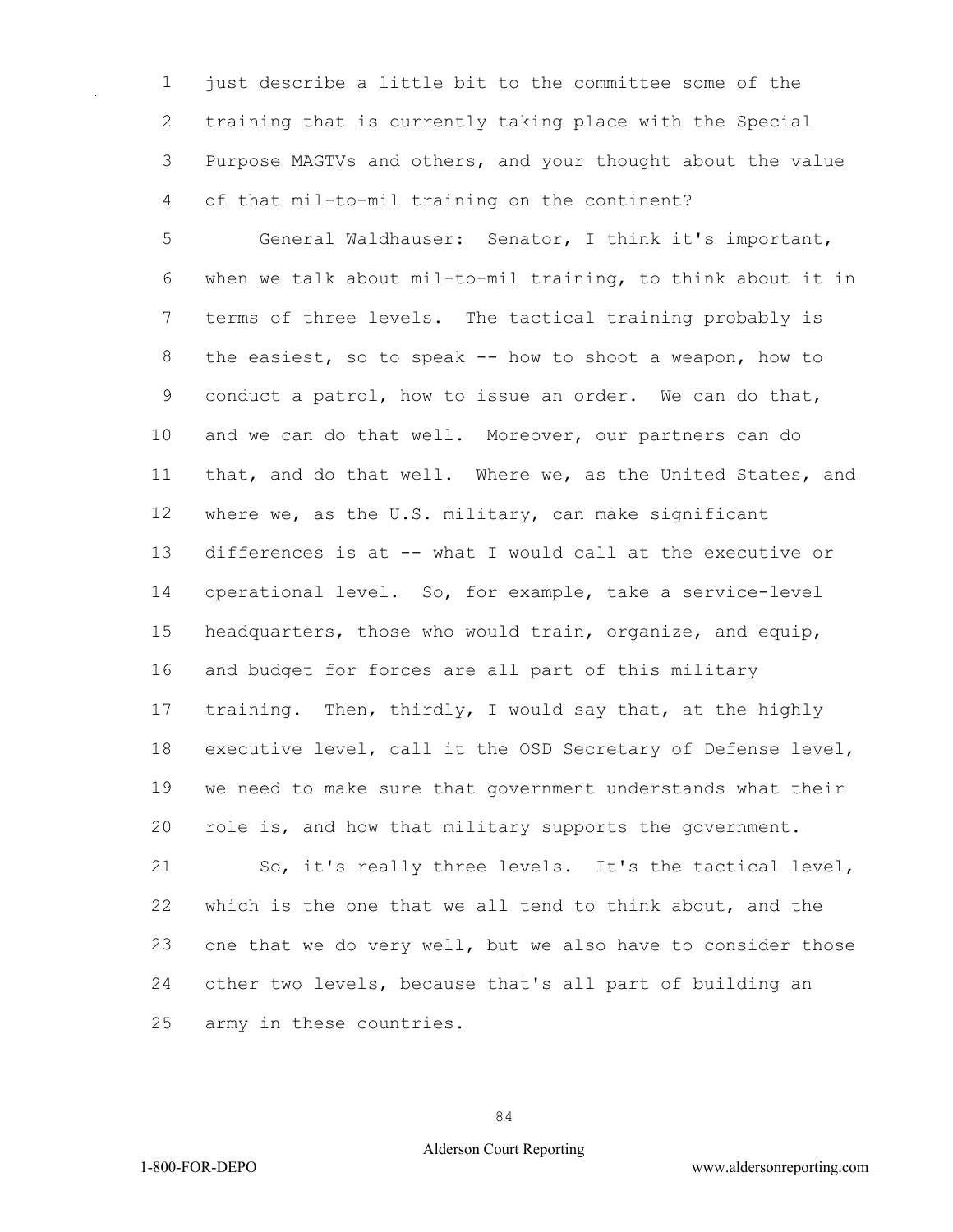Senator Kaine: I'm on the Foreign Relations Committee, and we often are interacting with our key diplomats who are posted abroad, including in Africa. And they will often tell us that the demand by our African partners to have the U.S. engaged in training is huge. And that speaks well, not only of the kind of training we do, but of the desire of these countries to really have the U.S. as a partner. Has that been your experience?

 General Waldhauser: Senator, that's a great point, because there are many areas on the continent where the United States is welcome, they want us to come and train. And so, we have to leverage that. And yes, we provide, I'm sure, the best military training, at -- certainly at the tactical level, in the world. But, at the same time, it's a large continent, and we've got other priorities. And so, we need to help our partner nations be part of this overall effort. It's a -- that's a big part of what we need to do, from the diplomatic perspective, is to get other nations to contribute. We can certainly lead and coordinate, but we need help from others, because the size and the scope and the scale on Africa is something that's sometimes difficult to imagine.

 Senator Kaine: You also were in an interchange with Senator King about the countering violent extremism challenge before us, which is not purely a military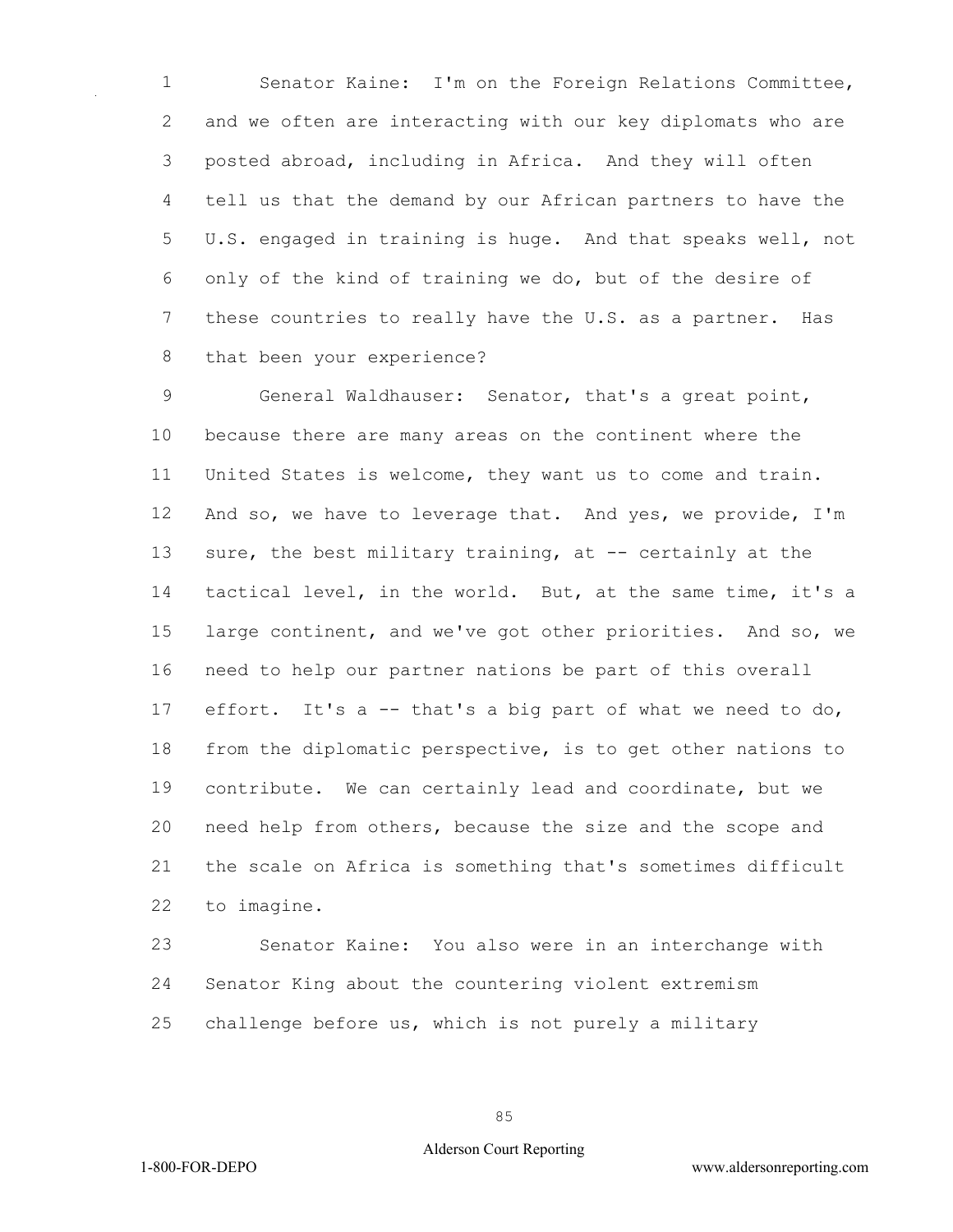challenge. And you talked about the need to have strong partnership with organizations like USAID. I know this is a nomination hearing, you are not currently in the position, but I'd like you to talk a little bit more about your views of the value of USAID in anti-radicalization and countering violent extremism activities in Africa.

 General Waldhauser: Senator, USAID is a combat multiplier, certainly on the continent of Africa. We've got to be able to establish programs, educational programs that give these -- the youth of the continent, which is, again, a youth bulge in the demographics of that continent -- we've got to give them a way ahead, a path, something to look forward to. And that's something that we need to work closely with USAID, because that's a combat multiplier to what AFRICOM can bring to that continent.

 And again, it's our -- it's not only what we're doing today, but it's the future inside Africa. When you look at these population demographics, 25 years from now, 15-25 years from now, they are going to be multiplied

significantly.

 And so, we are welcomed on the continent. These programs are well received. And we've got to foster and advocate for them, because they will play, in my view, a huge part at getting at the conditions that will deal with the radicalization of these young men.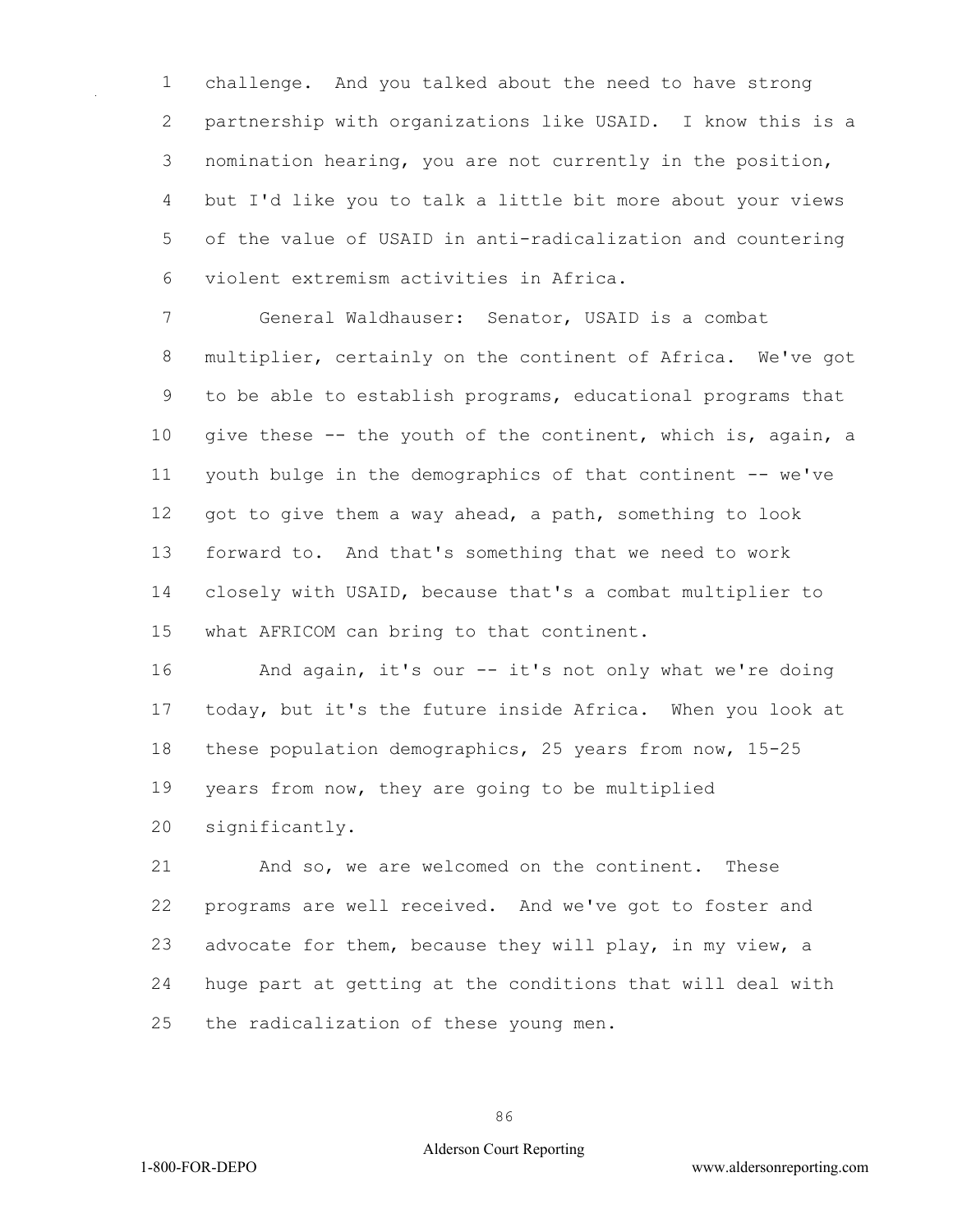Senator Kaine: General Waldhauser, I attempted, in the markup of the NDAA, to offer an amendment that would have allowed DOD, upon approval by the SECDEF, to do some flexible transfer of funds to USAID to accomplish CVE goals that the DOD viewed as more likely to be achieved by USAID than an internal DOD program. I was not able to get that pilot program added to the NDAA, but, it has gained the support of a number of folks -- General Allen, Admiral Stavridis. I think the HASC Chairman on the other side, Representative Thornberry, saw its merit. And I'm going to continue to advocate for it.

12 I think that one of the great aspects of AFRICOM, really since its formation, was the desire that it operate in kind of a whole-of-government approach, not a stovepiped approach. The CVE mission, we would all agree, is 16 absolutely critical. We see evidence of it -- the need for it every day. And we ought to be using the funds that we 18 devote to it in a -- in the manner that is most likely to be effective. And I'm going to keep advocating for that.

 And again, appreciate both of you being here, and wish you the best.

General Waldhauser: Thank you.

 Chairman McCain: Well, there are many of us who think that funding should come out of the proper function,

according to the appropriations process, rather than again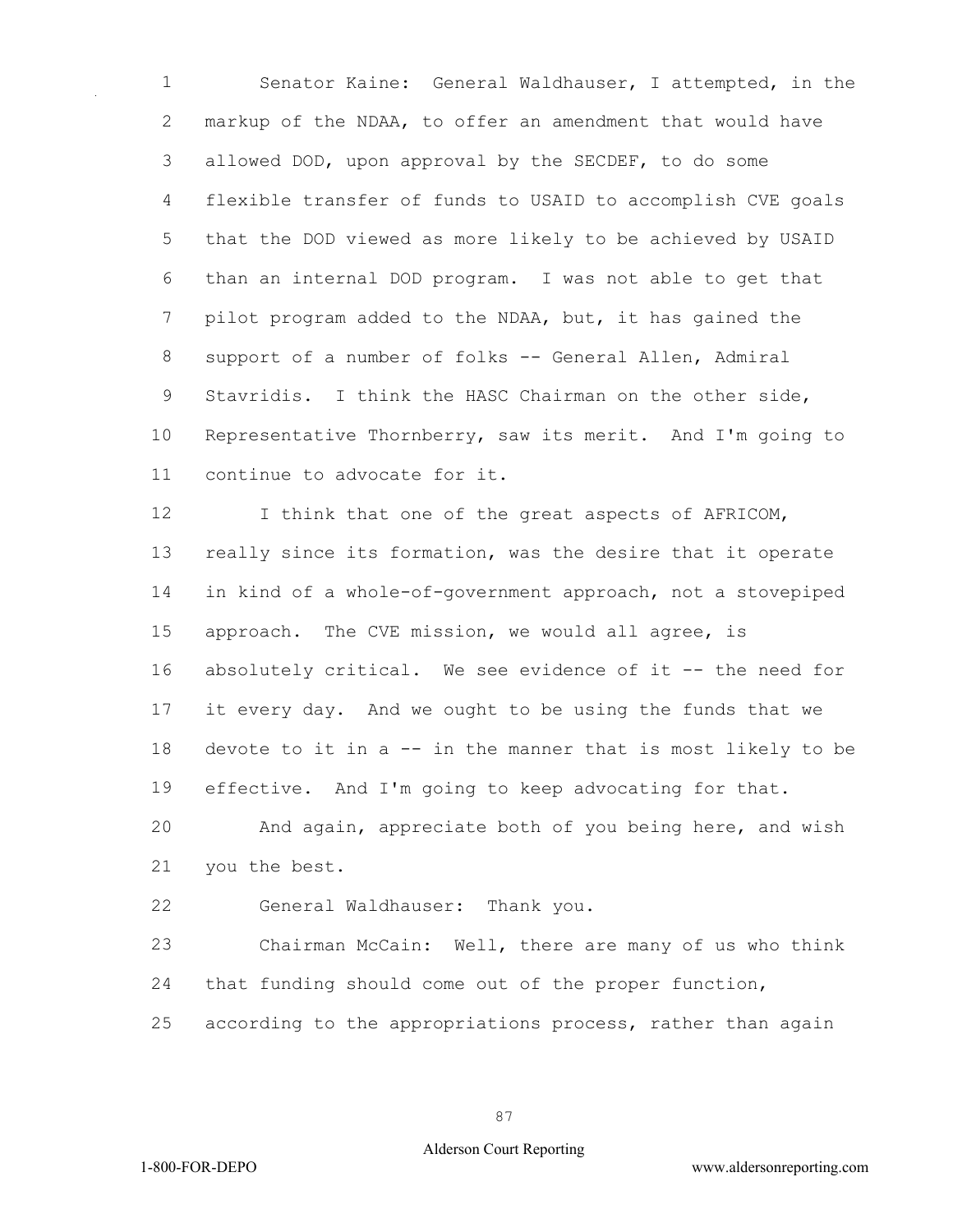dipping into what is clearly argued for defense. USAID is clearly a State Department program, not a Pentagon program. One of the biggest problems we have is the Willie Sutton syndrome that if you need money, just go into the defense account, because it's the largest.

 General Lengyel, we've had very great success, in coordination on the border with the National Guard, carefully observing posse comitatus. But, there are many functions that the Guard, from all over America, has had on the Arizona border for training, for observation, for many ways of assistance. And, frankly, I don't see that -- in fact, I -- in some ways, I see it kind of dying out. What's your view on that?

 General Lengyel: Well, Senator, we have done, in the past, a more robust training effort and more robust direct activity in support of --

 Chairman McCain: Do you think, given the flood of manufactured heroin that's coming across our southern 19 border, that we should make use of the talents that exist, the National Guard? And isn't it excellent training experience for them --

General Lengyel: Yes, sir. In --

23 Chairman McCain: -- especially when the --

General Lengyel: -- many cases --

Chairman McCain: -- temperature is 120 on the border?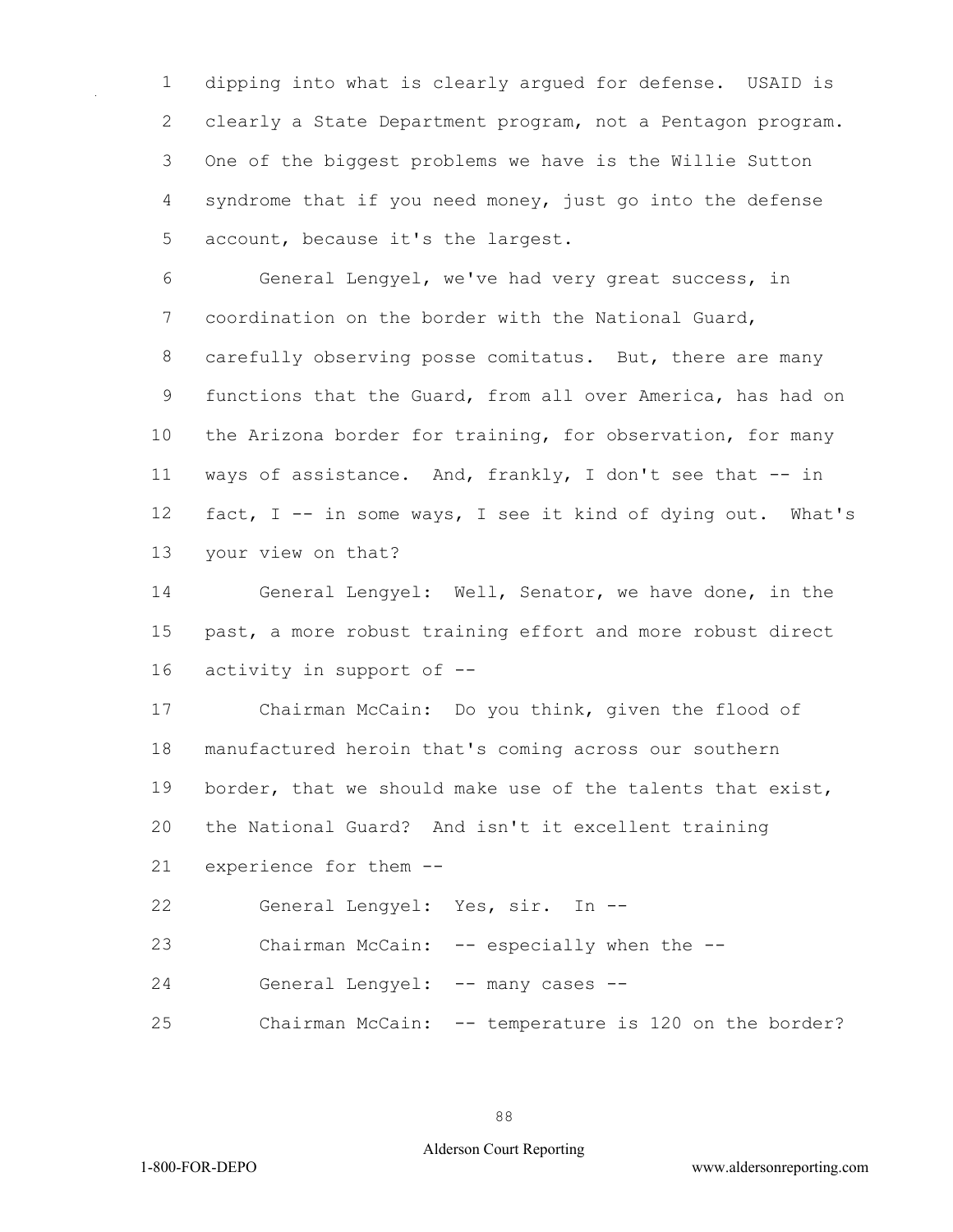General Lengyel: Yes, sir. In many cases, it is excellent training. And I would offer that, if confirmed, I could talk to the NORTHCOM Commander and Department of Homeland Security and see how we could best integrate our training activities into their plans to secure the border. I think there is more we could do, and I would be absolutely willing to do that.

 Chairman McCain: Would you get -- for the purposes of the record, submit to the committee a list of the areas that you think where the Guard could be utilized, again, with careful observation of the posse comitatus, that we don't put armed National Guard on the border -- whether we should or not is a subject of different discussion -- but, for those measures that could be taken -- for example, regular rotation out on the border amongst various State National 16 Guard so we can supplement -- we are short of Border Patrol, we are short of Customs agents. So, I'd appreciate it if you would submit, for the record, areas that the committee could emphasize in our legislative efforts.

General Lengyel: Yes, Senator.

21 [The information referred to follows:]

- 22 [COMMITTEE INSERT]
- 
- 
-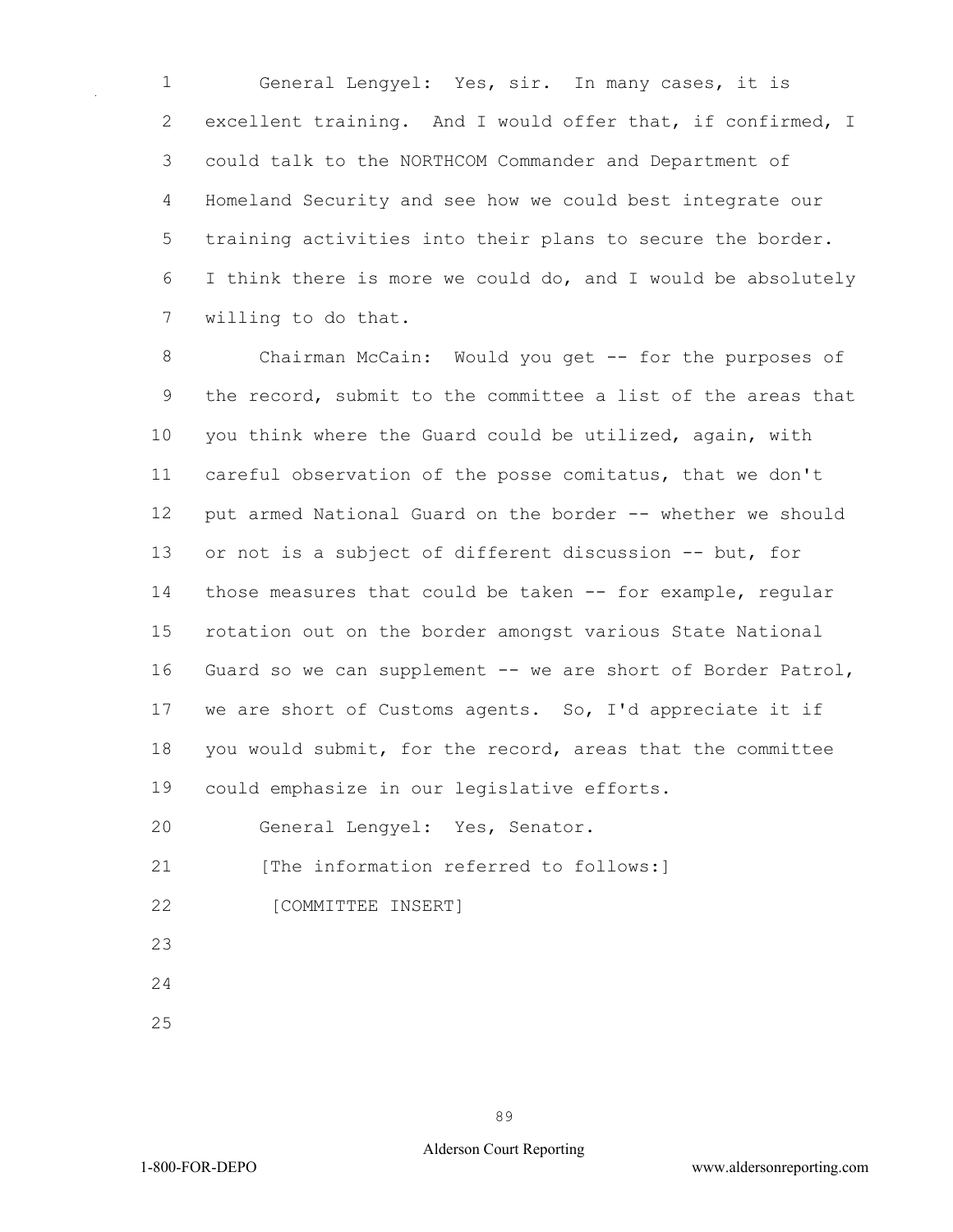Chairman McCain: Finally, General, I want to say that it's pretty obvious that the apple didn't fall very hard -- far from the tree. Your father and my other comrades that had the honor of serving have a very close and warm and loving relationship, as you know. So, I hope you'll give your -- my best to your father and thank him for his service. And I know that this is a very proud moment for him, to have you assuming this position of great responsibility. So, please give him my best regards.

 General Lengyel: Yes, sir, I will. And he passes you his.

Chairman McCain: Thank you.

 We will try to move -- there may be some questions for the record -- for example, what I just said, and -- but, we will try to move the nominations as quickly as possible so that we don't go into the July recess without acting on your nominations.

 And, General Waldhauser, I want to thank you for your candor before the committee. We look forward to working with you. I think that Senator Graham's questions clearly indicated that, at least as far as ISIS is concerned, the -- Africa is their next target of opportunity. And I think you're going to need a lot of help. And so, we'll look forward to working closely with you as you assume these added responsibilities.